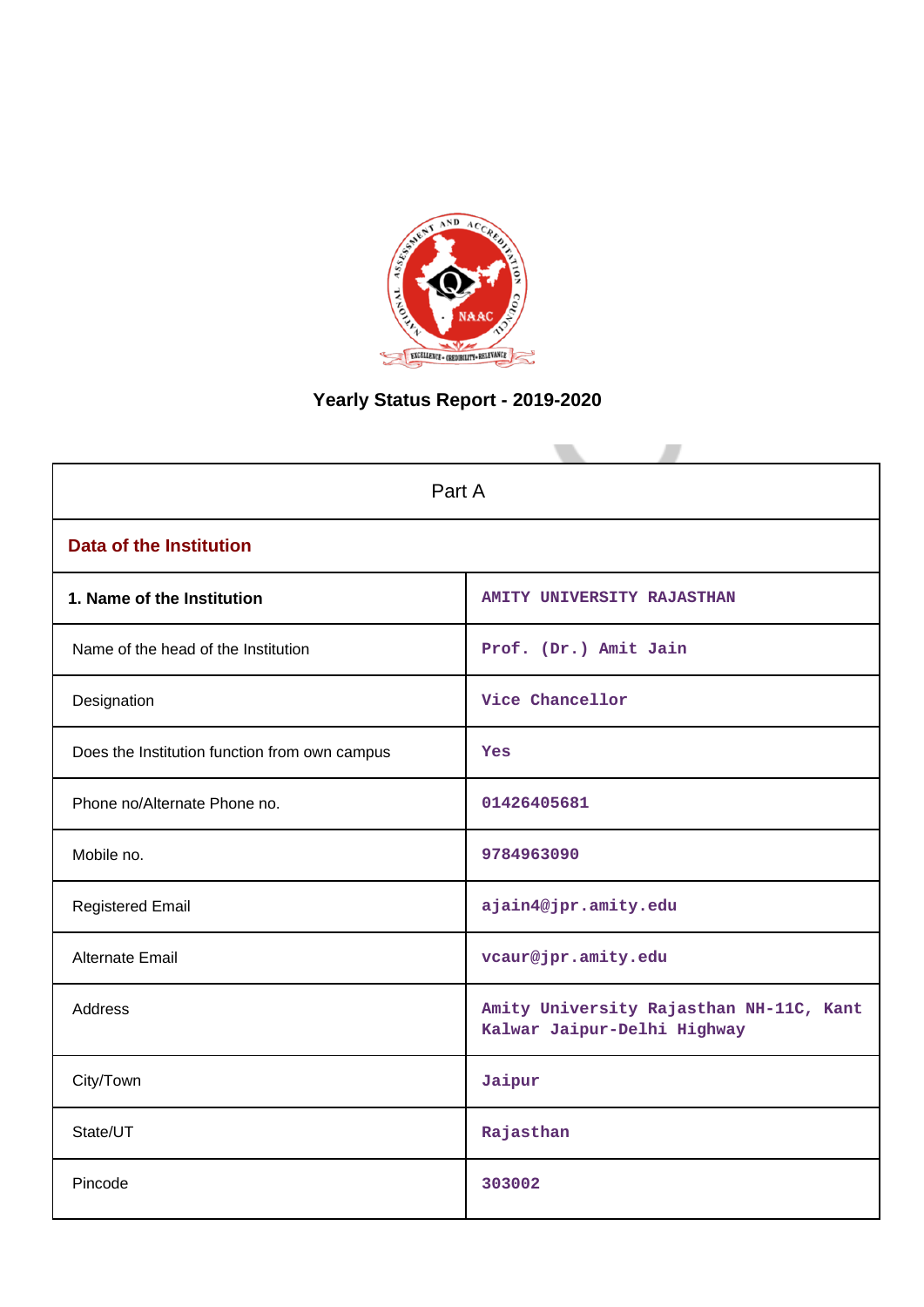| 2. Institutional Status                                                  |                                          |             |                                                                           |                                  |                                |  |
|--------------------------------------------------------------------------|------------------------------------------|-------------|---------------------------------------------------------------------------|----------------------------------|--------------------------------|--|
| University                                                               |                                          |             | Private                                                                   |                                  |                                |  |
| Type of Institution                                                      |                                          |             | Co-education                                                              |                                  |                                |  |
| Location                                                                 |                                          |             | Rural                                                                     |                                  |                                |  |
| <b>Financial Status</b>                                                  |                                          |             | private                                                                   |                                  |                                |  |
| Name of the IQAC co-ordinator/Director                                   |                                          |             | Prof. (Dr.) G.K. Aseri                                                    |                                  |                                |  |
| Phone no/Alternate Phone no.                                             |                                          |             | 01426405678                                                               |                                  |                                |  |
| Mobile no.                                                               |                                          |             | 9414412560                                                                |                                  |                                |  |
| <b>Registered Email</b>                                                  |                                          |             | iqac@jpr.amity.edu                                                        |                                  |                                |  |
| Alternate Email                                                          |                                          |             | gkaseri@jpr.amity.edu                                                     |                                  |                                |  |
| 3. Website Address                                                       |                                          |             |                                                                           |                                  |                                |  |
| Web-link of the AQAR: (Previous Academic Year)                           |                                          |             | https://www.amity.edu/jaipur/pdf/aur<br><u>agar 2018-19.pdf</u>           |                                  |                                |  |
| 4. Whether Academic Calendar prepared during<br>the year                 |                                          |             | Yes                                                                       |                                  |                                |  |
| if yes, whether it is uploaded in the institutional website:<br>Weblink: |                                          |             | https://www.amity.edu/jaipur/pdf/academ<br>ic calendar 2020 21.pdf        |                                  |                                |  |
| <b>5. Accrediation Details</b>                                           |                                          |             |                                                                           |                                  |                                |  |
| Cycle                                                                    | Grade                                    | <b>CGPA</b> | Year of<br>Accrediation                                                   | Validity                         |                                |  |
| 1                                                                        | $B++$                                    | 2.77        | 2017                                                                      | Period From<br>$02 - May - 2017$ | Period To<br>$01 - May - 2022$ |  |
|                                                                          |                                          |             |                                                                           |                                  |                                |  |
| 6. Date of Establishment of IQAC                                         |                                          |             | $02 - May - 2016$                                                         |                                  |                                |  |
|                                                                          | 7. Internal Quality Assurance System     |             |                                                                           |                                  |                                |  |
|                                                                          |                                          |             | Quality initiatives by IQAC during the year for promoting quality culture |                                  |                                |  |
| <b>IQAC</b>                                                              | Item /Title of the quality initiative by |             | Date & Duration<br>Number of participants/ beneficiaries                  |                                  |                                |  |
| Workshop on NAAC Criteria                                                |                                          |             | $07 - Nov - 2019$<br>66                                                   |                                  |                                |  |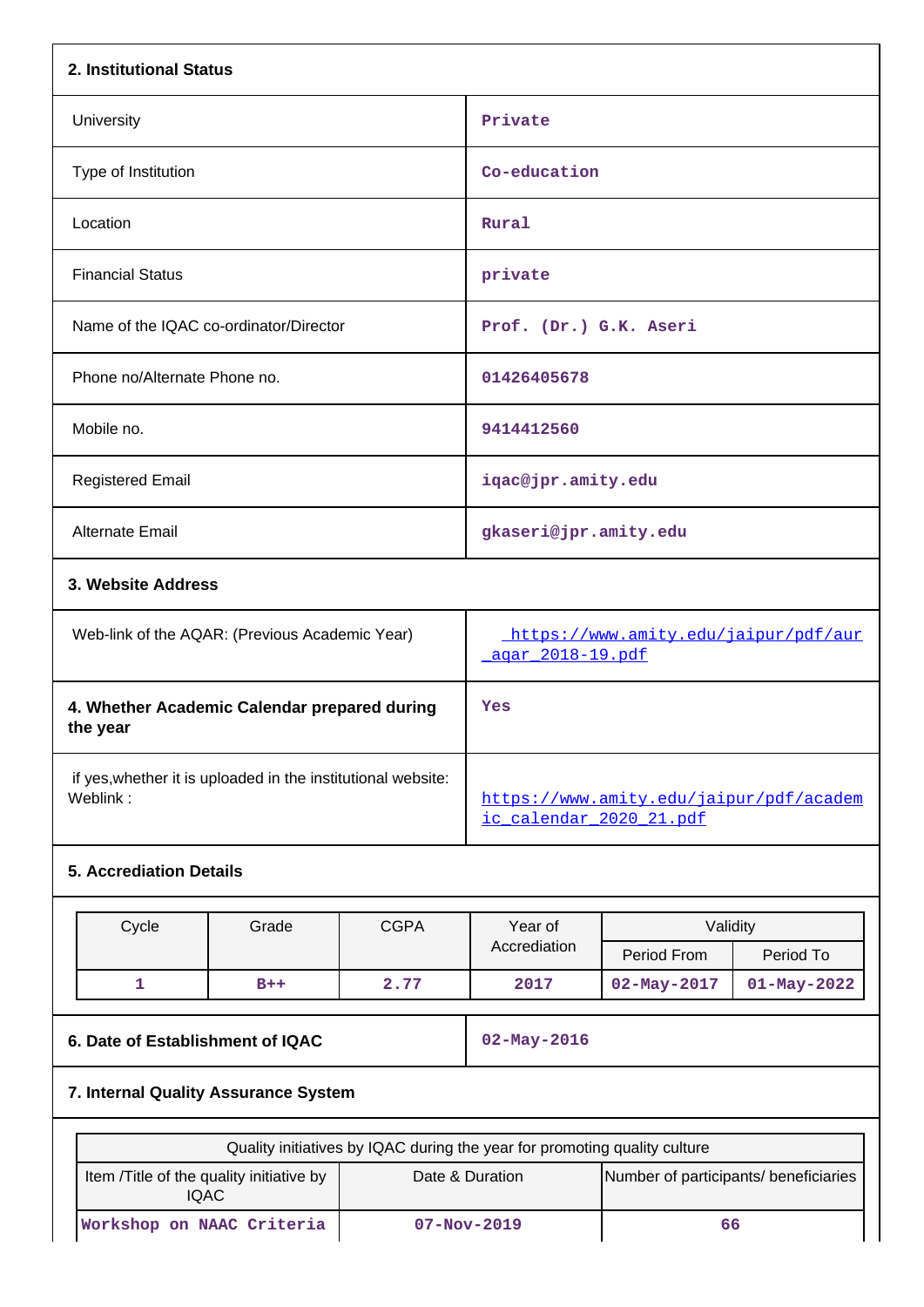| wise Gap points and<br>Mitigation Strategy                                                                       | 1                             |     |
|------------------------------------------------------------------------------------------------------------------|-------------------------------|-----|
| Monitoring/updates on<br>Strategic plan of<br>University.                                                        | $06 - \text{Mar} - 2020$<br>2 | 32  |
| Periodical Review meeting<br>of Academic & Support<br>Services Activities by<br>the President/Pro-<br>President  | $03 - Oct - 2019$<br>2        | 32  |
| Participation in NIRF                                                                                            | $12 - Dec - 2019$<br>3        | 40  |
| Discussion on Quality<br>Circle with Students,<br>Scholars, Non-<br>Teaching/Teaching Staff<br>of the University | $11 - Nov - 2019$<br>2        | 423 |
|                                                                                                                  | No Files Uploaded !!!         |     |

### **8. Provide the list of Special Status conferred by Central/ State Government-UGC/CSIR/DST/DBT/ICMR/TEQIP/World Bank/CPE of UGC etc.**

|                                                                                                                    | Institution/Departmen<br>t/Faculty                                                                                | Scheme                       |   | <b>Funding Agency</b> | Year of award with<br>duration | Amount  |
|--------------------------------------------------------------------------------------------------------------------|-------------------------------------------------------------------------------------------------------------------|------------------------------|---|-----------------------|--------------------------------|---------|
|                                                                                                                    | <b>AIMT</b>                                                                                                       | <b>FIST</b><br>Programme2019 |   | <b>DST</b>            | 2020<br>1825                   | 6900000 |
|                                                                                                                    |                                                                                                                   |                              |   | No Files Uploaded !!! |                                |         |
| 9. Whether composition of IQAC as per latest<br><b>NAAC</b> guidelines:                                            |                                                                                                                   |                              |   | Yes                   |                                |         |
| Upload latest notification of formation of IQAC                                                                    |                                                                                                                   |                              |   | View File             |                                |         |
| 10. Number of IQAC meetings held during the<br>year :                                                              |                                                                                                                   |                              | 1 |                       |                                |         |
| The minutes of IQAC meeting and compliances to the<br>decisions have been uploaded on the institutional<br>website |                                                                                                                   |                              |   | Yes                   |                                |         |
|                                                                                                                    | Upload the minutes of meeting and action taken report                                                             |                              |   |                       | View File                      |         |
|                                                                                                                    | 11. Whether IQAC received funding from any of<br>the funding agency to support its activities<br>during the year? |                              |   |                       |                                |         |
| 12. Significant contributions made by IQAC during the current year(maximum five bullets)                           |                                                                                                                   |                              |   |                       |                                |         |

**1.University Programme review exercise: As per stakeholders feedback IQAC has**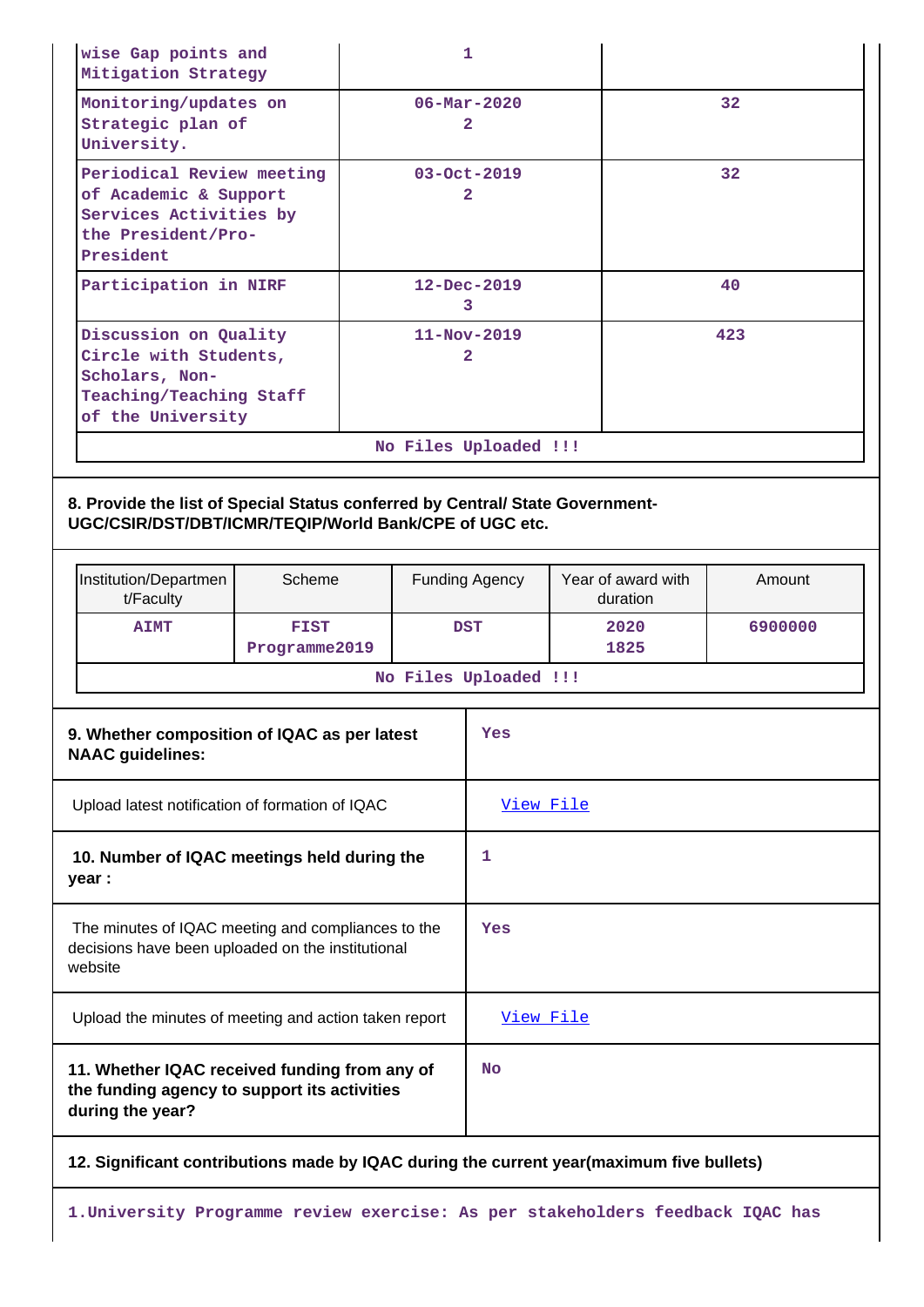**screened and recommended.**

**2.Redesigning of Assessment scheme: IQAC has recommended that 50 percent evaluation must be in continuous evaluation format which also helps in maintaining 24 X 7 teaching-learning.**

**3.Stakeholders feedback loop completion: Feedback Collected – Analysed – Presented – Action Initiated.**

**4.Introduction of Online -Teaching & Learning due to COVID-19 Pandemic: IQAC in consultation with respective HOI have ensured quality delivery in online mode. Also monitored attendance.**

**5.Ensure Significant growth in research and academics while reviewing the strategic plan of the University.**

 **No Files Uploaded !!!**

**13. Plan of action chalked out by the IQAC in the beginning of the academic year towards Quality Enhancement and outcome achieved by the end of the academic year**

| Plan of Action                                                                                                                | Achivements/Outcomes                                                                                                                                                                                                                                                                                                                                                                                          |
|-------------------------------------------------------------------------------------------------------------------------------|---------------------------------------------------------------------------------------------------------------------------------------------------------------------------------------------------------------------------------------------------------------------------------------------------------------------------------------------------------------------------------------------------------------|
| Increase continuous evaluation<br>component up to 50 to achieve evenly<br>distributed evaluation and learning                 | In the present scheme, the evaluation<br>was skewed towards examination modes<br>(Mid Term - 15, ESE - 70 marks) which<br>left limited scope for overall learning<br>evaluation. To achieve the same 50:50<br>was adopted, and examination mode was<br>reduced from 85 to 65 marks. This<br>initiative is helping in creating 24 X<br>7 learning environment. It will also<br>help to upgradation of results. |
| Strategic Alliance with global<br>institutes and Research & Development<br>organisation to strengthen need-based<br>research. | Strengthened Industry integration has<br>contributed significantly in improving<br>academics, by organising expert talk,<br>workshops and seminars. Also provided<br>opportunities in getting Internships<br>and progressions.                                                                                                                                                                                |
| Industry embedded programme structure<br>to ensure domain-specific progression.                                               | The University has enriched its<br>existing programs with new domain<br>electives which are prepared to enhance<br>employability Skills. The impact will<br>surely be seen in due course of time.                                                                                                                                                                                                             |
| Strengthening of business incubator<br>including innovative agricultural start- business incubator under which young<br>ups.  | The University has established a<br>ideas will be nurtured in various<br>domains.                                                                                                                                                                                                                                                                                                                             |
| Single window student grievance<br>redressal cell dedicated to catering to<br>the diverse need of students.                   | The University addresses academic and<br>other administrative grievances of the<br>students through a single-window<br>approach by Dean Academics and IQAC                                                                                                                                                                                                                                                    |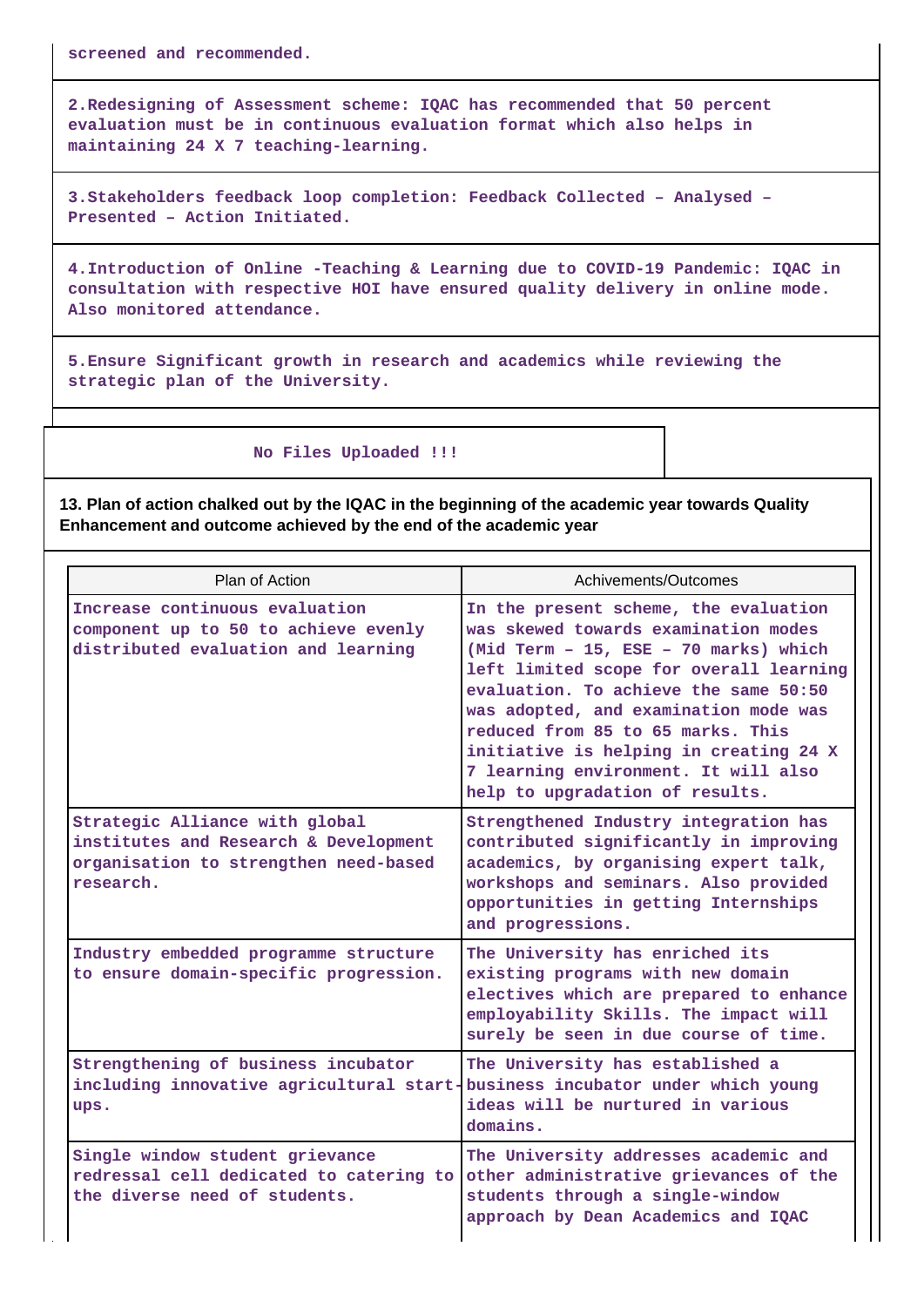|                                                                                                                      | office.                                                                                                                                                                                                                                                                                                                                                                                                                                                                                                                                                                                                                                                                                                                                                                                                                                                                                                                                                                                                                                                                              |  |  |  |  |
|----------------------------------------------------------------------------------------------------------------------|--------------------------------------------------------------------------------------------------------------------------------------------------------------------------------------------------------------------------------------------------------------------------------------------------------------------------------------------------------------------------------------------------------------------------------------------------------------------------------------------------------------------------------------------------------------------------------------------------------------------------------------------------------------------------------------------------------------------------------------------------------------------------------------------------------------------------------------------------------------------------------------------------------------------------------------------------------------------------------------------------------------------------------------------------------------------------------------|--|--|--|--|
|                                                                                                                      | No Files Uploaded !!!                                                                                                                                                                                                                                                                                                                                                                                                                                                                                                                                                                                                                                                                                                                                                                                                                                                                                                                                                                                                                                                                |  |  |  |  |
| 14. Whether AQAR was placed before statutory<br>body?                                                                | Yes                                                                                                                                                                                                                                                                                                                                                                                                                                                                                                                                                                                                                                                                                                                                                                                                                                                                                                                                                                                                                                                                                  |  |  |  |  |
| Name of Statutory Body                                                                                               | <b>Meeting Date</b>                                                                                                                                                                                                                                                                                                                                                                                                                                                                                                                                                                                                                                                                                                                                                                                                                                                                                                                                                                                                                                                                  |  |  |  |  |
| Academic Council                                                                                                     | $30 - Dec - 2020$                                                                                                                                                                                                                                                                                                                                                                                                                                                                                                                                                                                                                                                                                                                                                                                                                                                                                                                                                                                                                                                                    |  |  |  |  |
| 15. Whether NAAC/or any other accredited<br>body(s) visited IQAC or interacted with it to<br>assess the functioning? | Yes                                                                                                                                                                                                                                                                                                                                                                                                                                                                                                                                                                                                                                                                                                                                                                                                                                                                                                                                                                                                                                                                                  |  |  |  |  |
| Date of Visit                                                                                                        | $27 - Apr - 2017$                                                                                                                                                                                                                                                                                                                                                                                                                                                                                                                                                                                                                                                                                                                                                                                                                                                                                                                                                                                                                                                                    |  |  |  |  |
| 16. Whether institutional data submitted to<br>AISHE:                                                                | Yes                                                                                                                                                                                                                                                                                                                                                                                                                                                                                                                                                                                                                                                                                                                                                                                                                                                                                                                                                                                                                                                                                  |  |  |  |  |
| Year of Submission                                                                                                   | 2020                                                                                                                                                                                                                                                                                                                                                                                                                                                                                                                                                                                                                                                                                                                                                                                                                                                                                                                                                                                                                                                                                 |  |  |  |  |
| Date of Submission                                                                                                   | 31-May-2020                                                                                                                                                                                                                                                                                                                                                                                                                                                                                                                                                                                                                                                                                                                                                                                                                                                                                                                                                                                                                                                                          |  |  |  |  |
| 17. Does the Institution have Management<br><b>Information System?</b>                                               | Yes                                                                                                                                                                                                                                                                                                                                                                                                                                                                                                                                                                                                                                                                                                                                                                                                                                                                                                                                                                                                                                                                                  |  |  |  |  |
| If yes, give a brief descripiton and a list of modules<br>currently operational (maximum 500 words)                  | Yes, Amity University has a<br>welldesigned Management Information<br>System and has developed inhouse<br>enterprises information on intranet<br>known as AMIZONE. 1. The University<br>intranet AMIZONE is the most<br>comprehensive source of information on<br>academic and nonacademic matters,<br>programs, and policies of relevance to<br>students, parents, faculty, and staff<br>members of Amity and other interested<br>parties of AUR. 2. AMIZONE describes<br>the University's code of conduct and<br>fundamental standards stating the<br>expectation from all key stakeholders<br>and interested parties. All university<br>Regulations and Policy Guidelines are<br>outlined and published in AMIZONE. 3.<br>Few reports generated on AMIZONE is<br>given below: a. Academics: (i)<br>Registration: Report of Enrolled<br>Students Registration analysis Report<br>of generation of studentparent Amizone<br>password (ii) Uniform Course Coding:<br>Master Academic Planning Worksheet<br>Domain/Open Elective Courses: Student's<br>attendance, session plans, and |  |  |  |  |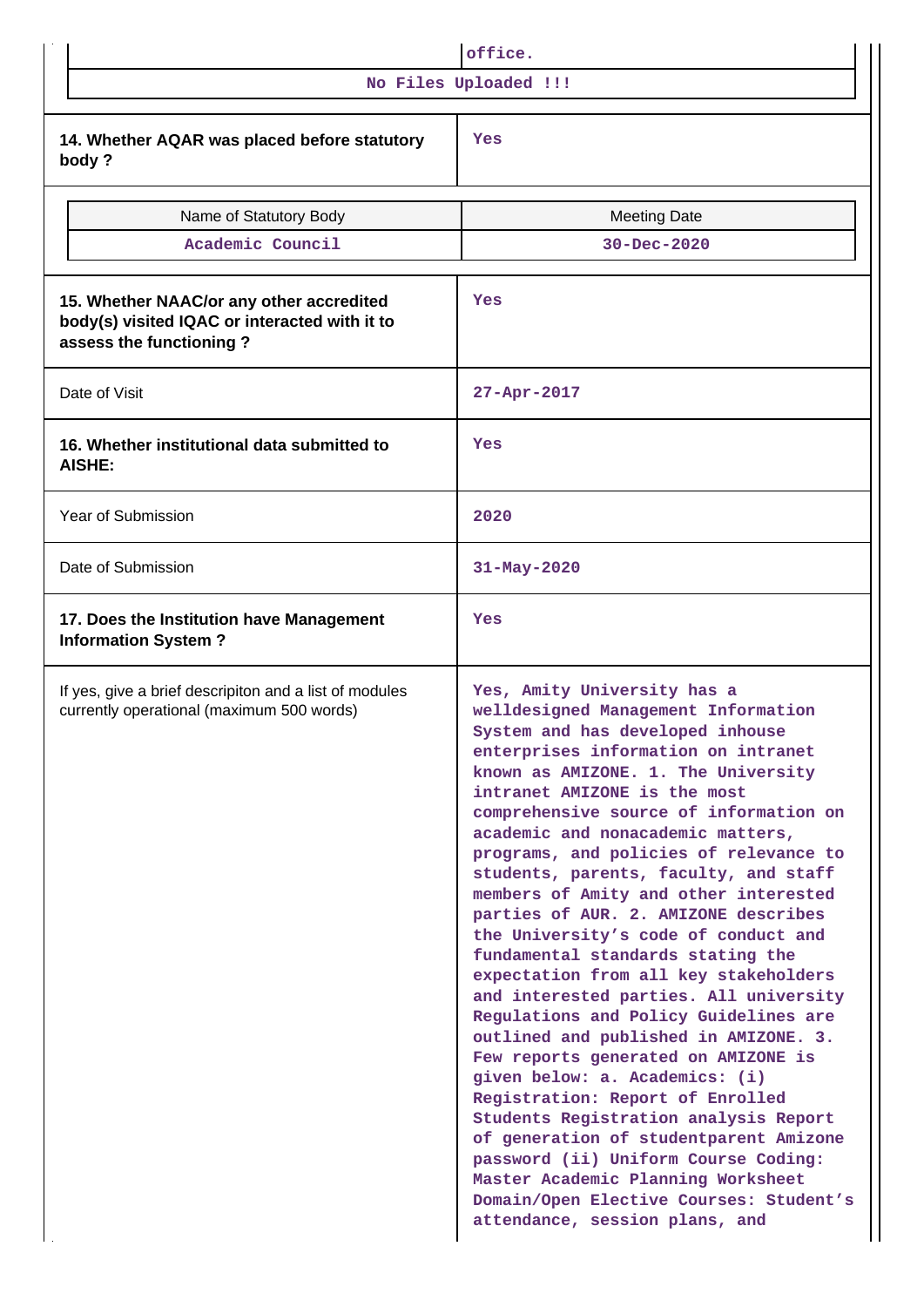**Internal/External marks. (iii) Timetable: Faculty Allotment Consolidated timetable report Tracking the classes (iv) Course Management Report on course material uploaded Sessions Planned Report Consolidated Attendance Report Classroom Recordings (b) Examination and Evaluation (v) Result Analysis: Promotion Report Coursewise Result Report Debarred/Permitted List Admit Card Status (vi) NonTeaching Credit Courses (NTCC): NTCC Registration Weekly Progress Report NTCC Reports (vii) Guided Self Study Course (GSSC): Faculty Allotment Back papers payment b. Feedback (i) Faculty Feedback: Faculty wise feedback analysis (ii) Students Surveys on various activities/processes. (iii) Alumni Feedback c. HR: Employee attendance Employee leaves 4. The reports /analyses are disseminated horizontally and vertically to be incorporated in the institutional review, planning, and decision making. Periodic reviews are conducted at the institutional domain and at the university level where the analyzed and interpreted data is considered for the effectiveness of the research function and the suitability and utility of the data generated. 5. Data generated through the Institutional Performance tool based on the National Accreditation and Assessment Criteria (NAAC) is used to conduct the SWOT analysis of the department/institution. 6. By Considering the COVID19 pandemic, The University has developed an online exam portal and linked with AMIZONE, by which the university will conduct continuous and endterm examinations.**

| Part B                                                                                  |                |                          |                  |  |  |  |  |  |
|-----------------------------------------------------------------------------------------|----------------|--------------------------|------------------|--|--|--|--|--|
| <b>CRITERION I - CURRICULAR ASPECTS</b>                                                 |                |                          |                  |  |  |  |  |  |
| 1.1 - Curriculum Design and Development                                                 |                |                          |                  |  |  |  |  |  |
| 1.1.1 – Programmes for which syllabus revision was carried out during the Academic year |                |                          |                  |  |  |  |  |  |
| Name of Programme                                                                       | Programme Code | Programme Specialization | Date of Revision |  |  |  |  |  |
| <b>BHM</b>                                                                              | 12289          | Nill                     | 06/12/2019       |  |  |  |  |  |
| <b>MTTM</b>                                                                             | 12820          | Nill                     | 06/12/2019       |  |  |  |  |  |
| Psychology<br>06/12/2019<br>121187<br><b>MA</b>                                         |                |                          |                  |  |  |  |  |  |
| <b>BA</b>                                                                               | 12069          | 06/12/2019<br>Psychology |                  |  |  |  |  |  |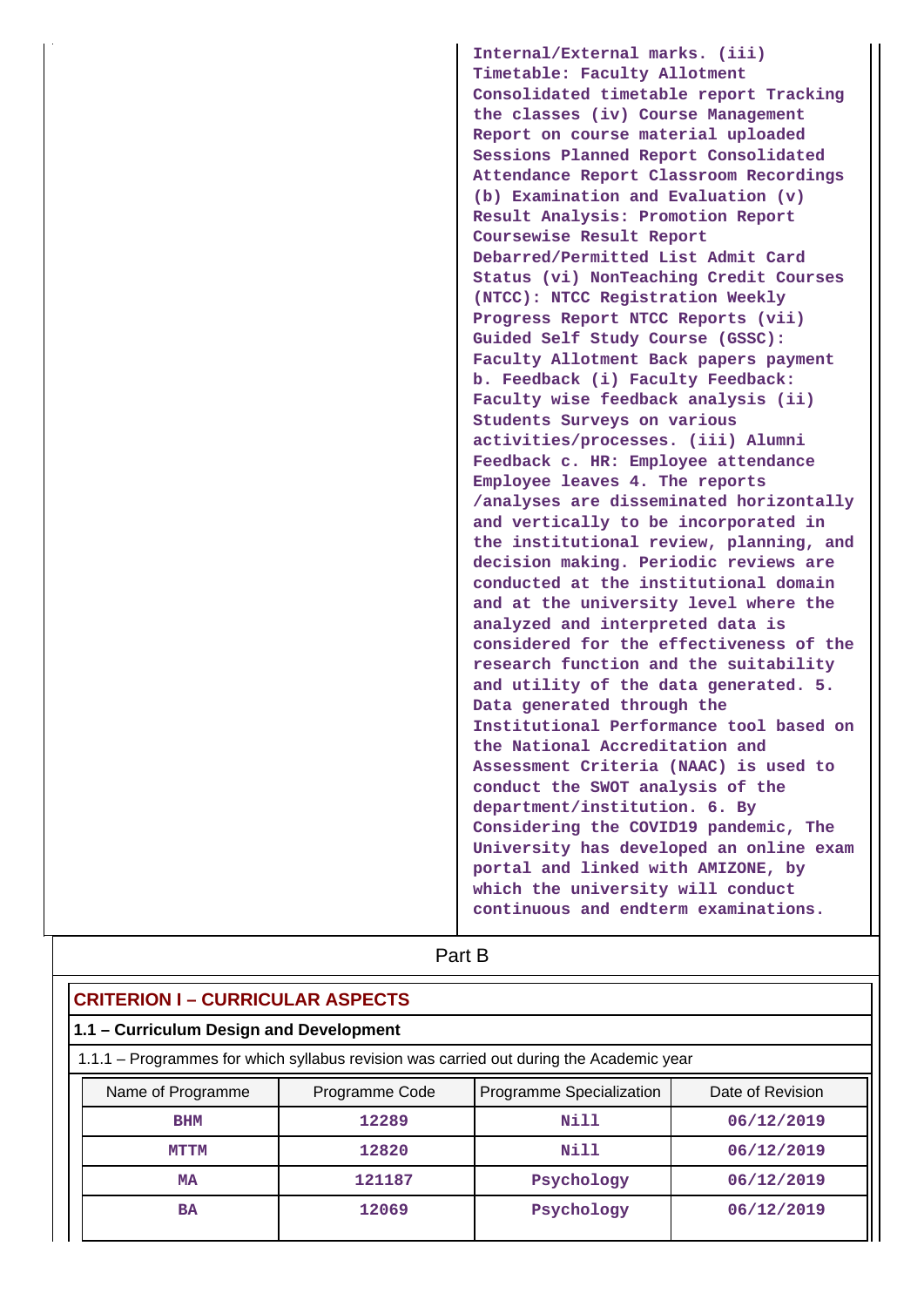| <b>MBA</b>                                                                                                             | 12019                        |                      |                   | <b>Nill</b>                                                                               | 06/12/2019 |                      |  |
|------------------------------------------------------------------------------------------------------------------------|------------------------------|----------------------|-------------------|-------------------------------------------------------------------------------------------|------------|----------------------|--|
| <b>BCom</b>                                                                                                            |                              | <b>Nill</b><br>12046 |                   |                                                                                           | 06/12/2019 |                      |  |
| <b>BArch</b>                                                                                                           | 12040                        |                      |                   | Nill                                                                                      |            | 06/12/2019           |  |
| <b>BID</b>                                                                                                             | 12803                        |                      | <b>Nill</b>       |                                                                                           | 06/12/2019 |                      |  |
| <b>BA LLB</b>                                                                                                          | 12111                        |                      |                   | <b>Nill</b>                                                                               | 06/12/2019 |                      |  |
| BCom LLB                                                                                                               | 12216                        |                      |                   | <b>Nill</b>                                                                               |            | 06/12/2019           |  |
|                                                                                                                        |                              |                      | No file uploaded. |                                                                                           |            |                      |  |
| 1.1.2 - Programmes/ courses focussed on employability/ entrepreneurship/ skill development during the Academic<br>year |                              |                      |                   |                                                                                           |            |                      |  |
| Programme with<br>Code                                                                                                 | Programme<br>Specialization  | Date of Introduction |                   | Course with Code                                                                          |            | Date of Introduction |  |
| <b>BHM</b>                                                                                                             | 12289                        | 06/12/2019           |                   | Hospitality<br>tourism<br>Marketing<br>Management<br>Hospitality<br>Industry (BSM<br>605) |            | 06/12/2019           |  |
| <b>MTTM</b>                                                                                                            | 12820                        |                      | 06/12/2019        | Economics of<br>tourism &<br>Hospitality<br>Industry (MTM<br>304)                         |            | 06/12/2019           |  |
| MA                                                                                                                     | Psychology-12<br>1187        | 06/12/2019           |                   | Economics of<br>tourism &<br>Hospitality<br>Industry (MTM<br>304)                         |            | 06/12/2019           |  |
| BA                                                                                                                     | Applied Psych<br>ology-12069 |                      | 06/12/2019        | Project (PSY<br>460)                                                                      |            | 06/12/2019           |  |
| <b>MBA</b>                                                                                                             | 12019                        |                      | 06/12/2019        | Legal Aspects<br>of Business<br>(MBA 292)                                                 |            | 06/12/2019           |  |
| <b>BCom</b>                                                                                                            | 12046                        |                      | 06/12/2019        | <b>Business</b><br>Research<br>methods (BCH<br>310)                                       |            | 06/12/2019           |  |
| <b>BArch</b>                                                                                                           | 12040                        |                      | 06/12/2019        | Study Tour<br>(BAR 207)                                                                   |            | 06/12/2019           |  |
| <b>BID</b>                                                                                                             | 12803                        | 06/12/2019           |                   | Innovative<br>Material for<br>finishes (BID<br>408)                                       |            | 06/12/2019           |  |
| <b>BA LLB</b>                                                                                                          | 12111                        | 06/12/2019           |                   | Microeconomics<br>theory and<br>application<br>(BCH 103)                                  |            | 06/12/2019           |  |
| <b>BCom LLB</b>                                                                                                        | 12216                        |                      | 06/12/2019        | Economics<br>(ILB 101)                                                                    |            | 06/12/2019           |  |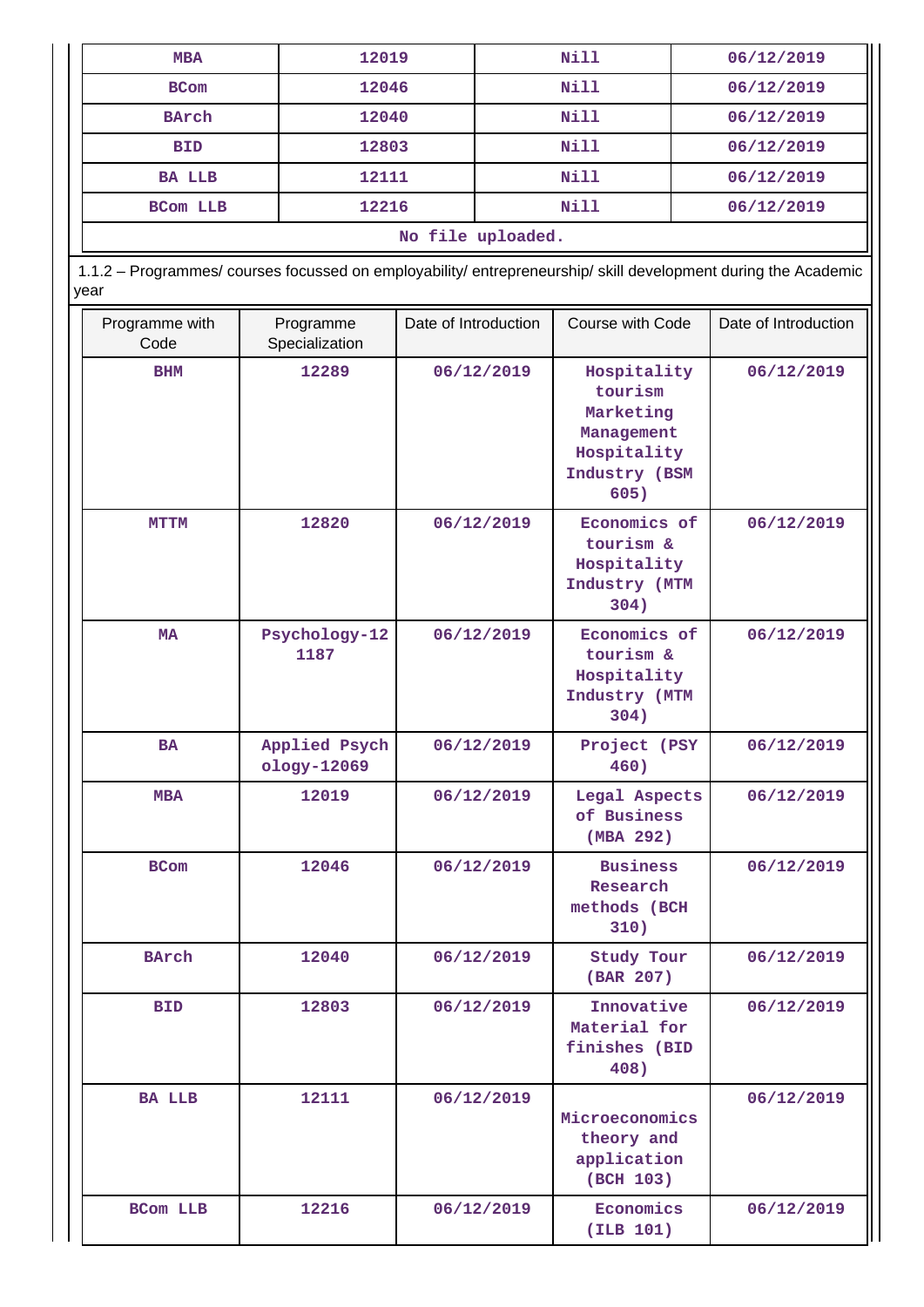|                                                                                                                                                       | No file uploaded.                    |                                                                 |  |  |  |  |  |
|-------------------------------------------------------------------------------------------------------------------------------------------------------|--------------------------------------|-----------------------------------------------------------------|--|--|--|--|--|
|                                                                                                                                                       |                                      |                                                                 |  |  |  |  |  |
| 1.2 - Academic Flexibility<br>1.2.1 - New programmes/courses introduced during the Academic year                                                      |                                      |                                                                 |  |  |  |  |  |
|                                                                                                                                                       |                                      |                                                                 |  |  |  |  |  |
| Programme/Course                                                                                                                                      | Programme Specialization             | Dates of Introduction                                           |  |  |  |  |  |
| <b>BSC</b>                                                                                                                                            | Pass Course                          | 06/12/2019                                                      |  |  |  |  |  |
|                                                                                                                                                       | No file uploaded.                    |                                                                 |  |  |  |  |  |
| 1.2.2 - Programmes in which Choice Based Credit System (CBCS)/Elective Course System implemented at the<br>University level during the Academic year. |                                      |                                                                 |  |  |  |  |  |
| Name of programmes adopting<br><b>CBCS</b>                                                                                                            | Programme Specialization             | Date of implementation of<br><b>CBCS/Elective Course System</b> |  |  |  |  |  |
| <b>MSC</b>                                                                                                                                            | Cyber Security                       | 15/07/2019                                                      |  |  |  |  |  |
| <b>MDes</b>                                                                                                                                           | <b>Fashion Designing</b>             | 15/07/2019                                                      |  |  |  |  |  |
| <b>MSC</b>                                                                                                                                            | Food Technology                      | 15/07/2019                                                      |  |  |  |  |  |
| 1.3 - Curriculum Enrichment                                                                                                                           |                                      |                                                                 |  |  |  |  |  |
| 1.3.1 - Value-added courses imparting transferable and life skills offered during the year                                                            |                                      |                                                                 |  |  |  |  |  |
| <b>Value Added Courses</b>                                                                                                                            | Date of Introduction                 | Number of Students Enrolled                                     |  |  |  |  |  |
| Behavioural Sciences                                                                                                                                  | 15/07/2019                           | 2638                                                            |  |  |  |  |  |
| French                                                                                                                                                | 15/07/2019                           | 1020                                                            |  |  |  |  |  |
| German                                                                                                                                                | 15/07/2019                           | 1009                                                            |  |  |  |  |  |
| Spanish                                                                                                                                               | 15/07/2019                           | 551                                                             |  |  |  |  |  |
| Chinese                                                                                                                                               | 15/07/2019                           | 58                                                              |  |  |  |  |  |
| Communication Skills                                                                                                                                  | 15/07/2019                           | 2638                                                            |  |  |  |  |  |
|                                                                                                                                                       | No file uploaded.                    |                                                                 |  |  |  |  |  |
| 1.3.2 - Field Projects / Internships under taken during the year                                                                                      |                                      |                                                                 |  |  |  |  |  |
| Project/Programme Title                                                                                                                               | Programme Specialization             | No. of students enrolled for Field<br>Projects / Internships    |  |  |  |  |  |
| <b>BTech</b>                                                                                                                                          | Civil Engineering-VII<br>Semester    | 6                                                               |  |  |  |  |  |
| <b>BTech</b>                                                                                                                                          | Chemical Engineering<br>VII Semester | 17                                                              |  |  |  |  |  |
| <b>BTech</b>                                                                                                                                          | Chemical Engineering V<br>Semester   | 11                                                              |  |  |  |  |  |
| <b>BTech</b>                                                                                                                                          | (CSE/IT with dual) V<br>Semester     | 147                                                             |  |  |  |  |  |
| <b>BTech</b>                                                                                                                                          | (CSE/IT with dual) VII<br>Semester   | 191                                                             |  |  |  |  |  |
| <b>BTech</b>                                                                                                                                          | (ME) V Semester                      | 24                                                              |  |  |  |  |  |
| <b>BTech</b>                                                                                                                                          | (ME) VII Semester                    | 25                                                              |  |  |  |  |  |
| <b>BTech</b>                                                                                                                                          | (ECE) V Semester                     | 13                                                              |  |  |  |  |  |
| <b>BTech</b>                                                                                                                                          | (ECE) VII Semester                   | 7 <sup>1</sup>                                                  |  |  |  |  |  |
| <b>BTech</b>                                                                                                                                          | (EEE) V Semester                     | 5                                                               |  |  |  |  |  |
| View File                                                                                                                                             |                                      |                                                                 |  |  |  |  |  |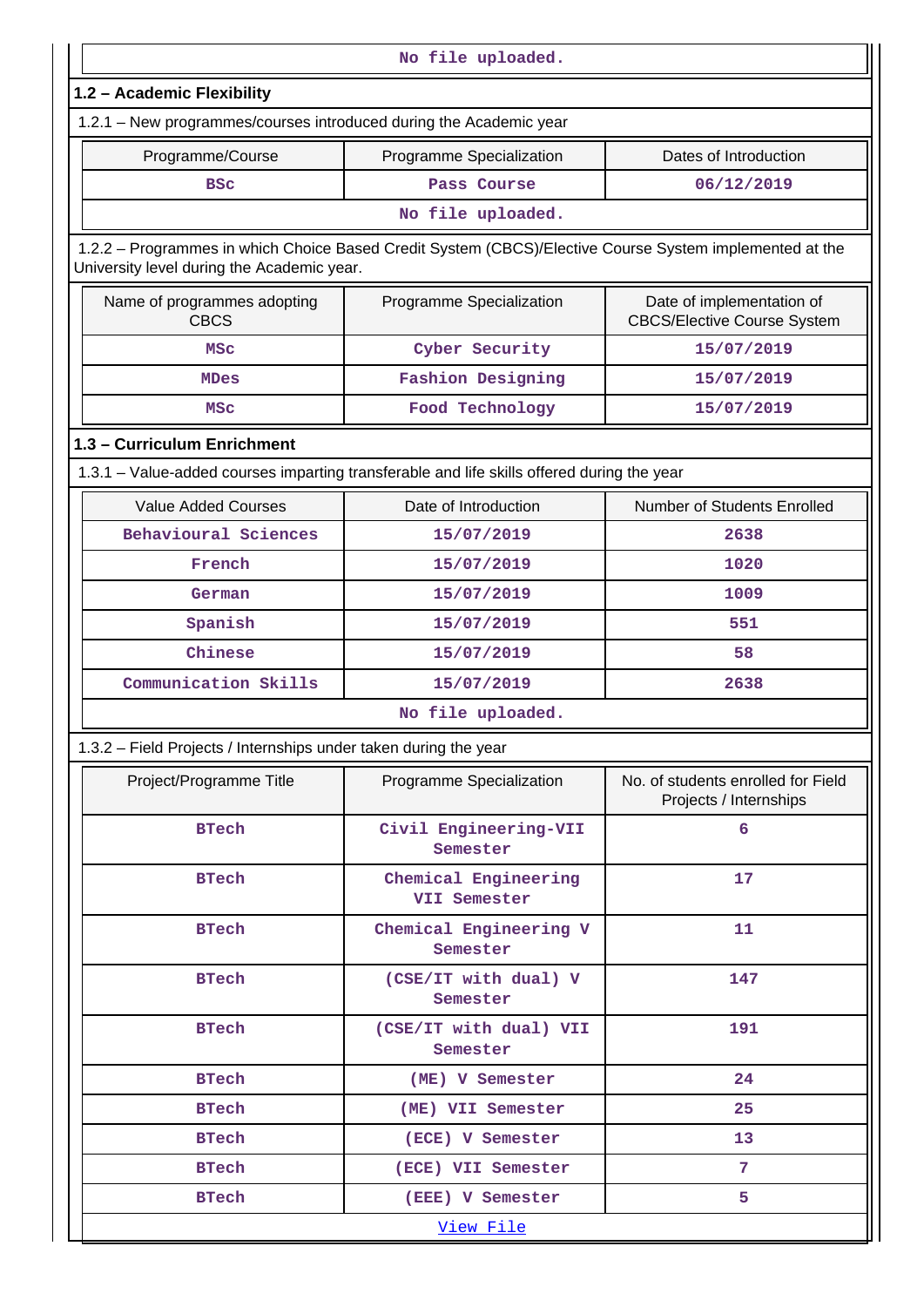| 1.4 – Feedback System                                                                                                               |     |  |  |  |  |  |
|-------------------------------------------------------------------------------------------------------------------------------------|-----|--|--|--|--|--|
| 1.4.1 – Whether structured feedback received from all the stakeholders.                                                             |     |  |  |  |  |  |
| <b>Students</b>                                                                                                                     | Yes |  |  |  |  |  |
| Teachers                                                                                                                            | Yes |  |  |  |  |  |
| <b>Employers</b>                                                                                                                    | Yes |  |  |  |  |  |
| Alumni                                                                                                                              | Yes |  |  |  |  |  |
| Parents                                                                                                                             | Yes |  |  |  |  |  |
| 1.4.2 – How the feedback obtained is being analyzed and utilized for overall development of the institution?<br>(maximum 500 words) |     |  |  |  |  |  |
| <b>Feedback Obtained</b>                                                                                                            |     |  |  |  |  |  |

**The University believes in transparent governance with its stakeholders and continuously strengthening Internal Quality Assurance System (IQAS) in its system. Under the IQAS, Academic and administrative officers of the University are designing and developing SOP's and percolate Quality Circles in stakeholders. IQAC is in constant touch with stakeholders and collects their feedback in well designed format in different time intervals, which is further analysed and presented among IQAC meetings. The same is shared with the University Teaching and Non- Teaching Head of the Department for removing the deviations and to satisfy the stakeholders. The feedback loop completion is very much visible in increasing feedback levels if compared with the previous year. IQAC collects the feedback by visiting individual classrooms besides discussing the function and importance of the feedback which helps students to contribute significantly to the University building and development. Dean Academics interact with respective HoIs and concerned faculty members to address students' feedback for possible improvement and ensure satisfaction. Dean Student welfare and proctor organize students' meeting to share IQAC meeting points and discuss initiatives of the university which have been taken to address their issues. We have incorporated National International practices for its format, methodology, analysis to collect objective-based feedback to improve academics and teaching learning infrastructure.**

### **CRITERION II – TEACHING- LEARNING AND EVALUATION**

### **2.1 – Student Enrolment and Profile**

2.1.1 – Demand Ratio during the year

| Name of the<br>Programme | Programme<br>Specialization          | Number of seats<br>available | Number of<br>Application received | <b>Students Enrolled</b> |
|--------------------------|--------------------------------------|------------------------------|-----------------------------------|--------------------------|
| <b>MSC</b>               | Applied<br>Physics                   | 10                           | 9                                 | 4                        |
| <b>BTech</b>             | Electrical &<br>Electronics<br>Engg. | 30                           | 19                                | $\overline{\mathbf{2}}$  |
| <b>BTech</b>             | Chemical<br>Engg.                    | 30                           | 30                                | 3                        |
| <b>BTech</b>             | Civil Engg.                          | 30                           | 37                                | 7                        |
| <b>BTech</b>             | MЕ                                   | 30                           | 60                                | 11                       |
| <b>BTech</b>             | <b>ECE</b>                           | 30                           | 35                                | 4                        |
| <b>BTech</b>             | <b>IT</b>                            | 30                           | 11                                | $\overline{\mathbf{2}}$  |
| <b>BCom</b>              | Hons.                                | 60                           | 74                                | 30                       |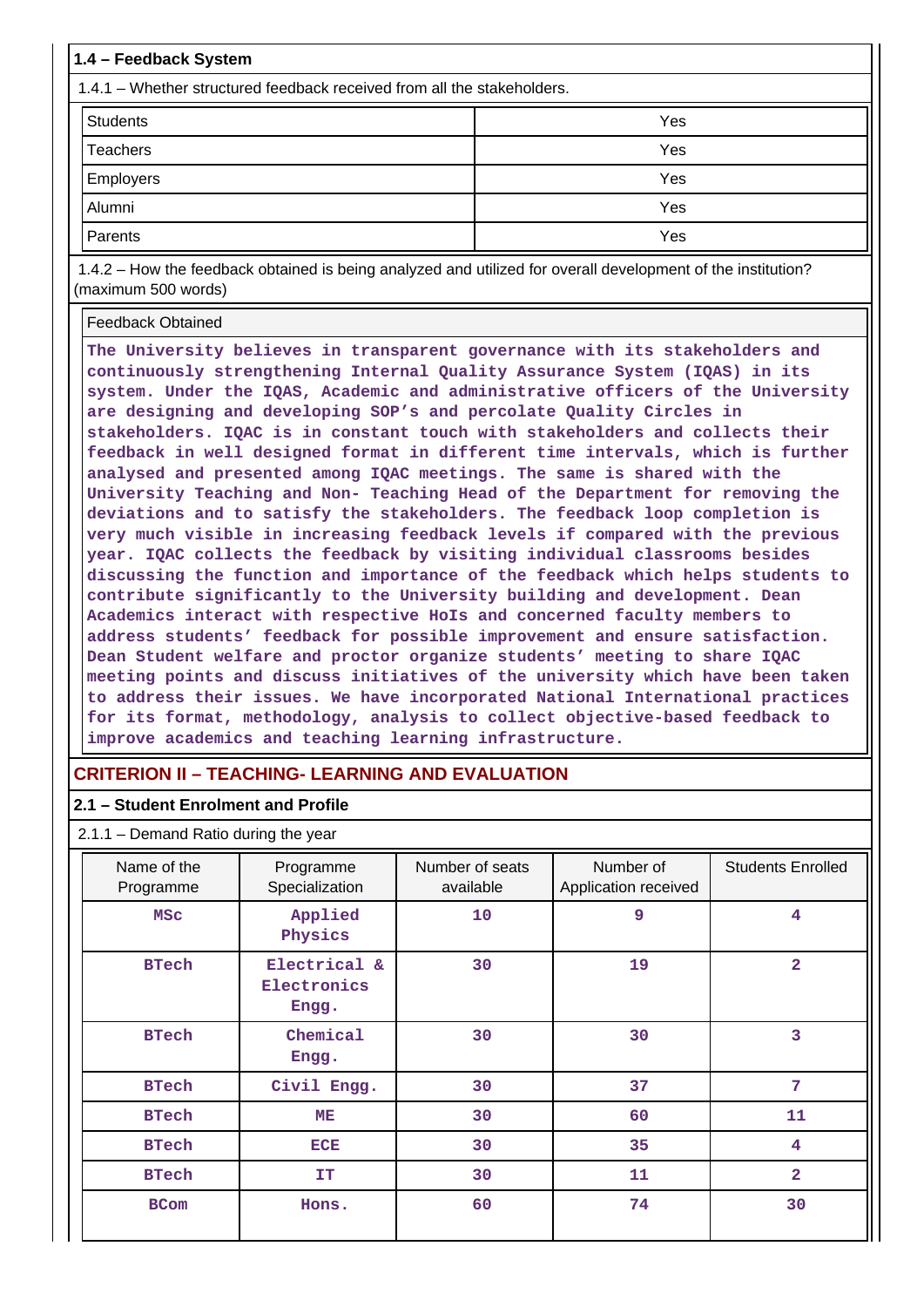|                                                                                                                                                                                                                               | <b>BBA</b>                                                                                                                                                                                                                                                                                                                                                                                                                                                                                                                                                                                                                                                                                                                                                                                                                                                                                                                                                                                                                                                                                                                                                                        | <b>Nill</b>                                                                                                                                                                                    |  |                                                                                                                                                                                                                                                                      | 60                                   | 165 |                                              |                                                             | 40                          |  |
|-------------------------------------------------------------------------------------------------------------------------------------------------------------------------------------------------------------------------------|-----------------------------------------------------------------------------------------------------------------------------------------------------------------------------------------------------------------------------------------------------------------------------------------------------------------------------------------------------------------------------------------------------------------------------------------------------------------------------------------------------------------------------------------------------------------------------------------------------------------------------------------------------------------------------------------------------------------------------------------------------------------------------------------------------------------------------------------------------------------------------------------------------------------------------------------------------------------------------------------------------------------------------------------------------------------------------------------------------------------------------------------------------------------------------------|------------------------------------------------------------------------------------------------------------------------------------------------------------------------------------------------|--|----------------------------------------------------------------------------------------------------------------------------------------------------------------------------------------------------------------------------------------------------------------------|--------------------------------------|-----|----------------------------------------------|-------------------------------------------------------------|-----------------------------|--|
|                                                                                                                                                                                                                               | <b>MBA</b>                                                                                                                                                                                                                                                                                                                                                                                                                                                                                                                                                                                                                                                                                                                                                                                                                                                                                                                                                                                                                                                                                                                                                                        | Nill                                                                                                                                                                                           |  |                                                                                                                                                                                                                                                                      | 60                                   | 131 |                                              |                                                             | 46                          |  |
|                                                                                                                                                                                                                               | View File                                                                                                                                                                                                                                                                                                                                                                                                                                                                                                                                                                                                                                                                                                                                                                                                                                                                                                                                                                                                                                                                                                                                                                         |                                                                                                                                                                                                |  |                                                                                                                                                                                                                                                                      |                                      |     |                                              |                                                             |                             |  |
|                                                                                                                                                                                                                               |                                                                                                                                                                                                                                                                                                                                                                                                                                                                                                                                                                                                                                                                                                                                                                                                                                                                                                                                                                                                                                                                                                                                                                                   | 2.2 - Catering to Student Diversity                                                                                                                                                            |  |                                                                                                                                                                                                                                                                      |                                      |     |                                              |                                                             |                             |  |
|                                                                                                                                                                                                                               | 2.2.1 - Student - Full time teacher ratio (current year data)                                                                                                                                                                                                                                                                                                                                                                                                                                                                                                                                                                                                                                                                                                                                                                                                                                                                                                                                                                                                                                                                                                                     |                                                                                                                                                                                                |  |                                                                                                                                                                                                                                                                      |                                      |     |                                              |                                                             |                             |  |
|                                                                                                                                                                                                                               | Year                                                                                                                                                                                                                                                                                                                                                                                                                                                                                                                                                                                                                                                                                                                                                                                                                                                                                                                                                                                                                                                                                                                                                                              | Number of<br>students enrolled<br>in the institution<br>(UG)                                                                                                                                   |  | Number of<br>Number of<br>Number of<br>students enrolled<br>fulltime teachers<br>fulltime teachers<br>in the institution<br>available in the<br>available in the<br>(PG)<br>institution<br>institution<br>teaching only UG<br>teaching only PG<br>courses<br>courses |                                      |     |                                              | Number of<br>teachers<br>teaching both UG<br>and PG courses |                             |  |
|                                                                                                                                                                                                                               | 2019                                                                                                                                                                                                                                                                                                                                                                                                                                                                                                                                                                                                                                                                                                                                                                                                                                                                                                                                                                                                                                                                                                                                                                              | 645                                                                                                                                                                                            |  | 204                                                                                                                                                                                                                                                                  | $\mathbf 0$                          |     | 0                                            |                                                             | 199                         |  |
|                                                                                                                                                                                                                               | 2.3 - Teaching - Learning Process                                                                                                                                                                                                                                                                                                                                                                                                                                                                                                                                                                                                                                                                                                                                                                                                                                                                                                                                                                                                                                                                                                                                                 |                                                                                                                                                                                                |  |                                                                                                                                                                                                                                                                      |                                      |     |                                              |                                                             |                             |  |
|                                                                                                                                                                                                                               |                                                                                                                                                                                                                                                                                                                                                                                                                                                                                                                                                                                                                                                                                                                                                                                                                                                                                                                                                                                                                                                                                                                                                                                   | 2.3.1 – Percentage of teachers using ICT for effective teaching with Learning Management Systems (LMS), E-<br>learning resources etc. (current year data)                                      |  |                                                                                                                                                                                                                                                                      |                                      |     |                                              |                                                             |                             |  |
| Number of<br>Number of<br>Number of ICT<br>Numberof smart<br><b>ICT Tools and</b><br><b>Teachers on Roll</b><br>teachers using<br>enabled<br>classrooms<br>resources<br>ICT (LMS, e-<br>available<br>Classrooms<br>Resources) |                                                                                                                                                                                                                                                                                                                                                                                                                                                                                                                                                                                                                                                                                                                                                                                                                                                                                                                                                                                                                                                                                                                                                                                   |                                                                                                                                                                                                |  |                                                                                                                                                                                                                                                                      |                                      |     | E-resources and<br>techniques used           |                                                             |                             |  |
|                                                                                                                                                                                                                               | 199                                                                                                                                                                                                                                                                                                                                                                                                                                                                                                                                                                                                                                                                                                                                                                                                                                                                                                                                                                                                                                                                                                                                                                               | 199                                                                                                                                                                                            |  | 11                                                                                                                                                                                                                                                                   | 106                                  |     | $\mathbf 0$                                  |                                                             | $12 \overline{ }$           |  |
|                                                                                                                                                                                                                               |                                                                                                                                                                                                                                                                                                                                                                                                                                                                                                                                                                                                                                                                                                                                                                                                                                                                                                                                                                                                                                                                                                                                                                                   |                                                                                                                                                                                                |  |                                                                                                                                                                                                                                                                      | View File of ICT Tools and resources |     |                                              |                                                             |                             |  |
|                                                                                                                                                                                                                               |                                                                                                                                                                                                                                                                                                                                                                                                                                                                                                                                                                                                                                                                                                                                                                                                                                                                                                                                                                                                                                                                                                                                                                                   |                                                                                                                                                                                                |  |                                                                                                                                                                                                                                                                      |                                      |     | View File of E-resources and techniques used |                                                             |                             |  |
|                                                                                                                                                                                                                               |                                                                                                                                                                                                                                                                                                                                                                                                                                                                                                                                                                                                                                                                                                                                                                                                                                                                                                                                                                                                                                                                                                                                                                                   | 2.3.2 - Students mentoring system available in the institution? Give details. (maximum 500 words)                                                                                              |  |                                                                                                                                                                                                                                                                      |                                      |     |                                              |                                                             |                             |  |
|                                                                                                                                                                                                                               | The University has a strong mentor-mentee system. Faculty mentors are appointed during the student induction<br>programme who provide mentoring services to all students. One faculty mentor guides approx 25 students and<br>collects required students' information to initiate effective interactions. Mentors frequently interact with allotted<br>mentees and discuss some general issues: Ex.: • Academic performance • Liaising with concerned subject<br>faculty members • Need-based extra classes • Forthcoming Opportunities • Progression - Entrepreneurship /<br>Placements • Awareness and support to students for GATE, GRE, CAT, ISRO, SAIL, etc. • Hostel Issues •<br>Mess Issues • Personal / Domestic Problems • Anti-Ragging Measures Mentors are instructed to share mentor-<br>mentee meeting points in routine departmental meetings and update parents accordingly. The impact of<br>mentoring on student's performance and an active connection with their parents is clearly visible. In the recent<br>past, University has strengthened this activity by appointing an overall coordinator for Mentor-Mentee who<br>ensures its effective functioning. |                                                                                                                                                                                                |  |                                                                                                                                                                                                                                                                      |                                      |     |                                              |                                                             |                             |  |
|                                                                                                                                                                                                                               | Number of students enrolled in the<br>institution                                                                                                                                                                                                                                                                                                                                                                                                                                                                                                                                                                                                                                                                                                                                                                                                                                                                                                                                                                                                                                                                                                                                 |                                                                                                                                                                                                |  |                                                                                                                                                                                                                                                                      | Number of fulltime teachers          |     |                                              |                                                             | Mentor: Mentee Ratio        |  |
|                                                                                                                                                                                                                               |                                                                                                                                                                                                                                                                                                                                                                                                                                                                                                                                                                                                                                                                                                                                                                                                                                                                                                                                                                                                                                                                                                                                                                                   | 2638                                                                                                                                                                                           |  |                                                                                                                                                                                                                                                                      | 199                                  |     |                                              | 1:13                                                        |                             |  |
|                                                                                                                                                                                                                               | 2.4 - Teacher Profile and Quality                                                                                                                                                                                                                                                                                                                                                                                                                                                                                                                                                                                                                                                                                                                                                                                                                                                                                                                                                                                                                                                                                                                                                 |                                                                                                                                                                                                |  |                                                                                                                                                                                                                                                                      |                                      |     |                                              |                                                             |                             |  |
|                                                                                                                                                                                                                               |                                                                                                                                                                                                                                                                                                                                                                                                                                                                                                                                                                                                                                                                                                                                                                                                                                                                                                                                                                                                                                                                                                                                                                                   | 2.4.1 - Number of full time teachers appointed during the year                                                                                                                                 |  |                                                                                                                                                                                                                                                                      |                                      |     |                                              |                                                             |                             |  |
|                                                                                                                                                                                                                               | No. of sanctioned<br>positions                                                                                                                                                                                                                                                                                                                                                                                                                                                                                                                                                                                                                                                                                                                                                                                                                                                                                                                                                                                                                                                                                                                                                    | No. of filled positions                                                                                                                                                                        |  | Vacant positions                                                                                                                                                                                                                                                     |                                      |     | Positions filled during<br>the current year  |                                                             | No. of faculty with<br>Ph.D |  |
|                                                                                                                                                                                                                               | 226                                                                                                                                                                                                                                                                                                                                                                                                                                                                                                                                                                                                                                                                                                                                                                                                                                                                                                                                                                                                                                                                                                                                                                               | 199                                                                                                                                                                                            |  |                                                                                                                                                                                                                                                                      | 27                                   |     | 35                                           |                                                             | 129                         |  |
|                                                                                                                                                                                                                               |                                                                                                                                                                                                                                                                                                                                                                                                                                                                                                                                                                                                                                                                                                                                                                                                                                                                                                                                                                                                                                                                                                                                                                                   | 2.4.2 - Honours and recognition received by teachers (received awards, recognition, fellowships at State, National,<br>International level from Government, recognised bodies during the year) |  |                                                                                                                                                                                                                                                                      |                                      |     |                                              |                                                             |                             |  |
|                                                                                                                                                                                                                               | Name of full time teachers<br>Year of Award<br>Designation<br>Name of the award,<br>fellowship, received from<br>receiving awards from<br>state level, national level,<br>Government or recognized                                                                                                                                                                                                                                                                                                                                                                                                                                                                                                                                                                                                                                                                                                                                                                                                                                                                                                                                                                                |                                                                                                                                                                                                |  |                                                                                                                                                                                                                                                                      |                                      |     |                                              |                                                             |                             |  |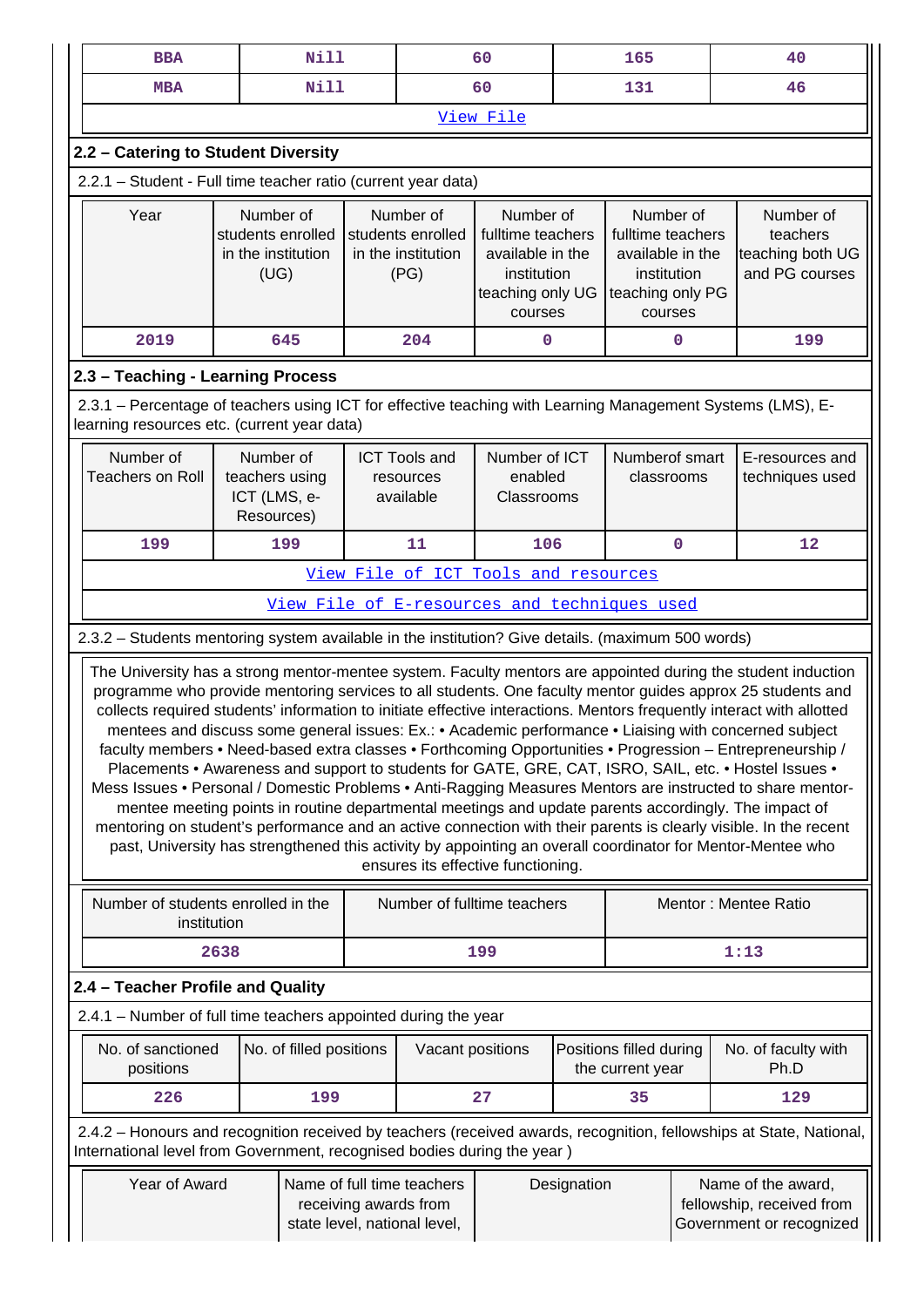|                                      | international level                                                                                                |                        | bodies                                                                                                      |  |  |  |  |  |
|--------------------------------------|--------------------------------------------------------------------------------------------------------------------|------------------------|-------------------------------------------------------------------------------------------------------------|--|--|--|--|--|
| 2019                                 | Prof. Vinay<br>Sharma from<br>National Level                                                                       | Director               | Fellow of Biotech<br>Research Society,<br>India (FBRS)                                                      |  |  |  |  |  |
| 2019                                 | Prof. Vinita<br>Agrawal from<br>National Level                                                                     | Professor              | Teaching<br>Excellence, MTC<br>Global Award                                                                 |  |  |  |  |  |
| 2019                                 | Dr. Pratheek<br>Sudhakaran from<br>International Level                                                             | Assistant<br>Professor | <b>IUSSTF Bhavan</b><br>Award                                                                               |  |  |  |  |  |
| 2020                                 | Dr. Jagdip Singh<br>Sohal From National<br>Level                                                                   | Assistant<br>Professor | Young Scientist<br>Award, Society for<br>Scientific<br>Development in<br>Agriculture<br>Technology, India   |  |  |  |  |  |
| 2019                                 | Dr. Deepansh<br>Sharma From<br>National Level                                                                      | Assistant<br>Professor | Best Paper<br>Presentation Award,<br>Savitribai Phule<br>Pune University,<br>Pune                           |  |  |  |  |  |
| 2019                                 | Prof. P.V.S. Raju<br>from National Level                                                                           | Director               | Elected as a<br>National Council<br>Member, India<br>Meteorological<br>Society                              |  |  |  |  |  |
| 2019                                 | Dr. Ramesh<br>Chandra Poonia From<br>International level                                                           | Associate<br>Professor | 4.Postdoctoral<br>Research Fellowship<br>from Norwegian<br>University of<br>Science Technology,<br>Norway   |  |  |  |  |  |
| 2019                                 | Dr. Yashwant<br>Singh Rawal from<br>National Level                                                                 | Assistant<br>Professor | Awarded Global<br>Teacher Role Model<br>award 2019 MVLA<br>Trust Mumbai<br>December 2019,<br>National Level |  |  |  |  |  |
| 2019                                 | Dr. Shruti Mathur<br>from State Level                                                                              | Associate<br>Professor | Abhinandan Patra'<br>from Rajasthan<br>Hindi Granth<br>Academy, Jaipur                                      |  |  |  |  |  |
| 2019                                 | Dr. Dipa<br>Chakrabarti From<br>International Level                                                                | Associate<br>Professor | Scholarship by<br>French Govt to<br>attend Pedagogical<br>Workshop of two<br>weeks in France<br>(Besancon)  |  |  |  |  |  |
|                                      |                                                                                                                    | View File              |                                                                                                             |  |  |  |  |  |
| 2.5 - Evaluation Process and Reforms |                                                                                                                    |                        |                                                                                                             |  |  |  |  |  |
|                                      | 2.5.1 – Number of days from the date of semester-end/ year- end examination till the declaration of results during |                        |                                                                                                             |  |  |  |  |  |

the year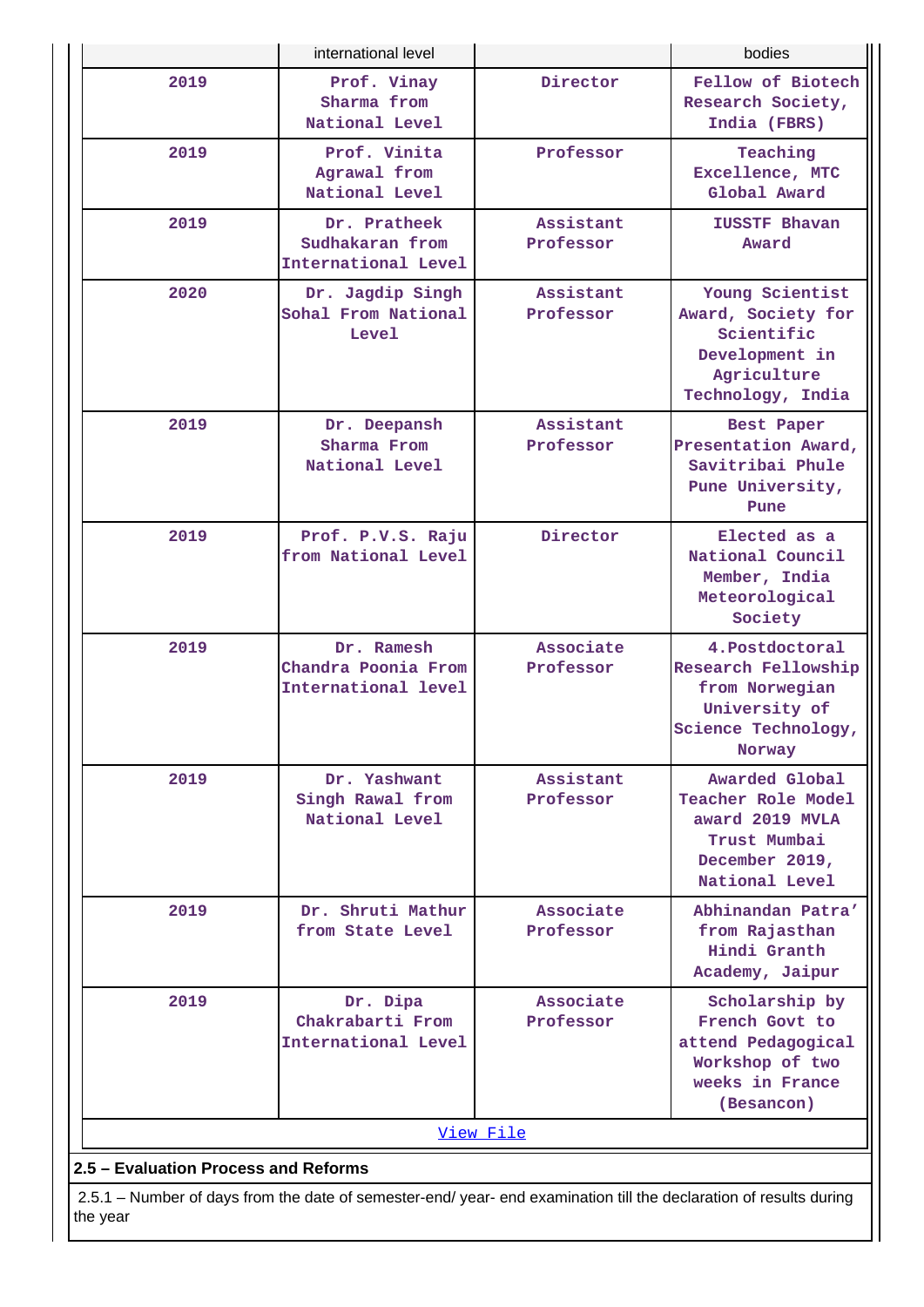|                                                                                                                                                                                                        | Programme Name<br>Programme Code                                                                                                                  |                                                         | Semester/year                                                         | Last date of the last<br>semester-end/year-<br>end examination |                                                              | Date of declaration of<br>results of semester-<br>end/ year- end<br>examination |  |  |  |  |  |
|--------------------------------------------------------------------------------------------------------------------------------------------------------------------------------------------------------|---------------------------------------------------------------------------------------------------------------------------------------------------|---------------------------------------------------------|-----------------------------------------------------------------------|----------------------------------------------------------------|--------------------------------------------------------------|---------------------------------------------------------------------------------|--|--|--|--|--|
| <b>BTech</b>                                                                                                                                                                                           | 12041                                                                                                                                             |                                                         | 3                                                                     | 13/12/2019                                                     |                                                              | 28/01/2020                                                                      |  |  |  |  |  |
| <b>BTech</b>                                                                                                                                                                                           | 12041                                                                                                                                             |                                                         | 1                                                                     |                                                                | 13/12/2019                                                   | 28/01/2020                                                                      |  |  |  |  |  |
| <b>MBA</b>                                                                                                                                                                                             | 12019                                                                                                                                             |                                                         | 3                                                                     |                                                                | 13/12/2019                                                   | 23/01/2020                                                                      |  |  |  |  |  |
| <b>MBA</b>                                                                                                                                                                                             | 12019                                                                                                                                             |                                                         | 1                                                                     |                                                                | 13/12/2019                                                   | 23/01/2020                                                                      |  |  |  |  |  |
| <b>BCom</b>                                                                                                                                                                                            | 12046                                                                                                                                             |                                                         | 5                                                                     |                                                                | 13/12/2019                                                   | 23/01/2020                                                                      |  |  |  |  |  |
| <b>BCom</b>                                                                                                                                                                                            | 12046                                                                                                                                             |                                                         | 3                                                                     |                                                                | 13/12/2019                                                   | 23/01/2020                                                                      |  |  |  |  |  |
| <b>BCom</b>                                                                                                                                                                                            | 12046                                                                                                                                             |                                                         | 1                                                                     |                                                                | 13/12/2019                                                   | 23/01/2020                                                                      |  |  |  |  |  |
| <b>BBA</b>                                                                                                                                                                                             | 12064                                                                                                                                             |                                                         | 1                                                                     |                                                                | 13/12/2019                                                   | 23/01/2020                                                                      |  |  |  |  |  |
| <b>BBA</b>                                                                                                                                                                                             | 12064                                                                                                                                             |                                                         | 3                                                                     |                                                                | 14/12/2019                                                   | 23/01/2020                                                                      |  |  |  |  |  |
| <b>BBA</b>                                                                                                                                                                                             | 12064                                                                                                                                             |                                                         | 5                                                                     |                                                                | 14/12/2019                                                   | 23/01/2020                                                                      |  |  |  |  |  |
|                                                                                                                                                                                                        |                                                                                                                                                   |                                                         | View File                                                             |                                                                |                                                              |                                                                                 |  |  |  |  |  |
|                                                                                                                                                                                                        | 2.5.2 - Average percentage of Student complaints/grievances about evaluation against total number appeared in<br>the examinations during the year |                                                         |                                                                       |                                                                |                                                              |                                                                                 |  |  |  |  |  |
| Number of complaints or grievances<br>about evaluation                                                                                                                                                 |                                                                                                                                                   | Total number of students appeared<br>in the examination |                                                                       |                                                                |                                                              | Percentage                                                                      |  |  |  |  |  |
| 0                                                                                                                                                                                                      |                                                                                                                                                   |                                                         | 2544                                                                  |                                                                |                                                              | 0                                                                               |  |  |  |  |  |
| 2.6 - Student Performance and Learning Outcomes                                                                                                                                                        |                                                                                                                                                   |                                                         |                                                                       |                                                                |                                                              |                                                                                 |  |  |  |  |  |
| 2.6.1 – Program outcomes, program specific outcomes and course outcomes for all programs offered by the<br>institution are stated and displayed in website of the institution (to provide the weblink) |                                                                                                                                                   |                                                         |                                                                       |                                                                |                                                              |                                                                                 |  |  |  |  |  |
|                                                                                                                                                                                                        |                                                                                                                                                   | https://www.amity.edu/jaipur/bsc-it                     |                                                                       |                                                                |                                                              |                                                                                 |  |  |  |  |  |
| 2.6.2 - Pass percentage of students                                                                                                                                                                    |                                                                                                                                                   |                                                         |                                                                       |                                                                |                                                              |                                                                                 |  |  |  |  |  |
|                                                                                                                                                                                                        |                                                                                                                                                   |                                                         |                                                                       |                                                                |                                                              |                                                                                 |  |  |  |  |  |
| Programme<br>Code                                                                                                                                                                                      | Programme<br>Name                                                                                                                                 | Programme<br>Specialization                             | Number of<br>students<br>appeared in the<br>final year<br>examination |                                                                | Number of<br>students passed<br>in final year<br>examination | Pass Percentage                                                                 |  |  |  |  |  |
| 12289                                                                                                                                                                                                  | <b>BHM</b>                                                                                                                                        | <b>Nill</b>                                             | 25                                                                    |                                                                | 18                                                           | 72                                                                              |  |  |  |  |  |
| 12056                                                                                                                                                                                                  | <b>BDes</b>                                                                                                                                       | Fashion<br>Designing                                    | 12                                                                    |                                                                | 10                                                           | 83                                                                              |  |  |  |  |  |
| 12426                                                                                                                                                                                                  | LLM                                                                                                                                               | Constituti<br>onal Law                                  | $7\phantom{.}$                                                        |                                                                | $6\overline{6}$                                              | 86                                                                              |  |  |  |  |  |
| 121045                                                                                                                                                                                                 | <b>LLM</b>                                                                                                                                        | Criminal<br>Law                                         | 8                                                                     |                                                                | $\overline{7}$                                               | 88                                                                              |  |  |  |  |  |
| 121206                                                                                                                                                                                                 | LLM                                                                                                                                               | Corporate<br>Law                                        | 8                                                                     |                                                                | 8                                                            | 100                                                                             |  |  |  |  |  |
| 12216                                                                                                                                                                                                  | <b>BCom LLB</b>                                                                                                                                   | <b>Nill</b>                                             | 3                                                                     |                                                                | $\overline{3}$                                               | 100                                                                             |  |  |  |  |  |
| 12111                                                                                                                                                                                                  | <b>BA LLB</b>                                                                                                                                     | <b>Nill</b>                                             | 25                                                                    |                                                                | 22                                                           | 88                                                                              |  |  |  |  |  |
| 12019                                                                                                                                                                                                  | <b>MBA</b>                                                                                                                                        | <b>Nill</b>                                             | 38                                                                    |                                                                | 36                                                           | 95                                                                              |  |  |  |  |  |
| 12046                                                                                                                                                                                                  | <b>BCom</b>                                                                                                                                       | <b>Nill</b>                                             | 18                                                                    |                                                                | 17                                                           | 94                                                                              |  |  |  |  |  |

÷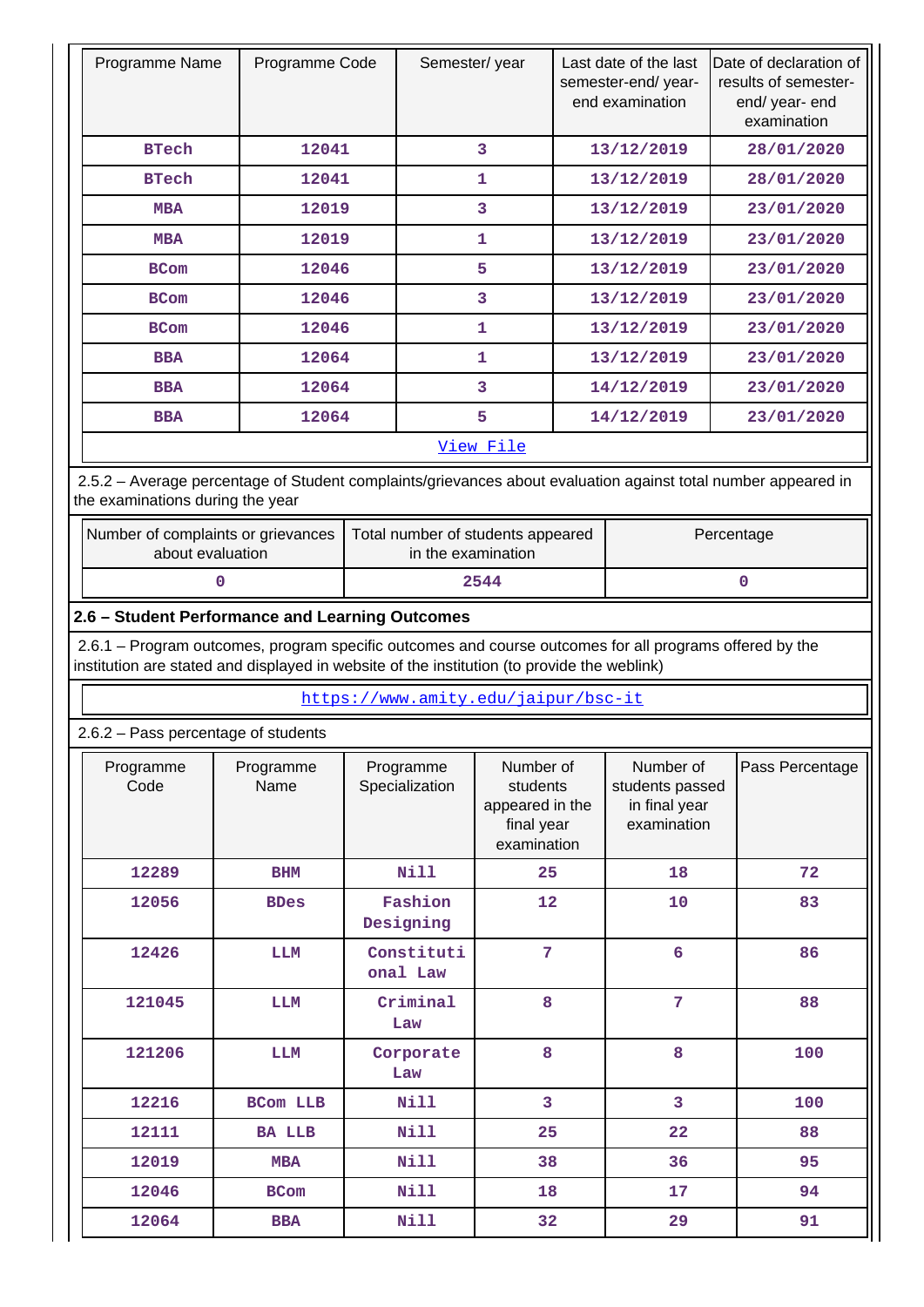[View File](https://assessmentonline.naac.gov.in/public/Postacc/Pass_percentage/10908_Pass_percentage_1621422636.xlsx)

### **2.7 – Student Satisfaction Survey**

 2.7.1 – Student Satisfaction Survey (SSS) on overall institutional performance (Institution may design the questionnaire) (results and details be provided as weblink)

https://www.amity.edu/jaipur/pdf/aur\_aqar\_2018-19.pdf

# **CRITERION III – RESEARCH, INNOVATIONS AND EXTENSION**

### **3.1 – Promotion of Research and Facilities**

3.1.1 – Teachers awarded National/International fellowship for advanced studies/ research during the year

| <b>Type</b>   | Name of the teacher<br>awarded the<br>fellowship          | Name of the award                      | Date of award | Awarding agency                                                          |
|---------------|-----------------------------------------------------------|----------------------------------------|---------------|--------------------------------------------------------------------------|
| National      | Dr. J S Sohal-<br>Asst.<br>Prof.-AIMT                     | Young<br>Scientist Award               | 22/10/2019    | Society for<br>Scientific<br>Development in<br>Agriculture<br>Technology |
| National      | Prof.Vinay Sh<br>arma-Director-<br><b>ATB</b>             | Fellow                                 | 20/11/2019    | The Biotech<br>Research<br>Society, India<br>(BRSI)                      |
| International | Dr. Pratheek<br>Sudhakaran-<br>Asst.Prof-ASAP             | <b>IUSSTF BHAVAN</b><br>Fellowship     | 03/06/2019    | IUSSTF DST,<br>Govt of India                                             |
| International | Dr. Ramesh<br>Chandra Poonia-<br>Assoc.<br>Professor-AIIT | Postdoctoral<br>Research<br>Fellowship | 01/06/2019    | Norwegian<br>University of<br>Science<br>Technology,<br>Norway           |
|               |                                                           | No file uploaded.                      |               |                                                                          |

 3.1.2 – Number of JRFs, SRFs, Post Doctoral Fellows, Research Associates and other fellows in the Institution enrolled during the year

| Name of Research fellowship | Duration of the fellowship | <b>Funding Agency</b> |  |  |  |  |
|-----------------------------|----------------------------|-----------------------|--|--|--|--|
| JRF                         | 730                        | <b>MOES</b>           |  |  |  |  |
| <b>SRF</b>                  | 1095                       | <b>ICMR</b>           |  |  |  |  |
| <b>PA</b>                   | 730                        | <b>BIRAC-I</b>        |  |  |  |  |
|                             |                            |                       |  |  |  |  |

**No file uploaded.**

### **3.2 – Resource Mobilization for Research**

3.2.1 – Research funds sanctioned and received from various agencies, industry and other organisations

| Nature of the Project | Duration | Name of the funding<br>agency | Total grant<br>sanctioned | Amount received<br>during the year |
|-----------------------|----------|-------------------------------|---------------------------|------------------------------------|
| Major<br>Projects     | 1095     | <b>ICMR</b>                   | 1521600                   | 507200                             |
| Major<br>Projects     | 1095     | <b>ICMR</b>                   | 2628000                   | 0                                  |
| Major<br>Projects     | 1825     | <b>DST</b>                    | 6900000                   | 0                                  |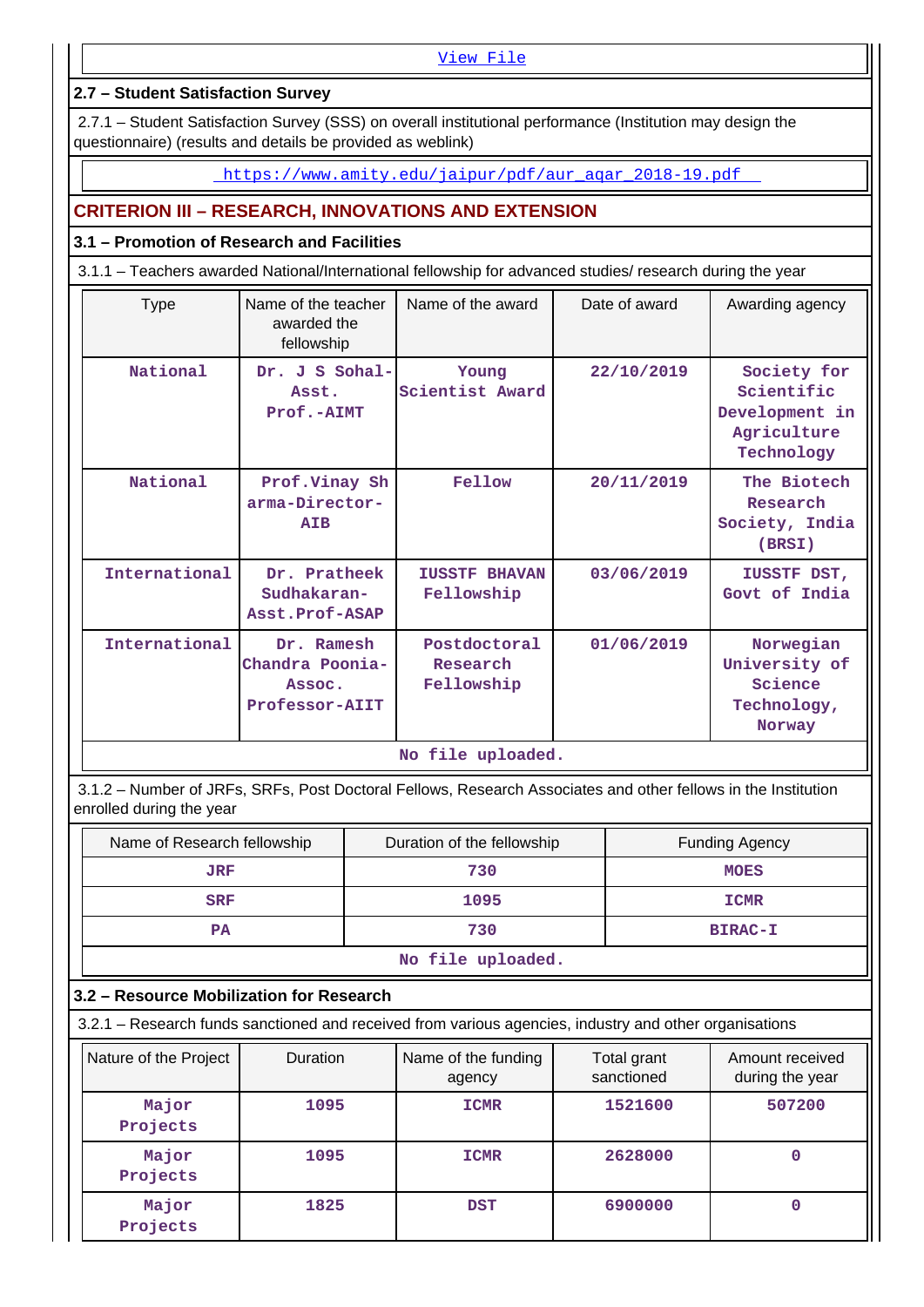| Major<br>Projects                                                                                                                                                                     | 365                          |  | <b>SERB</b>                                                                                                              | 550000     |               | 430000                                                                                                                                                                                                                                                                  |  |  |
|---------------------------------------------------------------------------------------------------------------------------------------------------------------------------------------|------------------------------|--|--------------------------------------------------------------------------------------------------------------------------|------------|---------------|-------------------------------------------------------------------------------------------------------------------------------------------------------------------------------------------------------------------------------------------------------------------------|--|--|
| Minor<br>Projects                                                                                                                                                                     | 183                          |  | <b>NCW</b>                                                                                                               | 50000      |               | $\mathbf{0}$                                                                                                                                                                                                                                                            |  |  |
| Minor<br>Projects                                                                                                                                                                     | 30                           |  | <b>DST</b>                                                                                                               |            | 50000         | 50000                                                                                                                                                                                                                                                                   |  |  |
| Industry<br>sponsored<br>Projects                                                                                                                                                     | 365                          |  | Unati Co-<br>operative cum<br>processing<br>society LTD.<br>Punjab                                                       |            | 360000        | 140000                                                                                                                                                                                                                                                                  |  |  |
| No file uploaded.                                                                                                                                                                     |                              |  |                                                                                                                          |            |               |                                                                                                                                                                                                                                                                         |  |  |
| 3.3 - Innovation Ecosystem                                                                                                                                                            |                              |  |                                                                                                                          |            |               |                                                                                                                                                                                                                                                                         |  |  |
| 3.3.1 – Workshops/Seminars Conducted on Intellectual Property Rights (IPR) and Industry-Academia Innovative<br>practices during the year                                              |                              |  |                                                                                                                          |            |               |                                                                                                                                                                                                                                                                         |  |  |
| Title of workshop/seminar                                                                                                                                                             |                              |  | Name of the Dept.                                                                                                        |            |               | Date                                                                                                                                                                                                                                                                    |  |  |
| Innovation and<br>Intellectual Property<br>Rights (IPR)                                                                                                                               |                              |  | NRDC-Amity Innovation<br>Facilitation Centre ASTIF                                                                       | 30/08/2019 |               |                                                                                                                                                                                                                                                                         |  |  |
|                                                                                                                                                                                       |                              |  | No file uploaded.                                                                                                        |            |               |                                                                                                                                                                                                                                                                         |  |  |
| 3.3.2 - Awards for Innovation won by Institution/Teachers/Research scholars/Students during the year                                                                                  |                              |  |                                                                                                                          |            |               |                                                                                                                                                                                                                                                                         |  |  |
| Title of the innovation                                                                                                                                                               | Name of Awardee              |  | Awarding Agency                                                                                                          |            | Date of award | Category                                                                                                                                                                                                                                                                |  |  |
| Superfoods<br>curbing neurode<br>generative<br>ailments                                                                                                                               | Mr. Aadish<br>Rawat -AIB     |  | Amity<br>University Utta<br>rpradesh-Noida                                                                               |            | 18/12/2019    | Poster<br>Presentation<br>Competition at<br>the Amity<br>Conference of<br>Food Scientists<br>and Technologis<br>$ts - "3rd$<br>AMIFOST-2019 on<br>Functional<br>Foods-<br>Research,<br>Innovations,<br>and Challenges-<br>a gift voucher<br>for the value<br>of EUR 300 |  |  |
| Computation<br>and wet-lab<br>validation of a<br>real-time PCR<br>array for<br>quantitative<br>detection of<br>multidrug<br>resistant<br>Escherichia<br>coli isolated<br>from a blood | Ms. Ena Gupta-<br><b>AIB</b> |  | International<br>Virtual<br>Conference on<br>Emerging<br>Infectious and<br>Zoonotic<br><b>Diseases</b><br>(IVCEIZD 2020) |            | 18/05/2020    | Best Poster<br>Award                                                                                                                                                                                                                                                    |  |  |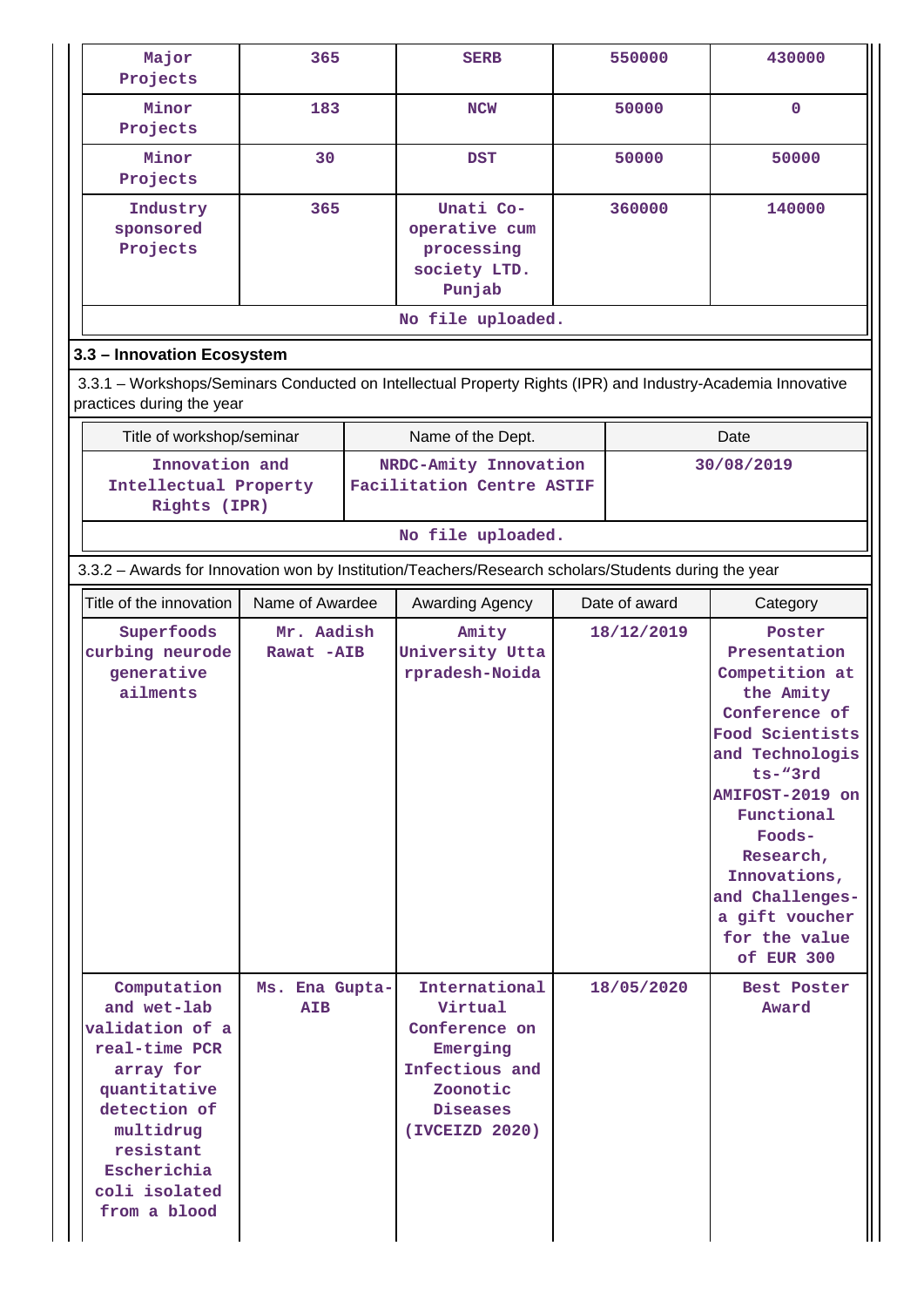| sample in<br>sepsis patients                                                            |                                  |                         |                         |                         |                         |                                   |  |
|-----------------------------------------------------------------------------------------|----------------------------------|-------------------------|-------------------------|-------------------------|-------------------------|-----------------------------------|--|
|                                                                                         |                                  |                         |                         | No file uploaded.       |                         |                                   |  |
| 3.3.3 - No. of Incubation centre created, start-ups incubated on campus during the year |                                  |                         |                         |                         |                         |                                   |  |
| Incubation<br>Center                                                                    | Name                             |                         | Sponsered By            | Name of the<br>Start-up | Nature of Start-<br>up  | Date of<br>Commencement           |  |
| Amity<br>University<br>Rajasthan                                                        | Amity<br>Innovation<br>Incubator |                         | University<br>Sponsored | Innovative<br>Masks     | Health-<br>Tech         | 21/05/2020                        |  |
| Amity<br>University<br>Rajasthan                                                        | Amity<br>Innovation<br>Incubator | University<br>Sponsored |                         | S.D.M<br>Shoes          | Health-<br>Tech         | 21/05/2020                        |  |
| Amity<br>University<br>Rajasthan                                                        | Amity<br>Innovation<br>Incubator |                         | University<br>Sponsored | Smart<br>Camera         | Health-<br>Tech         | 21/05/2020                        |  |
|                                                                                         |                                  |                         |                         | No file uploaded.       |                         |                                   |  |
| 3.4 - Research Publications and Awards                                                  |                                  |                         |                         |                         |                         |                                   |  |
| $3.4.1$ – Ph. Ds awarded during the year                                                |                                  |                         |                         |                         |                         |                                   |  |
|                                                                                         | Name of the Department           |                         |                         |                         | Number of PhD's Awarded |                                   |  |
|                                                                                         | <b>ABS</b>                       |                         |                         | 7                       |                         |                                   |  |
|                                                                                         | <b>ACOAST</b>                    |                         |                         |                         | 1                       |                                   |  |
|                                                                                         | <b>AIB</b>                       |                         |                         |                         | $\overline{2}$          |                                   |  |
|                                                                                         | <b>AIBAS</b>                     |                         |                         |                         | $\overline{2}$          |                                   |  |
|                                                                                         | <b>AIIT</b>                      |                         |                         |                         | 4                       |                                   |  |
|                                                                                         | <b>AIMT</b>                      |                         |                         |                         | 4                       |                                   |  |
|                                                                                         | <b>ALS</b>                       |                         |                         |                         | 3                       |                                   |  |
|                                                                                         | <b>ASET</b>                      |                         |                         |                         | 6                       |                                   |  |
|                                                                                         | <b>ASH</b>                       |                         |                         |                         | $\overline{\mathbf{2}}$ |                                   |  |
| 3.4.2 - Research Publications in the Journals notified on UGC website during the year   |                                  |                         |                         |                         |                         |                                   |  |
| <b>Type</b>                                                                             |                                  |                         | Department              | Number of Publication   |                         | Average Impact Factor (if<br>any) |  |
| International                                                                           |                                  |                         | <b>ASFT</b>             | $\overline{\mathbf{4}}$ |                         | 1.77                              |  |
| International                                                                           |                                  |                         | <b>ABS</b>              | 12                      |                         | 0.10                              |  |
| International                                                                           |                                  |                         | <b>ACOAST</b>           | $\overline{\mathbf{4}}$ |                         | 1.31                              |  |
| International                                                                           |                                  |                         | <b>AIB</b>              | 95                      |                         | 5.36                              |  |
| International                                                                           |                                  |                         | <b>AIBAS</b>            | 11                      |                         | 0.92                              |  |
| International                                                                           |                                  |                         | <b>AIIT</b>             | 31                      |                         | 0.80                              |  |
| International                                                                           |                                  |                         | <b>AIMT</b>             | 15                      |                         | 0.74                              |  |
| International                                                                           |                                  |                         | <b>ALS</b>              | 10                      |                         | 1.06                              |  |
| International                                                                           |                                  |                         | <b>ASAP</b>             | 18                      |                         | 2.22                              |  |
| International                                                                           |                                  |                         | <b>ASAS</b>             | 60                      |                         | 1.88                              |  |
| View File                                                                               |                                  |                         |                         |                         |                         |                                   |  |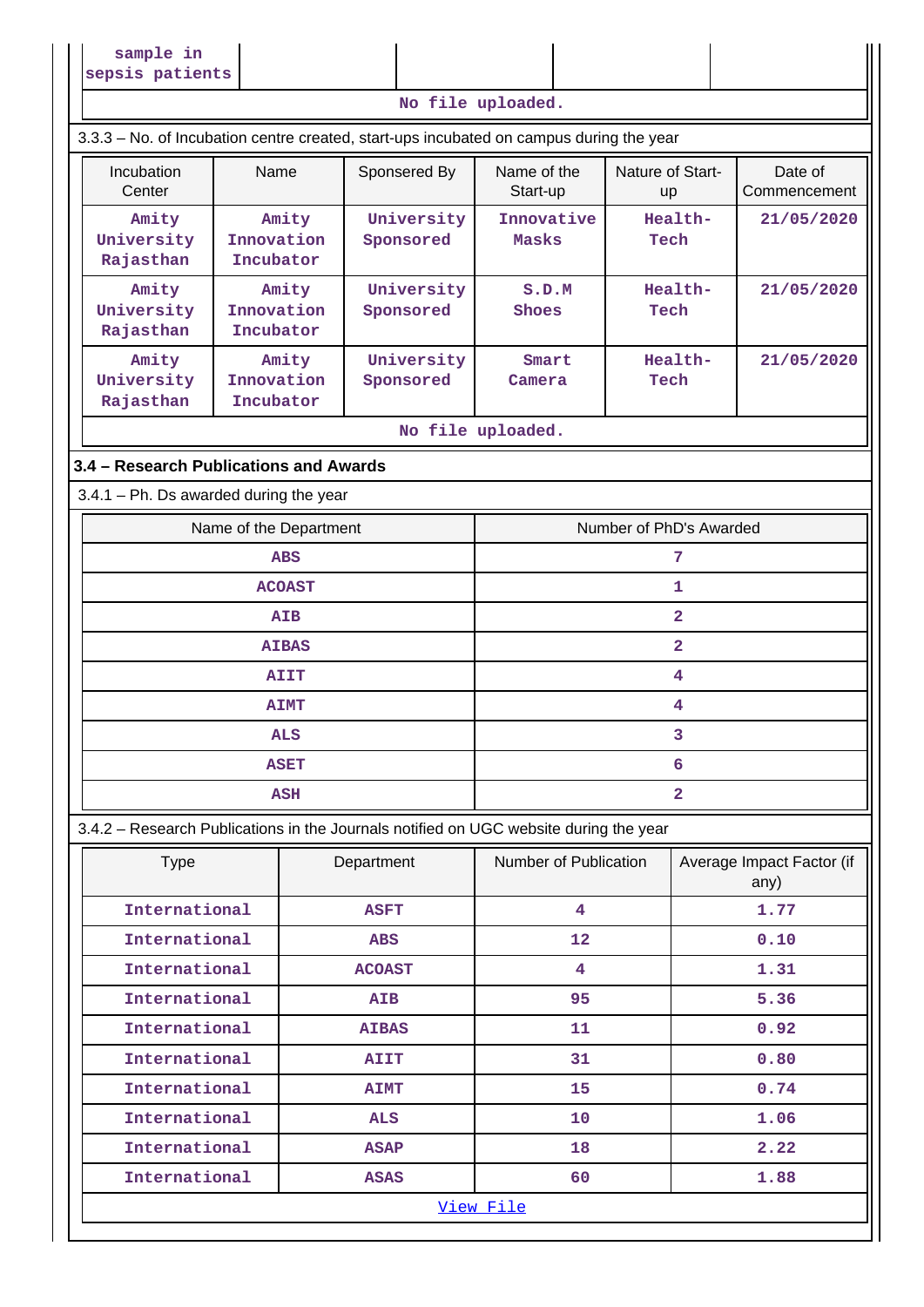3.4.3 – Books and Chapters in edited Volumes / Books published, and papers in National/International Conference Proceedings per Teacher during the year

| Number of Publication |
|-----------------------|
| 4                     |
| 5                     |
| 9                     |
| 10                    |
| 3                     |
| 1                     |
| 9                     |
| $\overline{a}$        |
| 1                     |
| 5                     |
|                       |

**No file uploaded.**

|  |  |  | 3.4.4 - Patents published/awarded/applied during the year |
|--|--|--|-----------------------------------------------------------|
|--|--|--|-----------------------------------------------------------|

| <b>Patent Details</b>                                                                                                                | Patent status                                                                                                                                                         | <b>Patent Number</b> | Date of Award |  |  |  |  |  |
|--------------------------------------------------------------------------------------------------------------------------------------|-----------------------------------------------------------------------------------------------------------------------------------------------------------------------|----------------------|---------------|--|--|--|--|--|
| A system and<br>method for<br>electricity<br>generation through<br>crop stubble by<br>using microbial<br>fuel cells                  | Filed                                                                                                                                                                 | 202011008531         | Nill          |  |  |  |  |  |
| A study and<br>method of reusable<br>filters for anti-<br>pollution mask                                                             | Filed                                                                                                                                                                 | 202011003559         | Nill          |  |  |  |  |  |
| A Method of<br>Separation of<br>Nickel by<br>Microorganisms                                                                          | Published                                                                                                                                                             | 201711024350         | <b>Nill</b>   |  |  |  |  |  |
| A system and<br>method for<br>treatment of<br>problems by herbal<br>solutions                                                        | Published                                                                                                                                                             | 201711014574         | Nill          |  |  |  |  |  |
| A method for<br>production and<br>purification of<br>blis from<br>acinetobacter<br>movanaghrensis as<br>isolated from goat<br>rectum | Published                                                                                                                                                             | 201811008350         | <b>Nill</b>   |  |  |  |  |  |
|                                                                                                                                      |                                                                                                                                                                       | No file uploaded.    |               |  |  |  |  |  |
|                                                                                                                                      | 3.4.5 - Bibliometrics of the publications during the last academic year based on average citation index in Scopus/<br>Web of Science or PubMed/ Indian Citation Index |                      |               |  |  |  |  |  |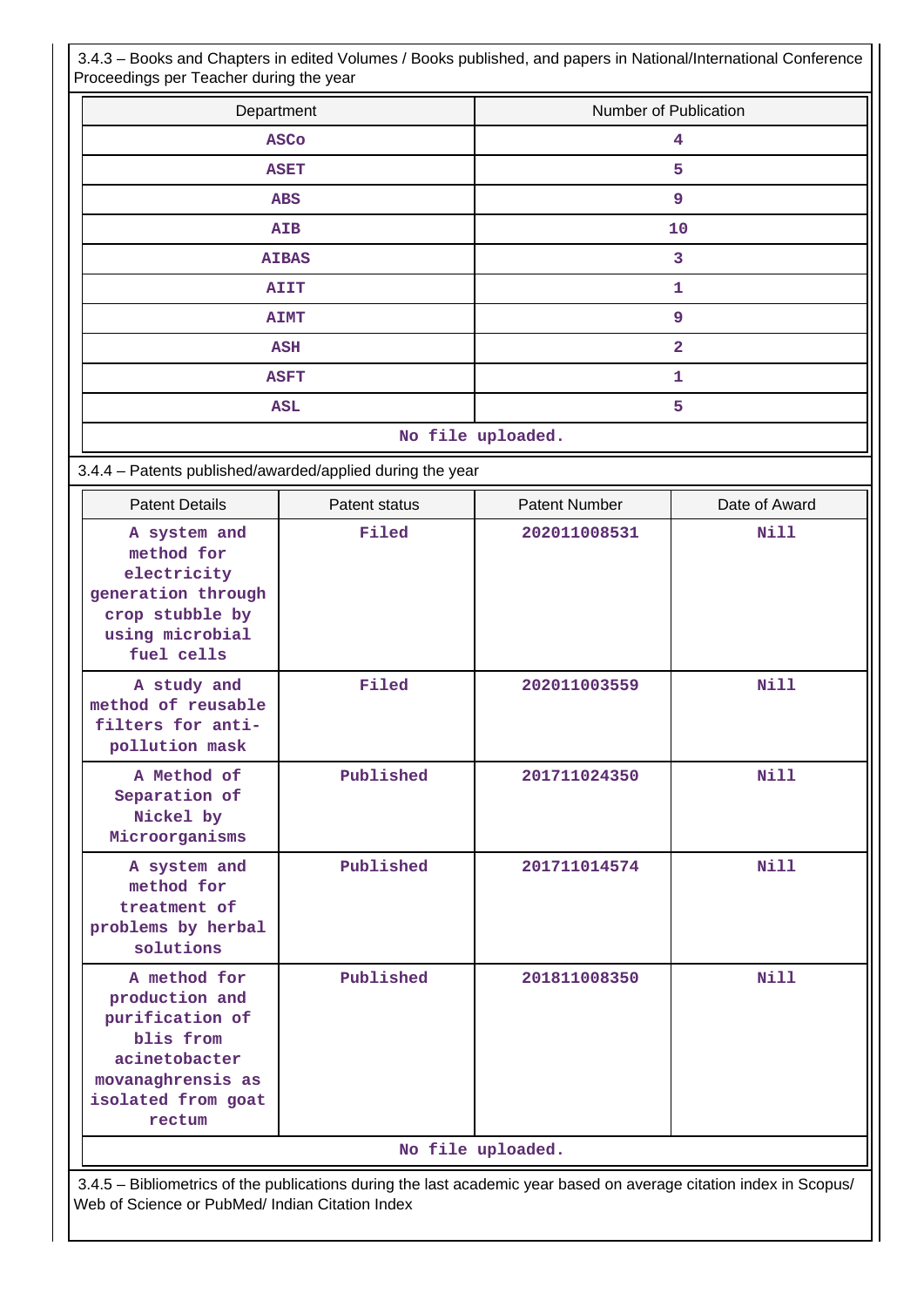| Title of the<br>Paper                                                                                                                                                                   | Name of<br>Author                                                                                                                                   | Title of journal                                                                        | Year of<br>publication | <b>Citation Index</b> | Institutional<br>affiliation as<br>mentioned in<br>the publication | Number of<br>citations<br>excluding self<br>citation |
|-----------------------------------------------------------------------------------------------------------------------------------------------------------------------------------------|-----------------------------------------------------------------------------------------------------------------------------------------------------|-----------------------------------------------------------------------------------------|------------------------|-----------------------|--------------------------------------------------------------------|------------------------------------------------------|
| Curcumin<br>and isonic<br>otinic<br>acid<br>hydrazide<br>functional<br>ized gold<br>nanopartic<br>les for<br>selective<br>anticancer<br>action                                          | Umapathi<br>A., PN N.,<br>Madhyastha<br>H., Singh<br>M.,<br>Madhyastha<br>$R_{\bullet}$<br>Maruyama<br>M., Daima<br>H.K.                            | Colloids<br>and<br>Surfaces<br>A: Physico<br>chemical<br>and Engine<br>ering<br>Aspects | 2020                   | $\mathbf 0$           | Amity<br>University<br>Rajasthan                                   | $\mathbf{0}$                                         |
| Detection<br>and charac<br>terization<br>of CO gas<br>using LTCC<br>micro-<br>hotplates                                                                                                 | Kulhari<br>L., Ray<br>K., Suri<br>N., Khanna<br>P.K.                                                                                                | Sadhana<br>- Academy<br>Proceeding<br>s in Engin<br>eering<br>Sciences                  | 2020                   | $\mathbf 0$           | Amity<br>University<br>Rajasthan                                   | $\mathbf{0}$                                         |
| Plant<br>shaped<br>antenna<br>with trigo<br>nometric<br>half sine<br>tapered<br>leaves for<br>THz applic<br>ations                                                                      | Keshwala<br>U., Rawat<br>S., Ray K.                                                                                                                 | Optik                                                                                   | 2020                   | $\mathbf 0$           | Amity<br>University<br>Rajasthan                                   | $\mathbf 0$                                          |
| Impact<br>of amino<br>acid subst<br>itution in<br>the kinase<br>domain of<br><b>Bruton</b><br>tyrosine<br>kinase and<br>its associ<br>ation with<br>X-linked a<br>gammaglobu<br>linemia | Mohammad<br>T., Amir<br>M., Prasad<br>K., Batra<br>S., Kumar<br>$V_{\bullet}$<br>Hussain<br>A., Rehman<br>M.T.<br>AlAjmi<br>M.F.,<br>Hassan<br>M.I. | Internat<br>ional<br>Journal of<br>Biological<br>Macromolec<br>ules                     | 2020                   | $\mathbf{0}$          | Amity<br>University<br>Rajasthan                                   | $\mathbf{0}$                                         |
| <b>Effect</b><br>of concent<br>ration of<br>SiC on phy<br>sicochemic<br>a <sub>1</sub><br>properties<br>of CoFe204                                                                      | Khan $M_{\star}$ ,<br>Pawar H.,<br>Kumari M.,<br>Patra C.,<br>Patel G.,<br>Dwivedi<br>U.K.<br>Rathore D.                                            | Journal<br>of Alloys<br>and<br>Compounds                                                | 2020                   | $\mathbf{0}$          | Amity<br>University<br>Rajasthan                                   | $\mathbf{0}$                                         |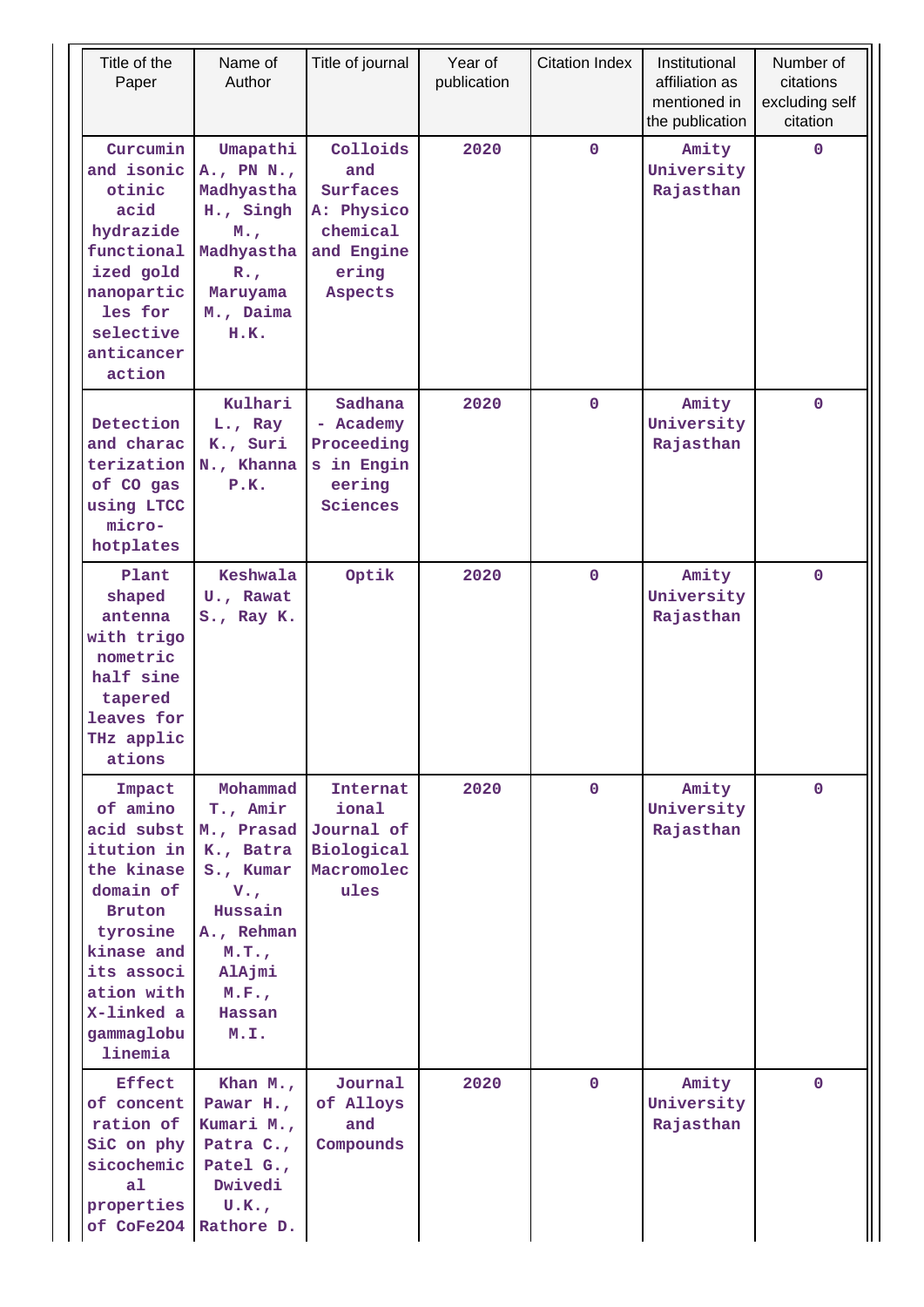| /SiC nanoc<br>omposites                                                                                                                                                                             |                                                                                                                   |                                                            |      |              |                                  |              |
|-----------------------------------------------------------------------------------------------------------------------------------------------------------------------------------------------------|-------------------------------------------------------------------------------------------------------------------|------------------------------------------------------------|------|--------------|----------------------------------|--------------|
| Proteomic<br>analysis<br>reveals<br>the<br>damaging<br>role of<br>low redox<br>laccase<br>from<br>Yersinia e<br>nterocolit<br>ica strain<br>8081 in<br>the midgut<br>of Helicov<br>erpa<br>armigera | Ahlawat<br>S., Singh<br>D., Yadav<br>A., Singh<br>A.K.<br>Virdi<br>J.S.<br>Sharma K.K                             | Biotechn<br>ology<br>Letters                               | 2020 | $\mathbf 0$  | Amity<br>University<br>Rajasthan | $\mathbf{0}$ |
| Red rice<br>conjugated<br>with<br>barley and<br>rhododendr<br>on<br>extracts<br>for a new<br>variant of<br>beer                                                                                     | Mehra<br>R., Kumar<br>H., Kumar<br>$N_{\cdot}$<br>Kaushik R                                                       | Journal<br>of Food<br>Science<br>and<br>Technology         | 2020 | $\mathbf 0$  | Amity<br>University<br>Rajasthan | $\mathbf 0$  |
| Inverted<br>K-shaped<br>antenna<br>with<br>partial<br>ground for<br>THz applic<br>ations                                                                                                            | Keshwala<br>U., Rawat<br>S., Ray K.                                                                               | Optik                                                      | 2020 | 1            | Amity<br>University<br>Rajasthan | $\mathbf{0}$ |
| $3D -$<br>quantum in<br>terferomet<br>er using<br>silicon mi<br>croring-<br>embedded<br>gold<br>grating<br>circuit                                                                                  | Arumona<br>A.E.,<br>Amiri<br>$I.S.,$ Punt<br>hawanunt<br>S., Ray<br>K., Singh<br>G., Bharti<br>G.K.<br>Yupapin P. | Microscopy<br>Research<br>and<br>Technique                 | 2020 | $\mathbf{0}$ | Amity<br>University<br>Rajasthan | $\mathbf 0$  |
| c-Phycoc<br>yanin<br>primed<br>oconjugate<br>s: Studies<br>on red<br>blood cell                                                                                                                     | Madhyastha<br>$H_{\bullet}$<br>silver nan Madhyastha<br>R., Thakur<br>$A_{\bullet}$<br>Kentaro<br>S., Dev         | Colloids<br>and<br>Surfaces<br><b>B: Biointe</b><br>rfaces | 2020 | $\mathbf{0}$ | Amity<br>University<br>Rajasthan | $\mathbf{0}$ |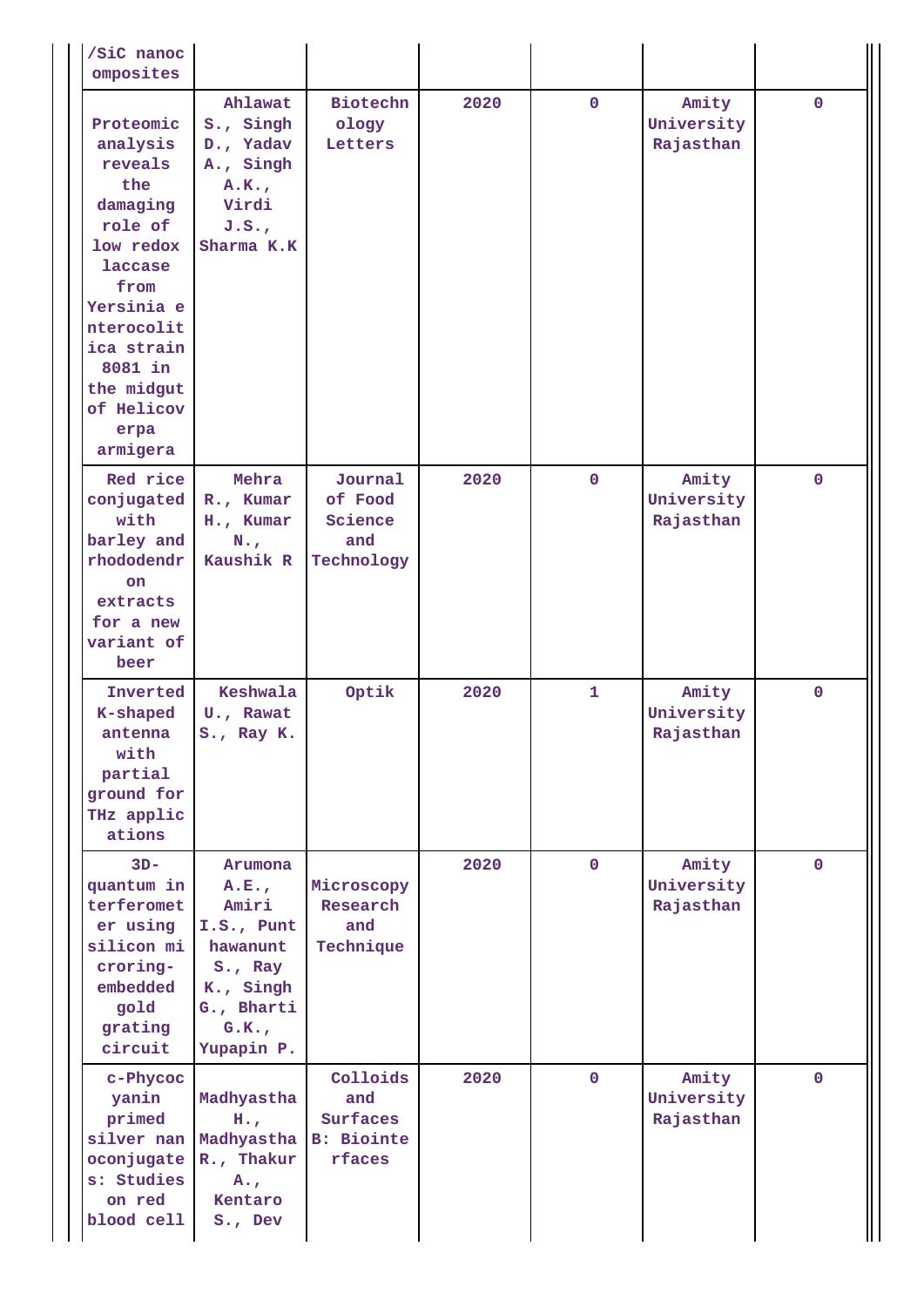| stress<br>resilience<br>mechanism                                                                                  | A., Singh<br>S., Chandr<br>ashekharap<br>pa R B.,<br>Kumar H.,<br>Acevedo<br>0.7<br>Nakajima<br>Y., Daima<br>H.K.<br>Aradhya<br>$A_{\bullet}$<br>Nagaraj P<br>$N_{\cdot}$<br>Maruyama<br>м. |                                                    |                        |             |                                                      |                                                                    |
|--------------------------------------------------------------------------------------------------------------------|---------------------------------------------------------------------------------------------------------------------------------------------------------------------------------------------|----------------------------------------------------|------------------------|-------------|------------------------------------------------------|--------------------------------------------------------------------|
|                                                                                                                    |                                                                                                                                                                                             |                                                    | View File              |             |                                                      |                                                                    |
| 3.4.6 - h-Index of the Institutional Publications during the year. (based on Scopus/ Web of science)               |                                                                                                                                                                                             |                                                    |                        |             |                                                      |                                                                    |
| Title of the<br>Paper                                                                                              | Name of<br>Author                                                                                                                                                                           | Title of journal                                   | Year of<br>publication | h-index     | Number of<br>citations<br>excluding self<br>citation | Institutional<br>affiliation as<br>mentioned in<br>the publication |
| $3D -$<br>quantum in<br>terferomet<br>er using<br>silicon mi<br>croring-<br>embedded<br>gold<br>grating<br>circuit | Arumona<br>A.E.,<br>Amiri<br>$I.S.,$ Punt<br>hawanunt<br>S., Ray<br>K., Singh<br>G., Bharti<br>G.K.<br>Yupapin P.                                                                           | Microscopy<br>Research<br>and<br>Technique         | 2020                   | $\mathbf 0$ | $\mathbf 0$                                          | Amity<br>University<br>Rajasthan                                   |
| Recent<br>advances<br>and perspe<br>ctives in<br>sweat<br>based<br>wearable e<br>lectrochem<br>ical<br>sensors     | Mohan<br>A.M.V.<br>Rajendran<br>V., Mishra<br>R.K.<br>Jayaraman<br>м.                                                                                                                       | TrAC -<br>Trends in<br>Analytical<br>Chemistry     | 2020                   | $\mathbf 0$ | $\mathbf{0}$                                         | Amity<br>University<br>Rajasthan                                   |
| Inverted<br>K-shaped<br>antenna<br>with<br>partial<br>ground for<br>THz applic<br>ations                           | Keshwala<br>U., Rawat<br>S., Ray K.                                                                                                                                                         | Optik                                              | 2020                   | $\mathbf 0$ | $\mathbf{1}$                                         | Amity<br>University<br>Rajasthan                                   |
| Red rice<br>conjugated<br>with<br>barley and<br>rhododendr                                                         | Mehra<br>R., Kumar<br>H., Kumar<br>$N_{\star}$<br>Kaushik R                                                                                                                                 | Journal<br>of Food<br>Science<br>and<br>Technology | 2020                   | $\mathbf 0$ | $\mathbf{0}$                                         | Amity<br>University<br>Rajasthan                                   |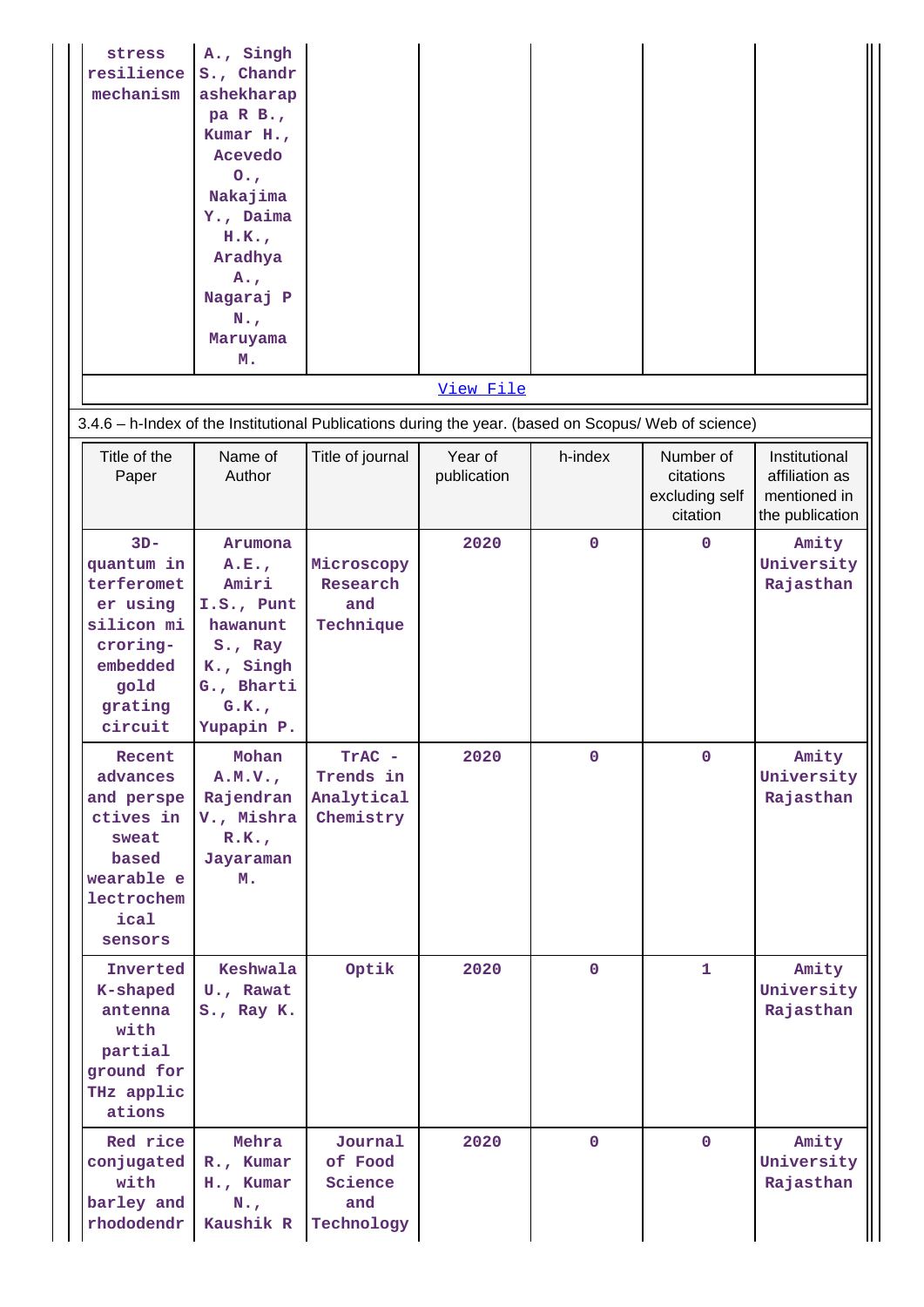| on<br>extracts<br>for new<br>variant of<br>beer                                                                                                                                                            |                                                                                                                                                                |                                                       |      |              |              |                                  |
|------------------------------------------------------------------------------------------------------------------------------------------------------------------------------------------------------------|----------------------------------------------------------------------------------------------------------------------------------------------------------------|-------------------------------------------------------|------|--------------|--------------|----------------------------------|
| Proteomic<br>analysis<br>reveals<br>the<br>damaging<br>role of<br>low redox<br><b>laccase</b><br>from<br>Yersinia e<br>nterocolit<br>ica strain<br>8081 in<br>the midgut<br>of Helicov<br>erpa<br>armigera | Ahlawat<br>S., Singh<br>D., Yadav<br>A., Singh<br>A.K.<br>Virdi<br>J.S.<br>Sharma<br>K.K.                                                                      | Biotechn<br>ology<br>Letters                          | 2020 | $\mathbf 0$  | $\mathbf 0$  | Amity<br>University<br>Rajasthan |
| <b>Effect</b><br>of concent<br>ration of<br>SiC on phy<br>sicochemic<br>a <sub>1</sub><br>properties<br>of CoFe204<br>/SiC nanoc<br>omposites                                                              | Khan $M_{\star}$ ,<br>Pawar H.,<br>Kumari M.,<br>Patra C.,<br>Patel G.,<br>Dwivedi<br>U.K.<br>Rathore D.                                                       | Journal<br>of Alloys<br>and<br>Compounds              | 2020 | $\mathbf 0$  | $\mathbf 0$  | Amity<br>University<br>Rajasthan |
| Impact<br>of amino<br>acid subst<br>itution in<br>the kinase<br>domain of<br><b>Bruton</b><br>tyrosine<br>kinase and<br>its associ<br>ation with<br>X-linked a<br>gammaglobu<br>linemia                    | Mohammad<br>T., Amir<br>M., Prasad Journal of<br>K., Batra<br>S., Kumar<br>$V_{\bullet}$<br>Hussain<br>A., Rehman<br>M.T.<br>AlAjmi<br>M.F.,<br>Hassan<br>M.I. | Internat<br>ional<br>Biological<br>Macromolec<br>ules | 2020 | $\mathbf{0}$ | $\mathbf 0$  | Amity<br>University<br>Rajasthan |
| Plant<br>shaped<br>antenna<br>with trigo<br>nometric<br>half sine<br>tapered<br>leaves for<br>THz applic                                                                                                   | Keshwala<br>U., Rawat<br>S., Ray K.                                                                                                                            | Optik                                                 | 2020 | $\mathbf 0$  | $\mathbf{0}$ | Amity<br>University<br>Rajasthan |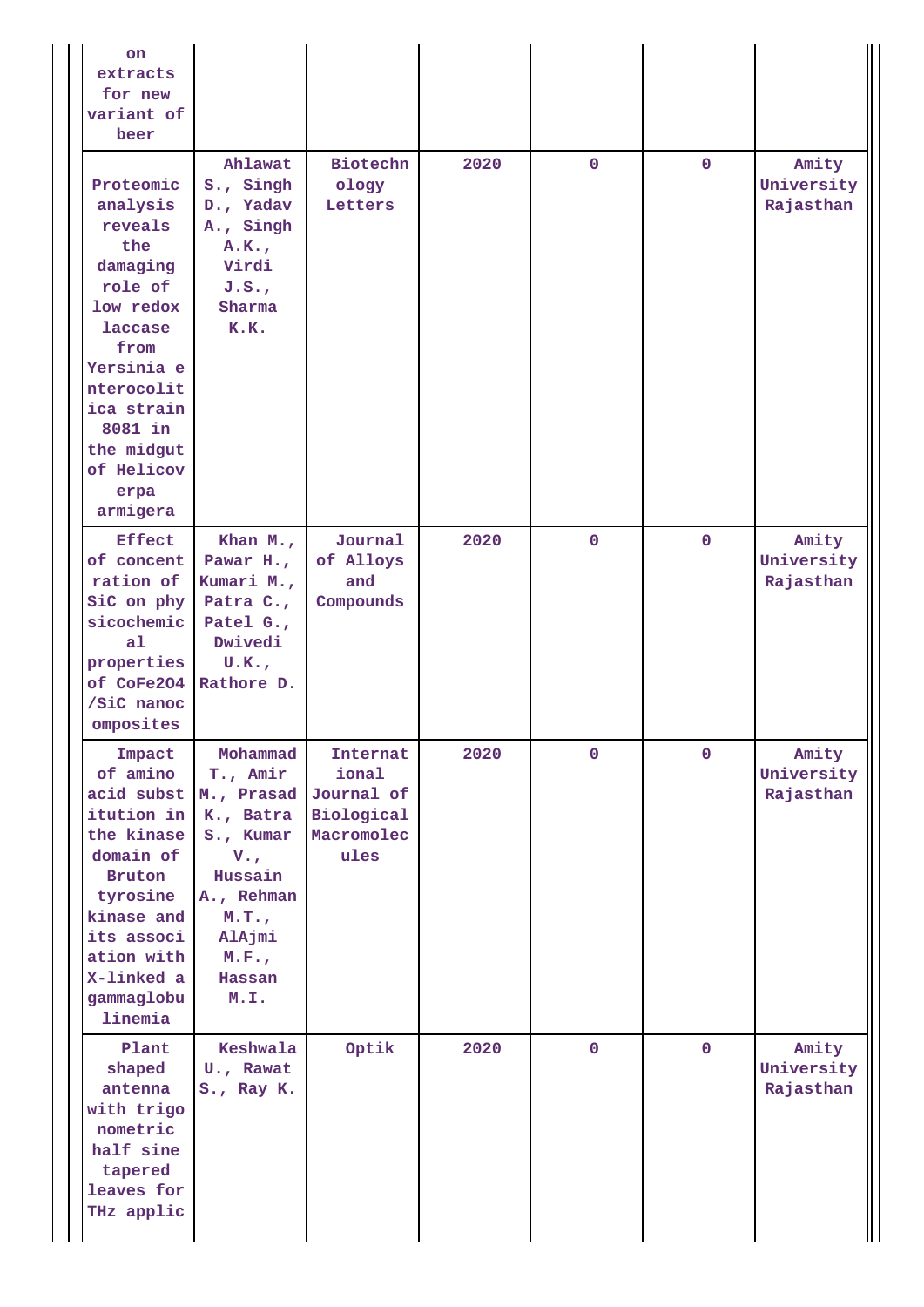| ationsersi<br>ty<br>Rajasthan                                                                                                                  |                    |                                                                                                                            |                                                                                         |                              |                                                                       |                                         |             |                                         |                                  |
|------------------------------------------------------------------------------------------------------------------------------------------------|--------------------|----------------------------------------------------------------------------------------------------------------------------|-----------------------------------------------------------------------------------------|------------------------------|-----------------------------------------------------------------------|-----------------------------------------|-------------|-----------------------------------------|----------------------------------|
| Detection<br>and charac<br>terization N., Khanna<br>of CO gas<br>using LTCC<br>micro-<br>hotplates                                             |                    | Kulhari<br>L., Ray<br>K., Suri<br>P.K.                                                                                     | Sadhana<br>- Academy<br>Proceeding<br>s in Engin<br>eering<br>Sciences                  |                              | 2020                                                                  | $\Omega$                                | $\Omega$    |                                         | mity<br>University<br>Rajasthan  |
| Curcumin<br>and isonic<br>otinic<br>acid<br>hydrazide<br>functional<br>ized gold<br>nanopartic<br>les for<br>selective<br>anticancer<br>action |                    | Umapathi<br>A., PN N.,<br>Madhyastha<br>H., Singh<br>M.,<br>Madhyastha<br>$R_{\bullet}$ ,<br>Maruyama<br>M., Daima<br>H.K. | Colloids<br>and<br>Surfaces<br>A: Physico<br>chemical<br>and Engine<br>ering<br>Aspects |                              | 2020                                                                  | $\mathbf{O}$                            | $\mathbf 0$ |                                         | Amity<br>University<br>Rajasthan |
| View File                                                                                                                                      |                    |                                                                                                                            |                                                                                         |                              |                                                                       |                                         |             |                                         |                                  |
| 3.4.7 - Faculty participation in Seminars/Conferences and Symposia during the year                                                             |                    |                                                                                                                            |                                                                                         |                              |                                                                       |                                         |             |                                         |                                  |
| Number of Faculty                                                                                                                              |                    |                                                                                                                            | International                                                                           |                              | National                                                              | <b>State</b>                            |             |                                         | Local                            |
| nars/Workshops                                                                                                                                 | Attended/Semi<br>1 |                                                                                                                            |                                                                                         |                              | 7                                                                     | 0                                       |             |                                         | 0                                |
| Presented<br>papers                                                                                                                            |                    |                                                                                                                            | 13                                                                                      | 3                            |                                                                       | $\mathbf 0$                             |             |                                         | $\mathbf{0}$                     |
| Resource<br>persons                                                                                                                            |                    |                                                                                                                            | 0                                                                                       |                              |                                                                       | 11<br>0                                 |             | 0                                       |                                  |
|                                                                                                                                                |                    |                                                                                                                            |                                                                                         | No file uploaded.            |                                                                       |                                         |             |                                         |                                  |
| 3.5 - Consultancy                                                                                                                              |                    |                                                                                                                            |                                                                                         |                              |                                                                       |                                         |             |                                         |                                  |
| 3.5.1 - Revenue generated from Consultancy during the year                                                                                     |                    |                                                                                                                            |                                                                                         |                              |                                                                       |                                         |             |                                         |                                  |
| Name of the Consultan(s)<br>department                                                                                                         |                    |                                                                                                                            | Name of consultancy<br>project                                                          |                              |                                                                       | Consulting/Sponsoring<br>Agency         |             | Revenue generated<br>(amount in rupees) |                                  |
| Amity Institute<br>of Microbial<br>Technology, AUR                                                                                             |                    | High -Acidity<br>Vinegar Production                                                                                        |                                                                                         |                              | The Unnati<br>Marketing<br>Cooperative<br>Society, Talwara,<br>Punjab |                                         | 360000      |                                         |                                  |
|                                                                                                                                                |                    |                                                                                                                            |                                                                                         | No file uploaded.            |                                                                       |                                         |             |                                         |                                  |
| 3.5.2 – Revenue generated from Corporate Training by the institution during the year                                                           |                    |                                                                                                                            |                                                                                         |                              |                                                                       |                                         |             |                                         |                                  |
| Name of the<br>Consultan(s)<br>department                                                                                                      |                    |                                                                                                                            | Title of the<br>programme                                                               | Agency seeking /<br>training |                                                                       | Revenue generated<br>(amount in rupees) |             |                                         | Number of trainees               |
| <b>Nill</b>                                                                                                                                    |                    |                                                                                                                            | <b>Nill</b>                                                                             |                              | <b>Nill</b>                                                           | $\mathbf 0$                             |             |                                         | 0                                |
|                                                                                                                                                |                    |                                                                                                                            |                                                                                         | No file uploaded.            |                                                                       |                                         |             |                                         |                                  |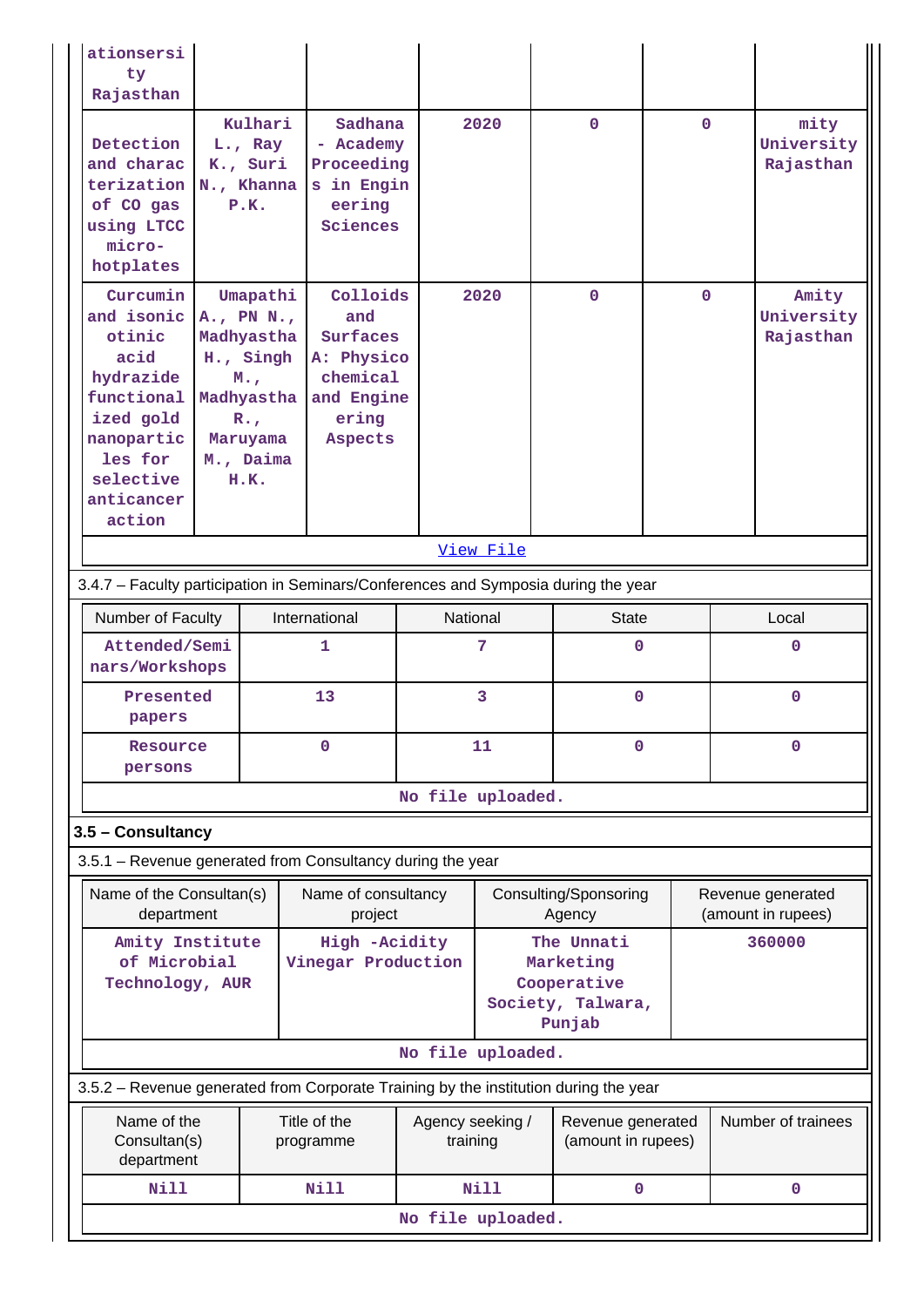## **3.6 – Extension Activities**

 3.6.1 – Number of extension and outreach programmes conducted in collaboration with industry, community and Non- Government Organisations through NSS/NCC/Red cross/Youth Red Cross (YRC) etc., during the year

| Title of the activities                                                                                                                                                                                        | Organising unit/agency/<br>collaborating agency | Number of teachers<br>participated in such<br>activities                                                                             | Number of students<br>participated in such<br>activities |
|----------------------------------------------------------------------------------------------------------------------------------------------------------------------------------------------------------------|-------------------------------------------------|--------------------------------------------------------------------------------------------------------------------------------------|----------------------------------------------------------|
| An online essay<br>and drawing<br>competition on the<br>death anniversary<br>of ex-Prime<br>Ministers Shri<br>Rajeev Gandhi and<br>Shri Jawahar Lal<br>Nehru                                                   | NSS, AUR                                        | 6                                                                                                                                    | 30                                                       |
| <b>Stress Management</b><br>during Lockdown                                                                                                                                                                    | NSS, AUR                                        | 8                                                                                                                                    | 50                                                       |
| Awareness on<br>stigma and<br>discrimination<br>against healthcare,<br>COVID-19 frontline<br>workers and persons<br>affected with<br>COVID-19                                                                  | NSS, AUR                                        | 6                                                                                                                                    | 50                                                       |
| Save Animals<br>Program                                                                                                                                                                                        | NSS, AUR                                        | 6                                                                                                                                    | 50                                                       |
| Slogan and Poster<br>Making Competition                                                                                                                                                                        | NSS, AUR                                        | 6                                                                                                                                    | 50                                                       |
| Poetry<br>competition: spill<br>the ink                                                                                                                                                                        | NSS, AUR                                        | 6                                                                                                                                    | 50                                                       |
| Motivation for<br>Plasma Donation-<br>The Greatest Good<br>Anyone Can Do                                                                                                                                       | NSS, AUR                                        | 6                                                                                                                                    | 50                                                       |
| Road Safety<br>Awareness Program                                                                                                                                                                               | NSS, AUR                                        | 7                                                                                                                                    | 60                                                       |
|                                                                                                                                                                                                                |                                                 | No file uploaded.                                                                                                                    |                                                          |
| 3.6.2 - Awards and recognition received for extension activities from Government and other recognized bodies<br>during the year                                                                                |                                                 |                                                                                                                                      |                                                          |
| Name of the activity                                                                                                                                                                                           | Award/Recognition                               | <b>Awarding Bodies</b>                                                                                                               | Number of students<br><b>Benefited</b>                   |
| Nill                                                                                                                                                                                                           | <b>Nill</b>                                     | <b>Nill</b>                                                                                                                          | 0                                                        |
|                                                                                                                                                                                                                |                                                 | No file uploaded.                                                                                                                    |                                                          |
| 3.6.3 - Students participating in extension activities with Government Organisations, Non-Government<br>Organisations and programmes such as Swachh Bharat, Aids Awareness, Gender Issue, etc. during the year |                                                 |                                                                                                                                      |                                                          |
|                                                                                                                                                                                                                |                                                 | Name of the scheme $\Omega$ canising unit/Agen $\Omega$ Name of the activity $\Omega$ Number of teachers $\Omega$ Number of students |                                                          |

| Name of the scheme   Organising unit/Agen   Name of the activity |                  | Number of teachers   | Number of students   |
|------------------------------------------------------------------|------------------|----------------------|----------------------|
|                                                                  | cy/collaborating | participated in such | participated in such |
|                                                                  | agency           | activites            | activites            |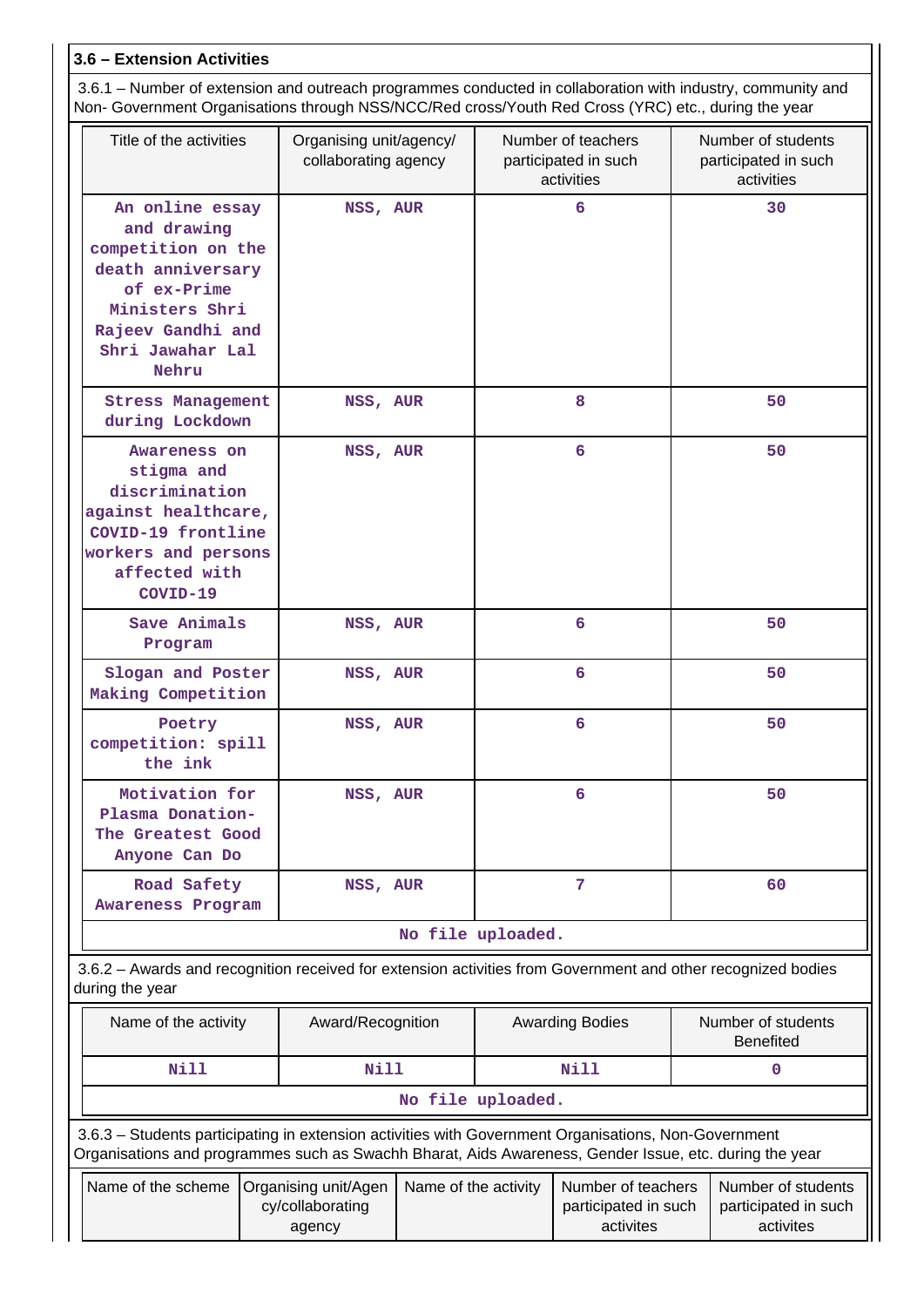| Gender Issue<br>Media<br>Coverage-Vigyan<br>Utsay 2020                                                                                                   |                                                                                                                                     | Gender Cell-<br>International<br><b>Womens Day</b><br>Amity School<br>of<br>Communication<br>collaboration<br>with DST for<br>Vigyan Utsav |                         | Celebration                                                                                       | of<br>International<br>Womens Day- I<br>am Generation<br>Equality:<br>Realizing<br>Womens Rights<br>Media<br>Coverage of 15<br>day's long<br>Vigyan Utsav<br>2020 based on<br>PPP Model |                                            | 4<br>3 |            | 280<br>30      |  |
|----------------------------------------------------------------------------------------------------------------------------------------------------------|-------------------------------------------------------------------------------------------------------------------------------------|--------------------------------------------------------------------------------------------------------------------------------------------|-------------------------|---------------------------------------------------------------------------------------------------|-----------------------------------------------------------------------------------------------------------------------------------------------------------------------------------------|--------------------------------------------|--------|------------|----------------|--|
| Gender Issue                                                                                                                                             |                                                                                                                                     | 2020<br>Gender<br>Sensitization<br>activity -<br>Amity<br>University<br>Rajasthan                                                          |                         | artment Event-<br>Debate,<br>Competition,<br>Poster<br>Presentation,<br>Skit/Mime                 | Institute/Dep                                                                                                                                                                           |                                            | 25     |            | 300            |  |
|                                                                                                                                                          |                                                                                                                                     |                                                                                                                                            |                         |                                                                                                   | No file uploaded.                                                                                                                                                                       |                                            |        |            |                |  |
|                                                                                                                                                          | 3.7 - Collaborations<br>3.7.1 - Number of Collaborative activities for research, faculty exchange, student exchange during the year |                                                                                                                                            |                         |                                                                                                   |                                                                                                                                                                                         |                                            |        |            |                |  |
| Nature of activity                                                                                                                                       |                                                                                                                                     |                                                                                                                                            | Participant             |                                                                                                   | Source of financial support                                                                                                                                                             |                                            |        |            | Duration       |  |
| Resource Sharing                                                                                                                                         |                                                                                                                                     |                                                                                                                                            | 3                       |                                                                                                   |                                                                                                                                                                                         | ICAR-IIWBR                                 |        |            | 30             |  |
| Resource Sharing                                                                                                                                         |                                                                                                                                     |                                                                                                                                            | $\overline{\mathbf{2}}$ |                                                                                                   |                                                                                                                                                                                         | <b>ICAR-NDRI</b>                           |        |            | 30             |  |
| Resource Sharing                                                                                                                                         |                                                                                                                                     |                                                                                                                                            | $\overline{\mathbf{2}}$ |                                                                                                   |                                                                                                                                                                                         | <b>PGVIER</b>                              |        |            | 90             |  |
| Resource Sharing                                                                                                                                         |                                                                                                                                     |                                                                                                                                            | 1                       |                                                                                                   |                                                                                                                                                                                         | Unnati Marketing<br>Cooperative Society    |        |            | 365            |  |
| Resource Sharing                                                                                                                                         |                                                                                                                                     |                                                                                                                                            | 5                       | ICAR-Karnal                                                                                       |                                                                                                                                                                                         |                                            |        | 90         |                |  |
|                                                                                                                                                          |                                                                                                                                     |                                                                                                                                            |                         |                                                                                                   | No file uploaded.                                                                                                                                                                       |                                            |        |            |                |  |
| 3.7.2 - Linkages with institutions/industries for internship, on-the- job training, project work, sharing of research<br>facilities etc. during the year |                                                                                                                                     |                                                                                                                                            |                         |                                                                                                   |                                                                                                                                                                                         |                                            |        |            |                |  |
| Nature of linkage                                                                                                                                        | Title of the<br>linkage                                                                                                             |                                                                                                                                            |                         | Name of the<br>partnering<br>institution/<br>industry<br>/research lab<br>with contact<br>details |                                                                                                                                                                                         | <b>Duration From</b><br><b>Duration To</b> |        |            | Participant    |  |
| Resource<br>Sharing                                                                                                                                      |                                                                                                                                     | Internship                                                                                                                                 |                         | M/S<br>Pradeep<br>Pathak                                                                          | 01/07/2019                                                                                                                                                                              |                                            |        | 15/07/2019 | 1              |  |
| Resource<br>Sharing                                                                                                                                      |                                                                                                                                     | Internship                                                                                                                                 |                         | Aditya Inf<br>rastructure                                                                         | 01/07/2019                                                                                                                                                                              |                                            |        | 15/07/2019 | 1              |  |
| Resource<br>Sharing                                                                                                                                      |                                                                                                                                     | Internship                                                                                                                                 |                         | Internshala<br>Trainings                                                                          | 01/07/2019                                                                                                                                                                              |                                            |        | 15/07/2019 | $\overline{2}$ |  |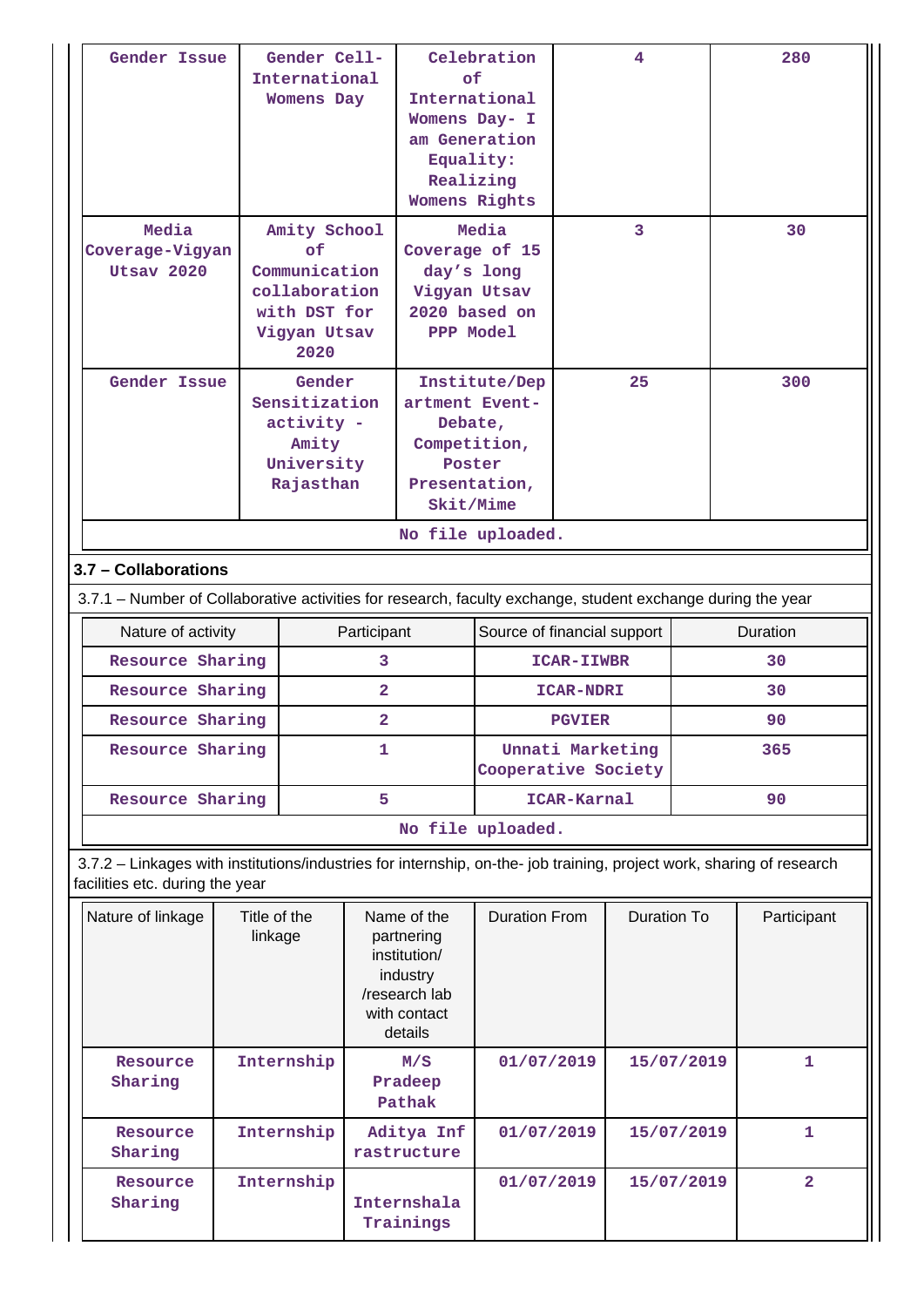| Resource<br>Sharing                                                                                                                                   |                                                      | Internship | 6w<br>Research                                                                                                                                          | 01/07/2019                                                                                                                                     |  | 15/07/2019 | $\mathbf{1}$                                              |  |  |
|-------------------------------------------------------------------------------------------------------------------------------------------------------|------------------------------------------------------|------------|---------------------------------------------------------------------------------------------------------------------------------------------------------|------------------------------------------------------------------------------------------------------------------------------------------------|--|------------|-----------------------------------------------------------|--|--|
| Resource<br>Sharing                                                                                                                                   |                                                      | Internship | <b>NIT</b><br>Silchar                                                                                                                                   | 01/07/2019                                                                                                                                     |  | 15/07/2019 | 1.                                                        |  |  |
| Resource<br>Sharing                                                                                                                                   |                                                      | Internship | Excellent<br>Lab                                                                                                                                        | 01/07/2019                                                                                                                                     |  | 15/07/2019 | $\mathbf{1}$                                              |  |  |
| Resource<br>Sharing                                                                                                                                   |                                                      | Internship | K.K. Patel<br>Contractors<br>Engg.                                                                                                                      | 01/07/2019                                                                                                                                     |  | 15/07/2019 | $\mathbf{1}$                                              |  |  |
| Resource<br>Sharing                                                                                                                                   | Internship                                           |            | Shree Cons<br>tructions                                                                                                                                 | 01/07/2019                                                                                                                                     |  | 15/07/2019 | $\mathbf{1}$                                              |  |  |
| Resource<br>Sharing                                                                                                                                   | Internship                                           |            | <b>Bikaner</b><br>Division,<br>North<br>Western<br>Railway                                                                                              | 01/07/2019                                                                                                                                     |  | 15/07/2019 | $\mathbf{1}$                                              |  |  |
| Resource<br>Sharing                                                                                                                                   |                                                      | Internship | Archer Con<br>structions                                                                                                                                | 01/07/2019                                                                                                                                     |  | 15/07/2019 | $\mathbf{1}$                                              |  |  |
|                                                                                                                                                       |                                                      |            |                                                                                                                                                         | View File                                                                                                                                      |  |            |                                                           |  |  |
|                                                                                                                                                       |                                                      |            |                                                                                                                                                         |                                                                                                                                                |  |            |                                                           |  |  |
| 3.7.3 - MoUs signed with institutions of national, international importance, other universities, industries, corporate<br>houses etc. during the year |                                                      |            |                                                                                                                                                         |                                                                                                                                                |  |            |                                                           |  |  |
| Organisation                                                                                                                                          |                                                      |            | Date of MoU signed                                                                                                                                      | Purpose/Activities                                                                                                                             |  |            | Number of<br>students/teachers<br>participated under MoUs |  |  |
|                                                                                                                                                       | South China Sea<br>Institute of<br>Oceanology, China |            | 22/08/2019                                                                                                                                              | Joint Research<br>Proposal, Short<br>term Exchange<br>programme, Joint<br>Ph.D Guidance etc.                                                   |  |            | 32                                                        |  |  |
| IMS learning<br>Centre, Jaipur                                                                                                                        |                                                      |            | 01/09/2019                                                                                                                                              | Training,<br>Counselling<br>mentoring in<br>entrance<br>Examination for<br><b>Students</b>                                                     |  |            | 220                                                       |  |  |
| Universidad de<br>los Andes, Chile                                                                                                                    |                                                      | 23/10/2019 | Exchange of<br>Research Scholars,<br>Joint Research<br>Projects, Co-<br>hosting and<br>participation in<br>International<br>Conference,<br>symposia and |                                                                                                                                                |  | 74         |                                                           |  |  |
| Department of<br>Philosophy, Panjab<br>University,<br>Chandigarh                                                                                      |                                                      |            | 25/11/2019                                                                                                                                              | Seminars<br>Joint Student<br>faculty Research-<br>Cognitive Sciences,<br>Cross-Cultural<br>Studies,<br>Transdisciplinary<br>Research, Exchange |  |            | 35                                                        |  |  |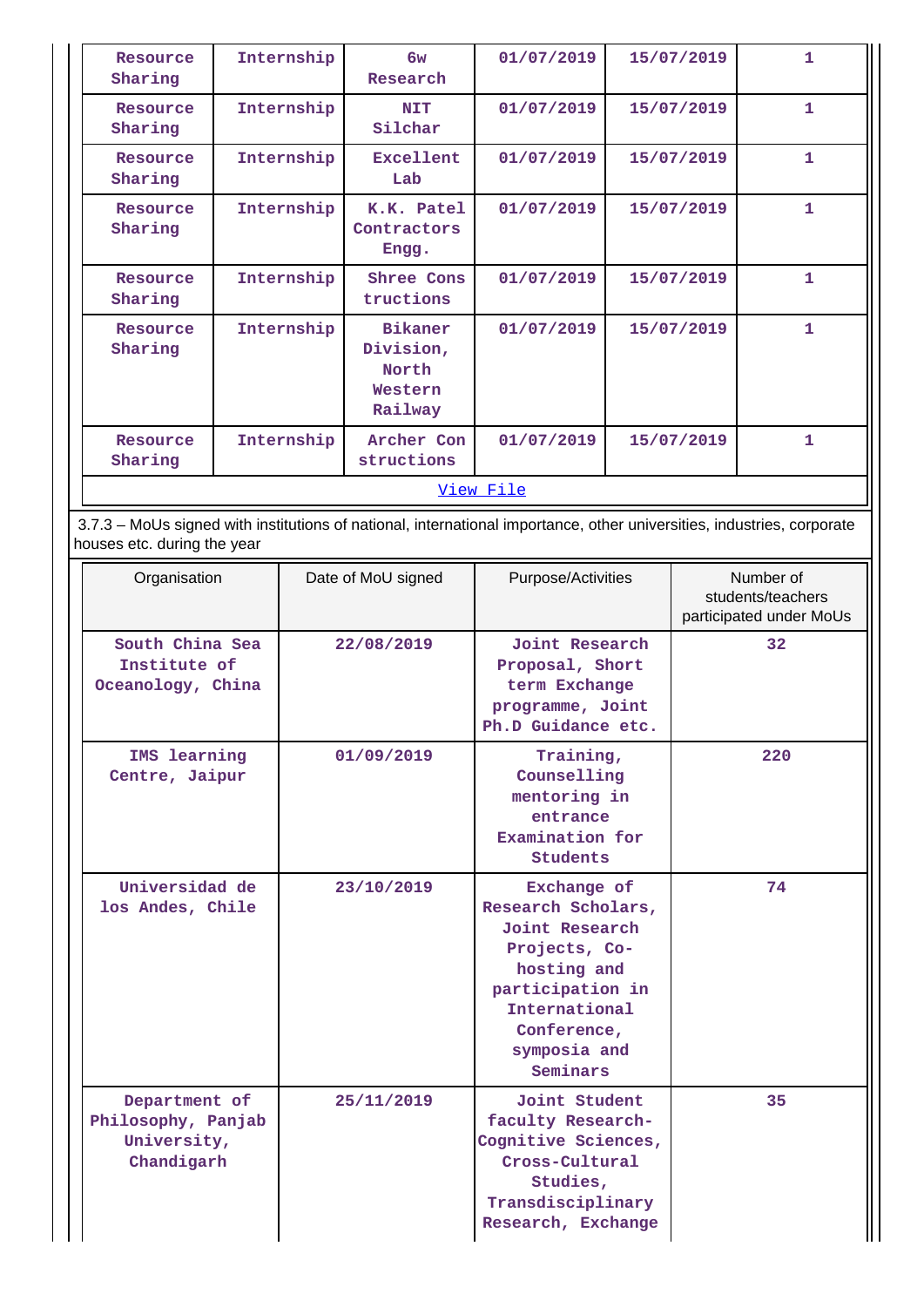|                                                                                             |                                             |  | of Scholars,<br>Exchange of<br>academic<br>information                                                                                                 |      |                                                            |
|---------------------------------------------------------------------------------------------|---------------------------------------------|--|--------------------------------------------------------------------------------------------------------------------------------------------------------|------|------------------------------------------------------------|
| Tree House<br>Resort, Jaipur                                                                | 18/12/2019                                  |  | Internship,<br>Training,<br>Supervisory<br>guidance                                                                                                    | 108  |                                                            |
| ICAR-Indian<br>Institute of Wheat<br>and Barley Research<br>(Karnal), Haryana               | 27/12/2019                                  |  | Joint Student<br>Research,<br>Infrastructure<br>sharing.                                                                                               |      | 247                                                        |
| International<br>Skill Development<br>Corporation (ISDC)<br>U.K                             | 06/02/2020                                  |  | Joint Research,<br>Guest Lectures,<br>Trainer Programme,<br>Webinars, develop,<br>promote, and<br>deliver B.Com. (H)<br>which is accredited<br>by ACCA |      | 45                                                         |
| Association of<br>06/02/2020<br>Chartered Certified<br>Accountants (ACCA),<br>London, U. K  |                                             |  | Joint Partnership<br>Programmes,<br>Training<br>Development,<br>Enhance the<br>Employability.                                                          |      | 42                                                         |
| International<br>Skill Development<br>Corporation,<br>Bengaluru                             | 17/03/2020                                  |  | Joint Research,<br>Guest Lectures,<br>Trainer Programme,<br>Webinars                                                                                   |      | 85                                                         |
|                                                                                             |                                             |  | No file uploaded.                                                                                                                                      |      |                                                            |
| <b>CRITERION IV - INFRASTRUCTURE AND LEARNING RESOURCES</b><br>4.1 - Physical Facilities    |                                             |  |                                                                                                                                                        |      |                                                            |
| 4.1.1 - Budget allocation, excluding salary for infrastructure augmentation during the year |                                             |  |                                                                                                                                                        |      |                                                            |
| Budget allocated for infrastructure augmentation                                            | 22994929                                    |  |                                                                                                                                                        |      | Budget utilized for infrastructure development<br>22994929 |
| 4.1.2 - Details of augmentation in infrastructure facilities during the year                |                                             |  |                                                                                                                                                        |      |                                                            |
| <b>Facilities</b>                                                                           |                                             |  |                                                                                                                                                        |      | <b>Existing or Newly Added</b>                             |
|                                                                                             | Nill                                        |  | View File                                                                                                                                              |      | Newly Added                                                |
| 4.2 - Library as a Learning Resource                                                        |                                             |  |                                                                                                                                                        |      |                                                            |
| 4.2.1 - Library is automated {Integrated Library Management System (ILMS)}                  |                                             |  |                                                                                                                                                        |      |                                                            |
| Name of the ILMS<br>software                                                                | Nature of automation (fully<br>or patially) |  | Version                                                                                                                                                |      | Year of automation                                         |
| Koha                                                                                        | Fully                                       |  | 18.11.01.000                                                                                                                                           | 2017 |                                                            |
| 4.2.2 - Library Services                                                                    |                                             |  |                                                                                                                                                        |      |                                                            |
| Library                                                                                     | Existing                                    |  | Newly Added                                                                                                                                            |      | Total                                                      |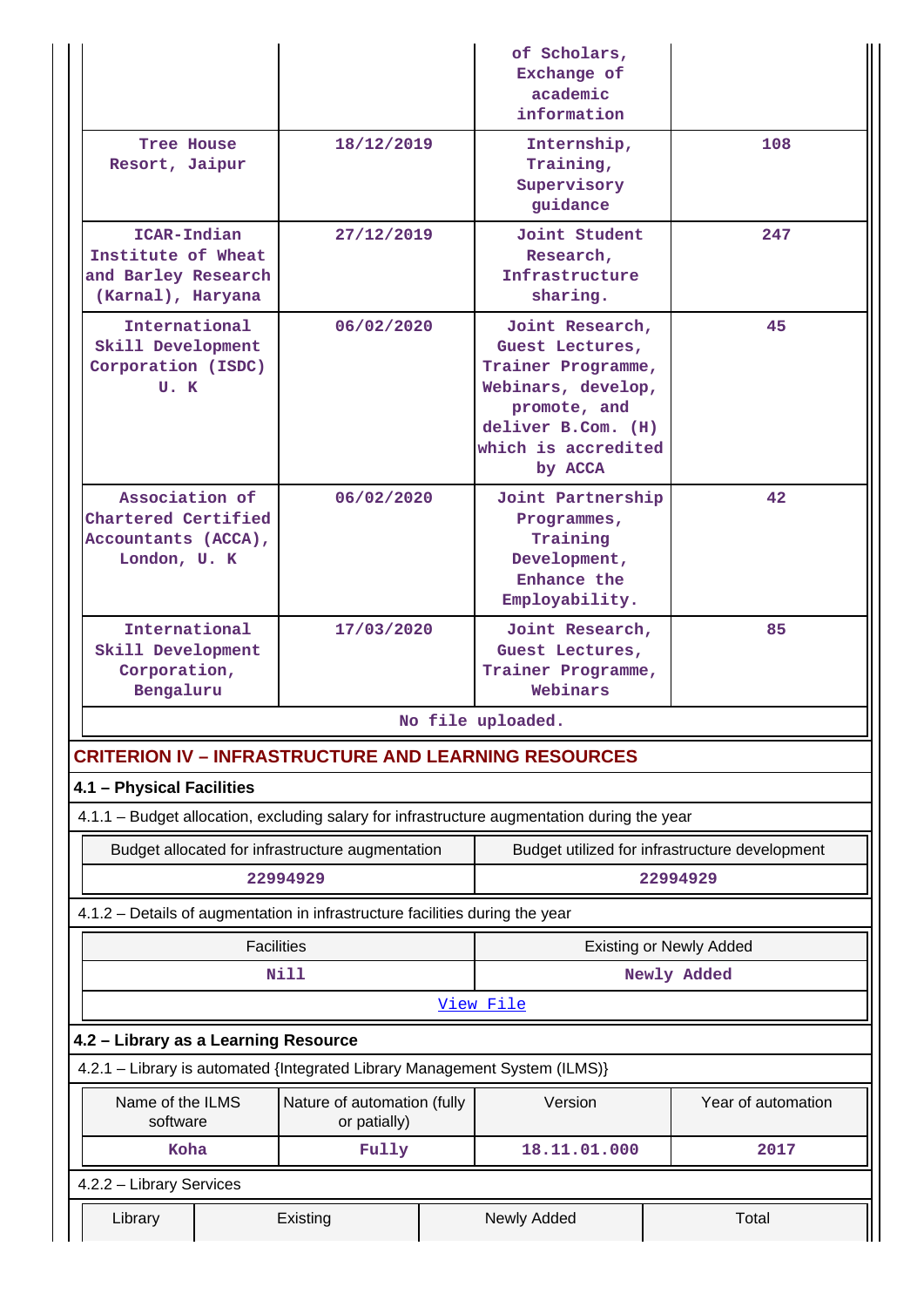|                                                                                                                         | Service Type                                                                                                                                                                                                                                            |                            |                 |  |                    |                            |                                          |                                                                                                                      |                 |                      |                                                   |         |               |
|-------------------------------------------------------------------------------------------------------------------------|---------------------------------------------------------------------------------------------------------------------------------------------------------------------------------------------------------------------------------------------------------|----------------------------|-----------------|--|--------------------|----------------------------|------------------------------------------|----------------------------------------------------------------------------------------------------------------------|-----------------|----------------------|---------------------------------------------------|---------|---------------|
|                                                                                                                         | Text<br><b>Books</b>                                                                                                                                                                                                                                    |                            | 30058           |  | 7605384            |                            | 163                                      | 231164                                                                                                               |                 | 30221                |                                                   |         | 7836548       |
|                                                                                                                         | Reference<br><b>Books</b>                                                                                                                                                                                                                               |                            | 11347           |  | 3259449            |                            | 86                                       | 99070                                                                                                                |                 | 11433                |                                                   |         | 3358519       |
|                                                                                                                         | e-Books                                                                                                                                                                                                                                                 |                            | 11389           |  | $\mathbf{O}$       |                            | $\mathbf{0}$                             | $\mathbf 0$                                                                                                          |                 | 11389                |                                                   |         | $\mathbf{0}$  |
|                                                                                                                         | Journals                                                                                                                                                                                                                                                |                            | 115             |  | 1759768            |                            | $\mathbf{O}$                             | 439180                                                                                                               |                 | 115                  |                                                   |         | 2198948       |
|                                                                                                                         | $e-$<br>Journals                                                                                                                                                                                                                                        |                            | $\Omega$        |  | 0                  |                            | 21513                                    | $\mathbf 0$                                                                                                          |                 | 21513                |                                                   |         | 0             |
|                                                                                                                         | Digital<br>Database                                                                                                                                                                                                                                     |                            | 11              |  | $\mathbf 0$        |                            | $\mathbf 0$                              | $\mathbf 0$                                                                                                          |                 | 11                   |                                                   |         | $\mathbf 0$   |
|                                                                                                                         | CD &<br>Video                                                                                                                                                                                                                                           |                            | 1238            |  | $\mathbf 0$        |                            | 293                                      | $\mathbf 0$                                                                                                          |                 | 1531                 |                                                   |         | $\mathbf{O}$  |
|                                                                                                                         |                                                                                                                                                                                                                                                         |                            |                 |  |                    | No file uploaded.          |                                          |                                                                                                                      |                 |                      |                                                   |         |               |
|                                                                                                                         | 4.2.3 - E-content developed by teachers such as: e-PG- Pathshala, CEC (under e-PG- Pathshala CEC (Under<br>Graduate) SWAYAM other MOOCs platform NPTEL/NMEICT/any other Government initiatives & institutional<br>(Learning Management System (LMS) etc |                            |                 |  |                    |                            |                                          |                                                                                                                      |                 |                      |                                                   |         |               |
|                                                                                                                         |                                                                                                                                                                                                                                                         | Name of the Teacher        |                 |  | Name of the Module |                            | Platform on which module<br>is developed |                                                                                                                      |                 | Date of launching e- |                                                   | content |               |
|                                                                                                                         | <b>Nill</b>                                                                                                                                                                                                                                             |                            |                 |  | Nill               |                            | <b>Nill</b><br><b>Nill</b>               |                                                                                                                      |                 |                      |                                                   |         |               |
|                                                                                                                         |                                                                                                                                                                                                                                                         |                            |                 |  |                    | No file uploaded.          |                                          |                                                                                                                      |                 |                      |                                                   |         |               |
|                                                                                                                         | 4.3 - IT Infrastructure                                                                                                                                                                                                                                 |                            |                 |  |                    |                            |                                          |                                                                                                                      |                 |                      |                                                   |         |               |
|                                                                                                                         | 4.3.1 - Technology Upgradation (overall)                                                                                                                                                                                                                |                            |                 |  |                    |                            |                                          |                                                                                                                      |                 |                      |                                                   |         |               |
|                                                                                                                         | <b>Type</b>                                                                                                                                                                                                                                             | <b>Total Co</b><br>mputers | Computer<br>Lab |  | Internet           | <b>Browsing</b><br>centers | Computer<br>Centers                      | Office                                                                                                               | Departme<br>nts |                      | Available<br><b>Bandwidt</b><br>h (MBPS/<br>GBPS) |         | <b>Others</b> |
|                                                                                                                         | Existin<br>g                                                                                                                                                                                                                                            | 844                        | 16              |  | 844                | 16                         | 1                                        | 1                                                                                                                    | 16              |                      | 1050                                              |         | 0             |
|                                                                                                                         | Added                                                                                                                                                                                                                                                   | $\mathbf 0$                | $\mathbf 0$     |  | $\mathbf 0$        | $\mathbf{0}$               | $\mathbf 0$                              | 0                                                                                                                    | $\mathbf{1}$    |                      | $\mathbf{0}$                                      |         | $\mathbf 0$   |
|                                                                                                                         | Total                                                                                                                                                                                                                                                   | 844                        | 16              |  | 844                | 16                         | 1                                        | 1                                                                                                                    | 17              |                      | 1050                                              |         | $\mathbf 0$   |
|                                                                                                                         |                                                                                                                                                                                                                                                         |                            |                 |  |                    |                            |                                          | 4.3.2 - Bandwidth available of internet connection in the Institution (Leased line)                                  |                 |                      |                                                   |         |               |
|                                                                                                                         |                                                                                                                                                                                                                                                         |                            |                 |  |                    |                            | 1050 MBPS/ GBPS                          |                                                                                                                      |                 |                      |                                                   |         |               |
|                                                                                                                         | 4.3.3 - Facility for e-content                                                                                                                                                                                                                          |                            |                 |  |                    |                            |                                          |                                                                                                                      |                 |                      |                                                   |         |               |
| Provide the link of the videos and media centre and<br>Name of the e-content development facility<br>recording facility |                                                                                                                                                                                                                                                         |                            |                 |  |                    |                            |                                          |                                                                                                                      |                 |                      |                                                   |         |               |
|                                                                                                                         |                                                                                                                                                                                                                                                         |                            |                 |  |                    |                            |                                          |                                                                                                                      |                 |                      |                                                   |         |               |
|                                                                                                                         |                                                                                                                                                                                                                                                         |                            |                 |  | LMS E-PG Pathshala |                            |                                          | http://epqp.inflibnet.ac.in/                                                                                         |                 |                      |                                                   |         |               |
|                                                                                                                         | 4.4 - Maintenance of Campus Infrastructure                                                                                                                                                                                                              |                            |                 |  |                    |                            |                                          |                                                                                                                      |                 |                      |                                                   |         |               |
|                                                                                                                         | component, during the year                                                                                                                                                                                                                              |                            |                 |  |                    |                            |                                          | 4.4.1 – Expenditure incurred on maintenance of physical facilities and academic support facilities, excluding salary |                 |                      |                                                   |         |               |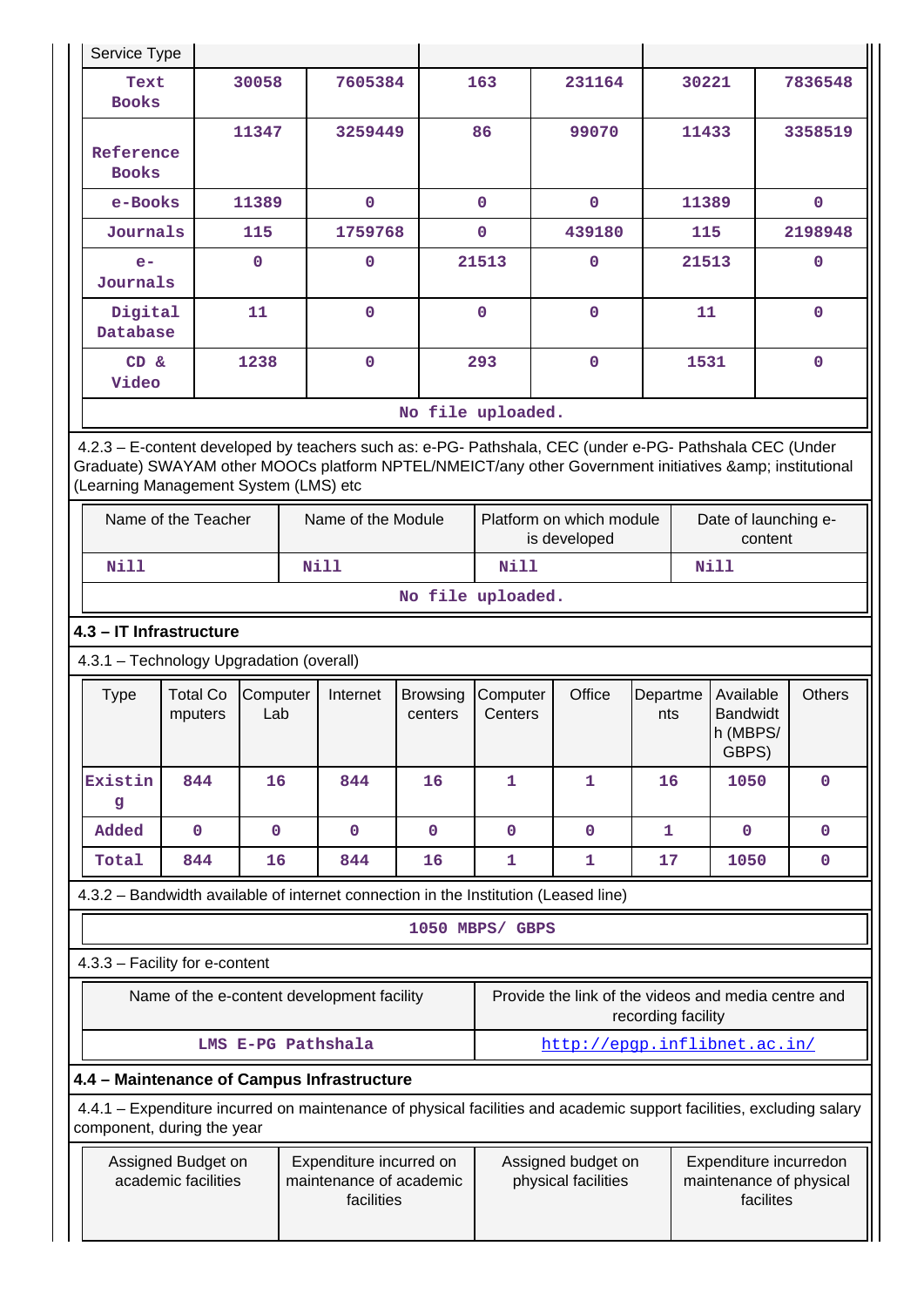| <b>T20000000</b> | 0.0002<br>ססכי<br>ᅩって | $\pm 30000000$ | 068 |
|------------------|-----------------------|----------------|-----|
|                  |                       |                |     |

 4.4.2 – Procedures and policies for maintaining and utilizing physical, academic and support facilities - laboratory, library, sports complex, computers, classrooms etc. (maximum 500 words) (information to be available in institutional Website, provide link)

 **The University is committed to providing state-of-the-art infrastructure based on the requirement of its stakeholders for the holistic development of its students. We ensure optimal allocation and utilization of the available financial resources for maintenance and upkeep of different facilities by holding regular meetings of various committees constituted for this purpose and using the allocated fund. Laboratory- The University provides domain-specific lab facilities equipped with state-of-the-art instrumentation utilized by faculty members, research scholars, and students. In some of the areas, the university has established a research lab dedicated to research centers/research groups. Each lab is closely monitored by its allotted faculty coordinators where lab assistant is also provided to assist concerned faculty for smooth conduction of students' projects/regular practicals. Ph.D. scholars are also involved in the conduction of UG-level experiments. Each lab submits up-gradation requirement /required repair and keeps the lab functional throughout the year. Other measures to maintain laboratories are as follows: • The required repair also includes scheduled calibration under AMC or is outsourced. The entire University including the labs is equipped with a fire management system besides special electricity and voltage control system. All labs are connected with a university power backup system to provide an uninterrupted power supply. https://www.amity.edu/jaipur/laboratories Library-The University provides the best in class literature in form of research journals, reference books, domain-specific textbooks, technical semi-technical magazines for its students, scholars, and faculty members. University stakeholders can access this facility closely maintained by the library committee. • Every year at the beginning of the session, students are motivated to register themselves in the library. • Suggestion register is also maintained for users' feedback. Their continuous feedback helps a lot in introducing new ideas regarding library enrichment. • To ensure the return of books, 'no dues' form the library is mandatory for students before leaving the University. • The proper account of visitors (students and staff) on daily basis is maintained. • Other issues such as weeding out of old titles, schedule of issue/ return of books, etc. are chalked out / resolved by the library committee. https://www.amity.edu/jaipur/library Sports: Regarding the maintenance of Cricket ground, Football Ground, Indoor Badminton/ Volly Ball court / TT Courts /Gym in the University, sports in-charge consult coaches to ensure improvement in all domains. University Students also won prizes in Cricket, Football, Basket Ball (W M), Table Tennis, 400 mts Race, 100 mts race in Sangathan. https://www.amity.edu/jaipur/sports-facilities Computers- Computer maintenance through AMC is done regularly and non-repairable systems are disposed off. https://www.amity.edu/jaipur/infra-it-network.aspx Classrooms-The University has an administration department for maintenance and upkeep of infrastructure. At the departmental level, HoDs submit their requirements to the competent authority regarding classroom furniture and others. The University development fund is utilized for the maintenance and minor repair of furniture and other electrical equipment. •**

<https://www.amity.edu/jaipur/laboratories>

### **CRITERION V – STUDENT SUPPORT AND PROGRESSION**

**5.1 – Student Support**

5.1.1 – Scholarships and Financial Support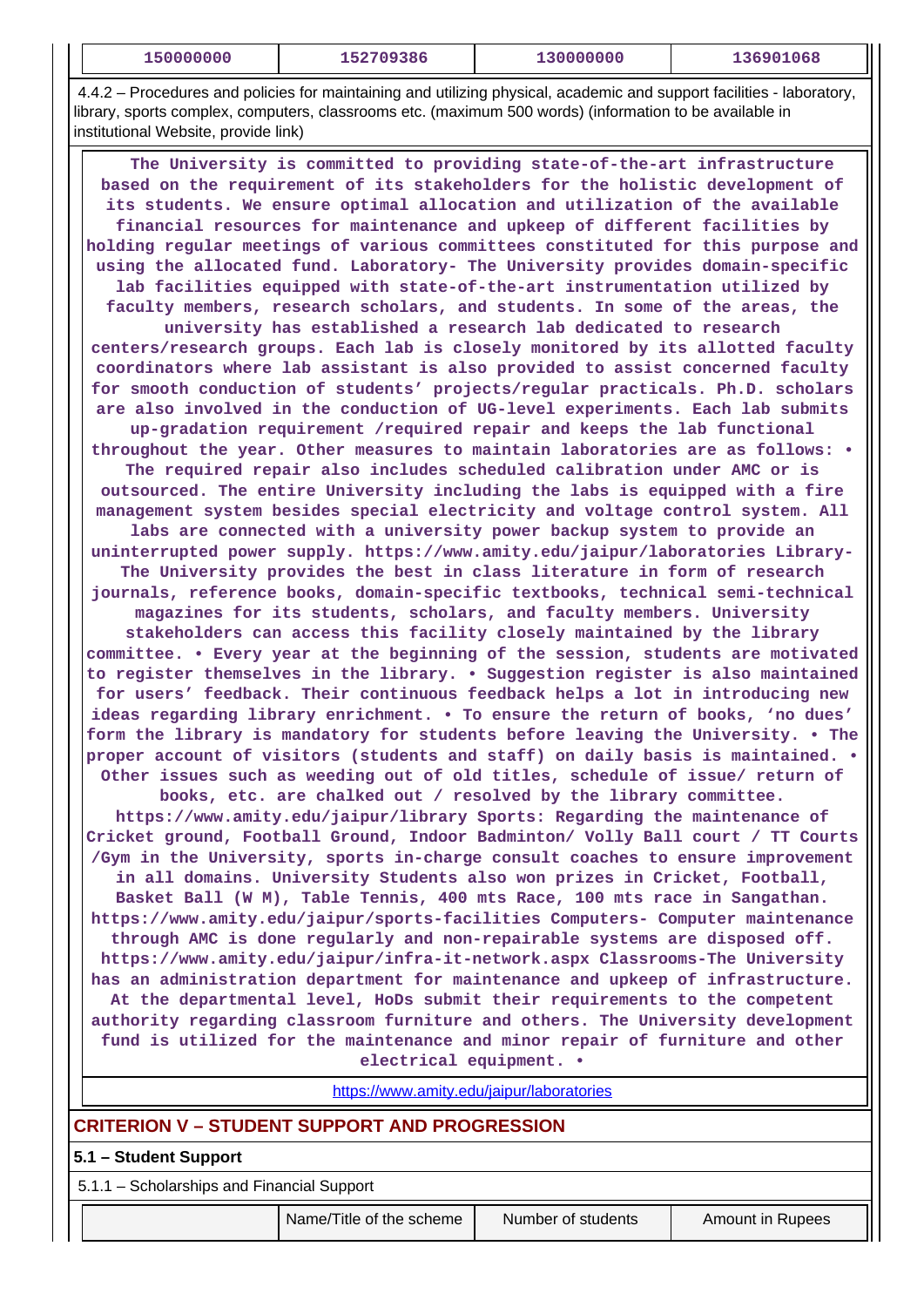| Financial Support<br>from institution                                                                                                    |                                                                                                                                                                                                                 | On-Admission<br>Merit Scholarship, C<br>ontinuation of On-<br>Admission Merit<br>Scholarship, Merit<br>Scholarship during<br>the Programme, Merit-<br>cum- Means<br>Scholarship | 357                                                                         |                                                              | 23128790                      |                                                     |  |  |  |
|------------------------------------------------------------------------------------------------------------------------------------------|-----------------------------------------------------------------------------------------------------------------------------------------------------------------------------------------------------------------|---------------------------------------------------------------------------------------------------------------------------------------------------------------------------------|-----------------------------------------------------------------------------|--------------------------------------------------------------|-------------------------------|-----------------------------------------------------|--|--|--|
| Financial Support<br>from Other Sources                                                                                                  |                                                                                                                                                                                                                 |                                                                                                                                                                                 |                                                                             |                                                              |                               |                                                     |  |  |  |
| a) National                                                                                                                              |                                                                                                                                                                                                                 | Granted from<br>various Govt.<br>Funding agencies                                                                                                                               | 15                                                                          |                                                              |                               | <b>Nill</b>                                         |  |  |  |
| b) International                                                                                                                         |                                                                                                                                                                                                                 | $\Omega$                                                                                                                                                                        | $\Omega$                                                                    |                                                              |                               | $\mathbf{0}$                                        |  |  |  |
|                                                                                                                                          |                                                                                                                                                                                                                 |                                                                                                                                                                                 | No file uploaded.                                                           |                                                              |                               |                                                     |  |  |  |
|                                                                                                                                          | 5.1.2 – Number of capability enhancement and development schemes such as Soft skill development, Remedial<br>coaching, Language lab, Bridge courses, Yoga, Meditation, Personal Counselling and Mentoring etc., |                                                                                                                                                                                 |                                                                             |                                                              |                               |                                                     |  |  |  |
| Name of the capability<br>enhancement scheme                                                                                             |                                                                                                                                                                                                                 | Date of implemetation                                                                                                                                                           | Number of students<br>enrolled                                              |                                                              |                               | Agencies involved                                   |  |  |  |
| Remedial Classes                                                                                                                         |                                                                                                                                                                                                                 | 26/11/2019                                                                                                                                                                      | 122                                                                         |                                                              | Amity School of<br>Languages  |                                                     |  |  |  |
| Yoga Classes                                                                                                                             |                                                                                                                                                                                                                 | 21/06/2020                                                                                                                                                                      | 56                                                                          |                                                              |                               | Sports Department                                   |  |  |  |
| Language Lab                                                                                                                             |                                                                                                                                                                                                                 | 21/07/2019                                                                                                                                                                      | 2638                                                                        |                                                              |                               | Amity School of<br>Languages                        |  |  |  |
| Personal<br>Counselling<br>Mentoring                                                                                                     |                                                                                                                                                                                                                 | 03/02/2020                                                                                                                                                                      | 65                                                                          |                                                              |                               | Amity Institute<br>of Behavioral<br>Allied Sciences |  |  |  |
| Orientation<br>Programme-New<br>Students                                                                                                 |                                                                                                                                                                                                                 | 31/07/2019                                                                                                                                                                      | 725                                                                         |                                                              | Amity University<br>Rajasthan |                                                     |  |  |  |
|                                                                                                                                          |                                                                                                                                                                                                                 |                                                                                                                                                                                 | No file uploaded.                                                           |                                                              |                               |                                                     |  |  |  |
| 5.1.3 – Students benefited by guidance for competitive examinations and career counselling offered by the<br>institution during the year |                                                                                                                                                                                                                 |                                                                                                                                                                                 |                                                                             |                                                              |                               |                                                     |  |  |  |
| Year                                                                                                                                     | Name of the<br>scheme                                                                                                                                                                                           | Number of<br>benefited<br>students for<br>competitive<br>examination                                                                                                            | Number of<br>benefited<br>students by<br>career<br>counseling<br>activities | Number of<br>students who<br>have passedin<br>the comp. exam |                               | Number of<br>studentsp placed                       |  |  |  |
| 2019                                                                                                                                     | Aptitude<br>tests for<br>placements                                                                                                                                                                             | 267                                                                                                                                                                             | 245                                                                         |                                                              | $\overline{\mathbf{2}}$       | 212                                                 |  |  |  |
| 2020                                                                                                                                     | Pre-<br>placement<br>talks                                                                                                                                                                                      | 325                                                                                                                                                                             | 236                                                                         |                                                              | $\mathbf 0$                   | 221                                                 |  |  |  |
| 2019                                                                                                                                     | Mock<br>Interview                                                                                                                                                                                               | 280                                                                                                                                                                             | 279                                                                         |                                                              | 1                             | 234                                                 |  |  |  |
|                                                                                                                                          |                                                                                                                                                                                                                 |                                                                                                                                                                                 | No file uploaded.                                                           |                                                              |                               |                                                     |  |  |  |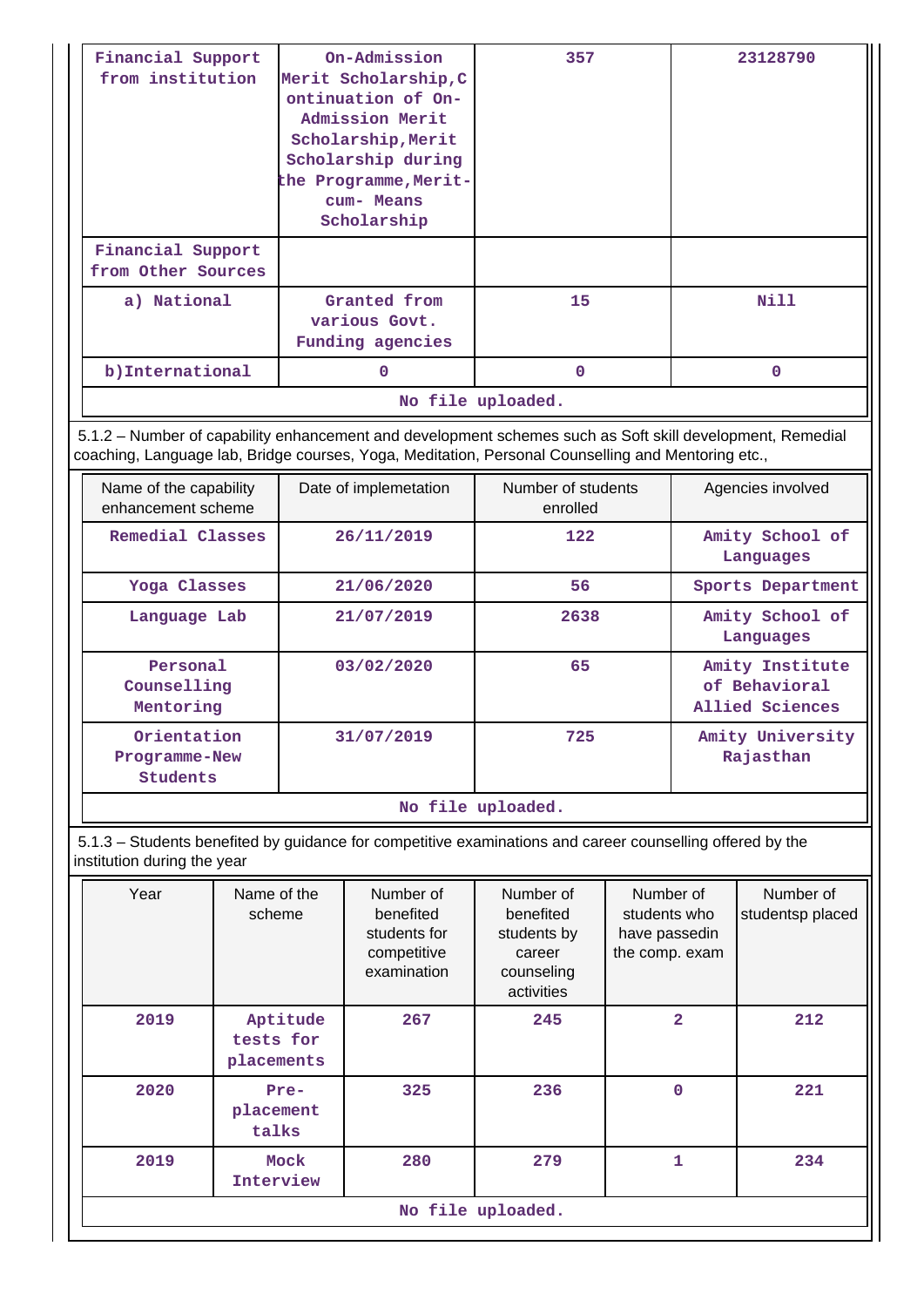5.1.4 – Institutional mechanism for transparency, timely redressal of student grievances, Prevention of sexual harassment and ragging cases during the year

| Total grievances received                                                     |                                                             | Number of grievances redressed   |                                    | Avg. number of days for grievance<br>redressal                                       |                                                          |  |  |  |  |  |
|-------------------------------------------------------------------------------|-------------------------------------------------------------|----------------------------------|------------------------------------|--------------------------------------------------------------------------------------|----------------------------------------------------------|--|--|--|--|--|
|                                                                               | 0                                                           |                                  | 0                                  |                                                                                      | 7                                                        |  |  |  |  |  |
| 5.2 - Student Progression                                                     |                                                             |                                  |                                    |                                                                                      |                                                          |  |  |  |  |  |
|                                                                               | 5.2.1 - Details of campus placement during the year         |                                  |                                    |                                                                                      |                                                          |  |  |  |  |  |
|                                                                               | On campus                                                   |                                  |                                    | Off campus                                                                           |                                                          |  |  |  |  |  |
| Nameof<br>organizations<br>visited                                            | Number of<br>students<br>participated                       | Number of<br>stduents placed     | Nameof<br>organizations<br>visited | Number of<br>students<br>participated                                                | Number of<br>stduents placed                             |  |  |  |  |  |
| To the New                                                                    | 38                                                          | $\mathbf{1}$                     | Infosys                            | 82                                                                                   | 3                                                        |  |  |  |  |  |
|                                                                               |                                                             |                                  | View File                          |                                                                                      |                                                          |  |  |  |  |  |
| 5.2.2 - Student progression to higher education in percentage during the year |                                                             |                                  |                                    |                                                                                      |                                                          |  |  |  |  |  |
| Year                                                                          | Number of<br>students<br>enrolling into<br>higher education | Programme<br>graduated from      | Depratment<br>graduated from       | Name of<br>institution joined                                                        | Name of<br>programme<br>admitted to                      |  |  |  |  |  |
| 2020                                                                          | 4                                                           | B.Arch.                          | <b>ASAP</b>                        | CEPT,<br>Ahmedabad<br>SPA, Delhi<br>NIT, Tiruchi<br>rappalli<br>IAAC, Spain          | M.Arch.<br>M.S.                                          |  |  |  |  |  |
| 2019                                                                          | $\mathbf 1$                                                 | B.Tech.<br><b>Biotech</b>        | <b>AIB</b>                         | University<br>of Glasgow,<br>United<br>Kingdom                                       | MS Bioinfo<br>rmatics                                    |  |  |  |  |  |
| 2019                                                                          | $\mathbf{1}$                                                | B. Tech.<br><b>Biotech</b>       | <b>AIB</b>                         | University<br>of Illinois<br>at Urbana-<br>Champaign,<br>IL, United<br><b>States</b> | Master's<br>in food<br>science and<br>Human<br>Nutrition |  |  |  |  |  |
| 2019                                                                          | $\mathbf{1}$                                                | B. Tech<br>Food Tech             | <b>AIB</b>                         | University<br>of<br>Greenwich,<br>London, UK                                         | M. Sc.<br>Food Safety<br>and Quality<br>Management       |  |  |  |  |  |
| 2019                                                                          | $\overline{\mathbf{2}}$                                     | <b>BCA</b>                       | <b>AIIT</b>                        | Georgian<br>College,<br>Barrie,<br>Canada                                            | Graduate<br>Programme<br>(Big Data<br>Analytics).        |  |  |  |  |  |
| 2019                                                                          | $\mathbf{1}$                                                | M.Sc.<br>(NTM)                   | <b>AIIT</b>                        | Amity<br>University<br>Rajasthan                                                     | Ph.D. in<br>Software<br>Engineering<br>(TT)              |  |  |  |  |  |
| 2020                                                                          | 1                                                           | <b>BA</b><br>Economics<br>(Hons) | <b>ASLA</b>                        | Tata<br>Institute of<br>Social<br>Sciences                                           | Master's<br>in Social<br>Welfare                         |  |  |  |  |  |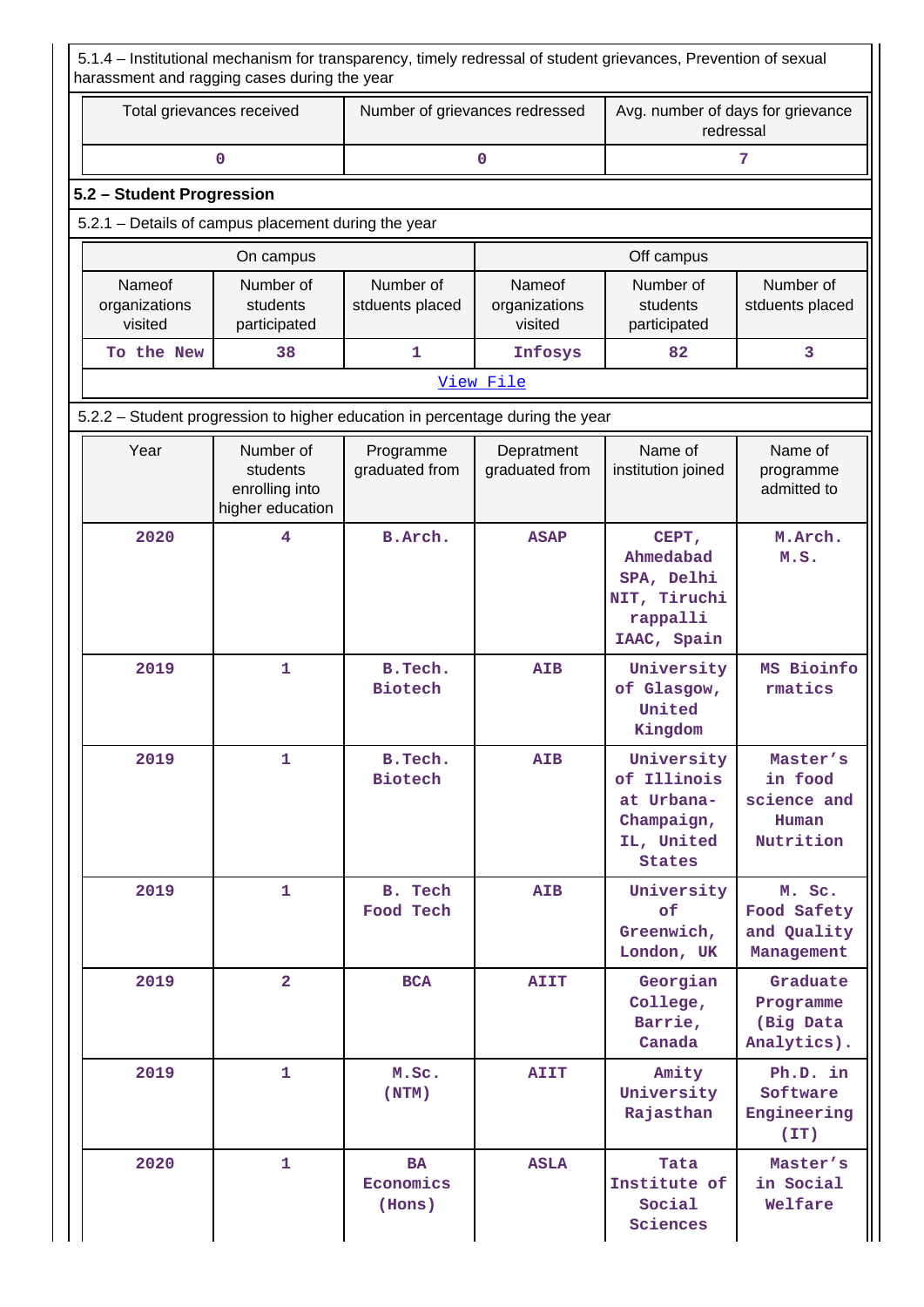|                                                                                                                                                                                                                          |                    |                                             |                                  | (Guwahati)                                                                                                                                                                                       |                                                                                                                                                                                              |  |
|--------------------------------------------------------------------------------------------------------------------------------------------------------------------------------------------------------------------------|--------------------|---------------------------------------------|----------------------------------|--------------------------------------------------------------------------------------------------------------------------------------------------------------------------------------------------|----------------------------------------------------------------------------------------------------------------------------------------------------------------------------------------------|--|
| 2020                                                                                                                                                                                                                     | $\mathbf{1}$       | <b>BA</b><br>Political<br>Science<br>(Hons) | <b>ASLA</b>                      | <b>Narsee</b><br>Monjee<br>Institute of<br>Management<br>Studies<br>(Mumbai)                                                                                                                     | Diploma in<br>Marketing<br>Management                                                                                                                                                        |  |
| 2019                                                                                                                                                                                                                     | $\overline{4}$     | $B.A.-$<br>English<br>(Hons.)               | <b>ASL</b>                       | 1.Amity<br>School of<br>Languages<br>2. Mithibai<br>College,<br>Mumbai<br>3.Kanoria<br>College,<br>Jaipur                                                                                        | Master of<br>Arts -<br>English                                                                                                                                                               |  |
| 2019                                                                                                                                                                                                                     | 6                  | B.Sc.<br>(Hons.)<br>Microbiology            | <b>AIMT</b><br>No file uploaded. | 1. Amity<br>University<br>Rajasthan<br>and Uttar<br>Pradesh 2.<br>The Oxford<br>College of<br>Science,<br>Bengaluru<br>$3.$ IMS<br>Ghaziabad,<br>UP 4. MGM<br>Institute of<br>Health<br>Sciences | 1. M.Sc.<br>Industrial<br>Microbiology<br>M.Sc.<br>Microbiology<br>2. M.Sc.<br>Microbiology<br>3. Master's<br>in Internati<br>onal<br><b>Business</b><br>M.Sc. in<br>Medical<br>Microbiology |  |
| 5.2.3 - Students qualifying in state/ national/ international level examinations during the year<br>(eg:NET/SET/SLET/GATE/GMAT/CAT/GRE/TOFEL/Civil Services/State Government Services)                                   |                    |                                             |                                  |                                                                                                                                                                                                  |                                                                                                                                                                                              |  |
|                                                                                                                                                                                                                          | Items              |                                             |                                  | Number of students selected/ qualifying                                                                                                                                                          |                                                                                                                                                                                              |  |
|                                                                                                                                                                                                                          | <b>GATE</b>        |                                             | $\overline{\mathbf{2}}$          |                                                                                                                                                                                                  |                                                                                                                                                                                              |  |
|                                                                                                                                                                                                                          | <b>CAT</b>         |                                             |                                  | 1                                                                                                                                                                                                |                                                                                                                                                                                              |  |
|                                                                                                                                                                                                                          |                    |                                             | No file uploaded.                |                                                                                                                                                                                                  |                                                                                                                                                                                              |  |
| 5.2.4 - Sports and cultural activities / competitions organised at the institution level during the year                                                                                                                 |                    |                                             |                                  |                                                                                                                                                                                                  |                                                                                                                                                                                              |  |
| Activity                                                                                                                                                                                                                 |                    | Level                                       |                                  | Number of Participants                                                                                                                                                                           |                                                                                                                                                                                              |  |
| Annual Architecture<br>Fest 2020 "Forgotten<br>Glory" Exhibitions<br>Competitions Cultural<br>Programs Workshop -<br>Design, Rhino and<br>Grasshopper, Model<br>making, Doodling,<br>Pottery, Photography and<br>Acrylic |                    | National Level                              |                                  |                                                                                                                                                                                                  | 200                                                                                                                                                                                          |  |
| -Sangathan 2019                                                                                                                                                                                                          | Annual Sports Meet | University Level                            |                                  | 610                                                                                                                                                                                              |                                                                                                                                                                                              |  |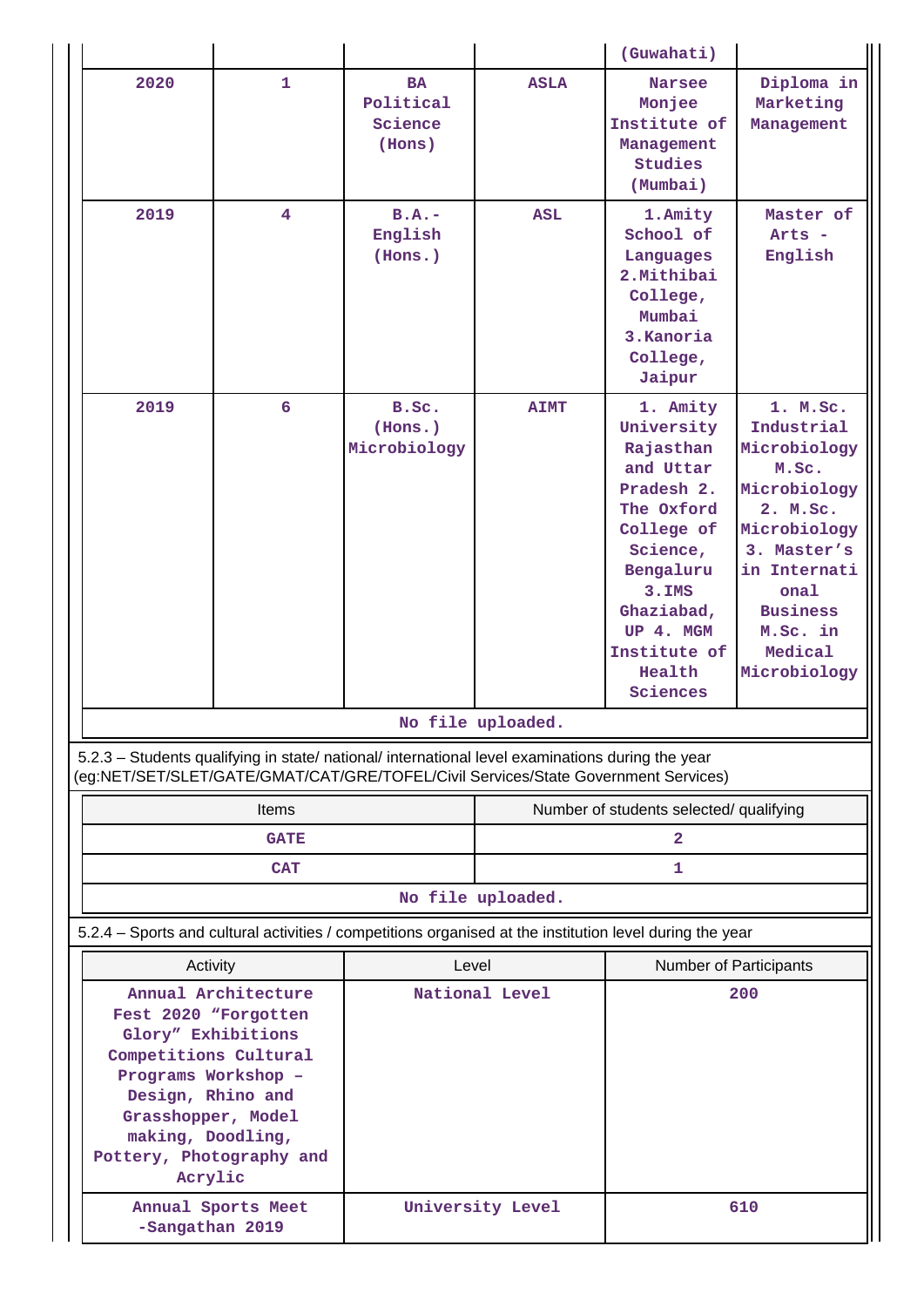### **No file uploaded.**

### **5.3 – Student Participation and Activities**

 5.3.1 – Number of awards/medals for outstanding performance in sports/cultural activities at national/international level (award for a team event should be counted as one)

| Year | Name of the<br>award/medal                                                                                                       | National/<br>Internaional | Number of<br>awards for<br>Sports | Number of<br>awards for<br>Cultural | Student ID<br>number                                                                              | Name of the<br>student                                                                                                                                                                                                                                                                                                                       |
|------|----------------------------------------------------------------------------------------------------------------------------------|---------------------------|-----------------------------------|-------------------------------------|---------------------------------------------------------------------------------------------------|----------------------------------------------------------------------------------------------------------------------------------------------------------------------------------------------------------------------------------------------------------------------------------------------------------------------------------------------|
| 2019 | West<br>Zone Inter<br>-Universit<br>y Kabaddi<br>(Men)<br>Tournament<br>$2019 - 20$                                              | National                  | 1                                 | <b>Nill</b>                         | A2152151<br>6010 A2151<br>04519002 A<br>2151111502<br>8 A2152151<br>6009 A2040<br>5216008<br>etc. | Mr.<br>Arvind Kr.<br>Singh<br>$-ALS-BBA,$<br>LLB-VII<br>Mr. Keshav<br>Dixit-ALS-<br>LLM-I Mr.<br>Uttam<br>Singh<br>Ranwa-<br>$ALS-$<br>BA, LLB-IX<br>Mr. Umang<br>Yadav-ALS-<br>BA, LLB-VII<br>Mr. Vikram<br>Singh Bora<br>n-ASET-CSE-<br><b>BTech-VII</b><br>Mr.Lankala<br>palli Sai<br>Venketa Pa<br>wan-ASET-C<br>SE-B. Tech-<br>III etc. |
| 2019 | Maha-San<br>gathan- In<br>vitational<br>Sports<br>Meet,<br>Amity<br>University<br>Uttar<br>Pradesh-<br>AUUP,<br>Noida,<br>India. | Internat<br>ional         | $6\phantom{1}6$                   | <b>Nill</b>                         | <b>Nill</b>                                                                                       | Student-<br>Sports<br>Club                                                                                                                                                                                                                                                                                                                   |
| 2020 | Desporti<br>vos sports<br>Meet Laxmi<br>Niwas<br>Mittal<br>institute<br>of informa<br>tion Techn<br>ology-<br>LNMIT,             | Internat<br>ional         | 5                                 | <b>Nill</b>                         | <b>Nill</b>                                                                                       | Student-<br>Sports<br>$_{\text{Club}}$                                                                                                                                                                                                                                                                                                       |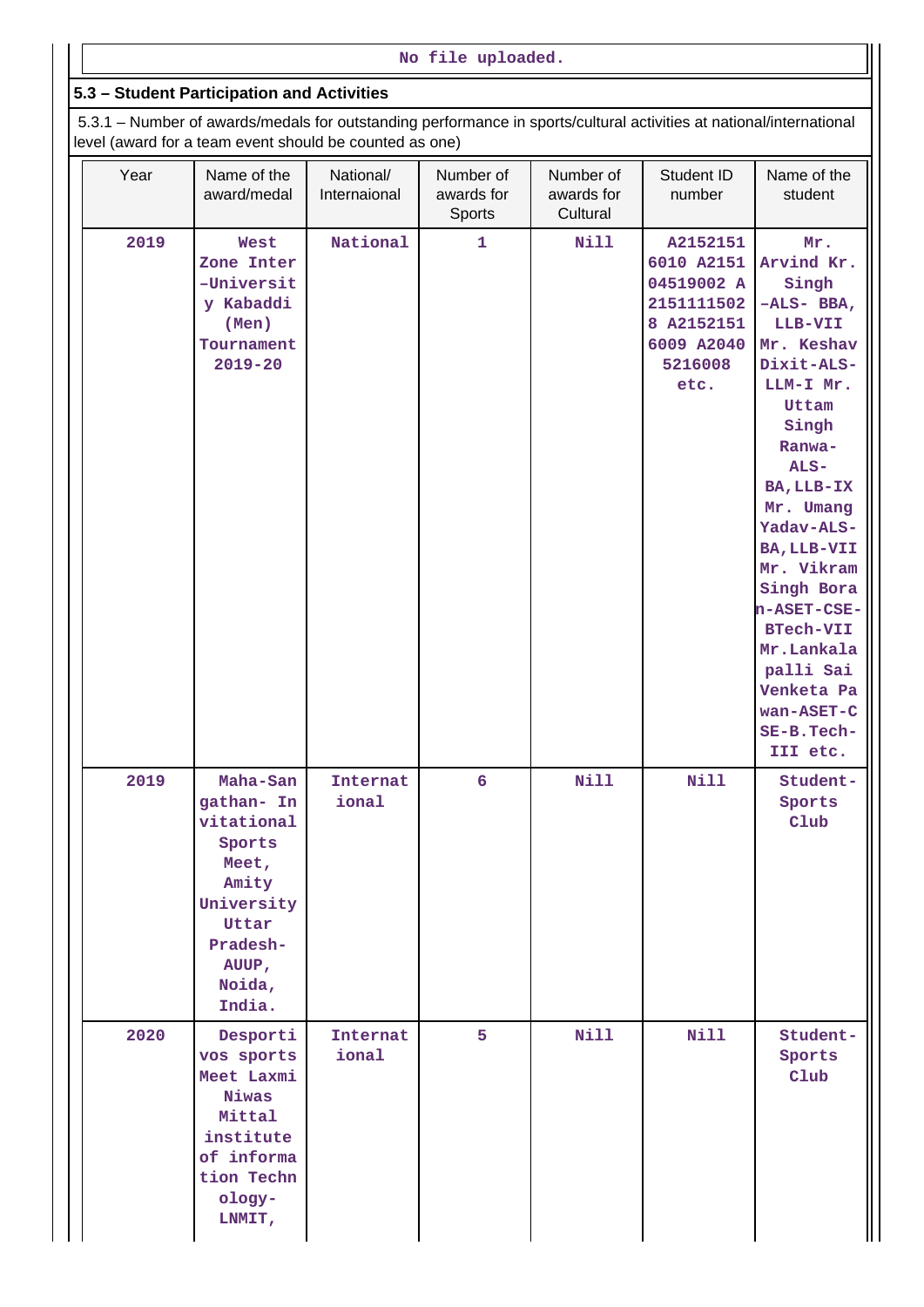|      | Jaipur,<br>Rajasthan,<br>India.                                                                                                                      |          |                         |             |             |                                        |
|------|------------------------------------------------------------------------------------------------------------------------------------------------------|----------|-------------------------|-------------|-------------|----------------------------------------|
| 2020 | Abhivarta<br>Manipal Un<br>iversity-<br>MNU,<br>Jaipur,<br>Rajasthan,<br>India                                                                       | National | 5                       | <b>Nill</b> | Nill        | Student-<br>Sports<br>$_{\text{Club}}$ |
| 2020 | All<br>India invi<br>tational<br>Sports<br>Meet-<br>Malaviya<br>National<br>Institute<br>of Technol<br>ogy- MNIT,<br>Jaipur,<br>Rajasthan,<br>India. | National | 3                       | <b>Nill</b> | <b>Nill</b> | Student-<br>Sports<br>$_{\text{Club}}$ |
| 2020 | Pratisht<br>ha- Viveka<br>nanda<br>Global Uni<br>versity&<br>Institute<br>of Technol<br>ogy-<br>VGIT/VIT,<br>japiur,<br>Rajasthan,<br>India.         | National | 3                       | Nill        | Nill        | Student-<br>Sports<br>$_{\text{Club}}$ |
| 2020 | Sparda-<br><b>JK</b><br>Lakshmipat<br>University-<br>JKLU,<br>Jaipur,<br>Rajasthan,<br>India.                                                        | National | $\overline{\mathbf{3}}$ | <b>Nill</b> | Nill        | Student-<br>Sports<br>$_{\text{Club}}$ |
| 2020 | Swami<br>keshvanand<br>Institute<br>of Technol<br>ogy,<br>Management<br>۶£<br>Gramothan<br>$-SKIT,$<br>Jaipur,<br>Rajasthan,<br>India                | National | 5                       | Nill        | <b>Nill</b> | Student-<br>Sports<br>$_{\text{Club}}$ |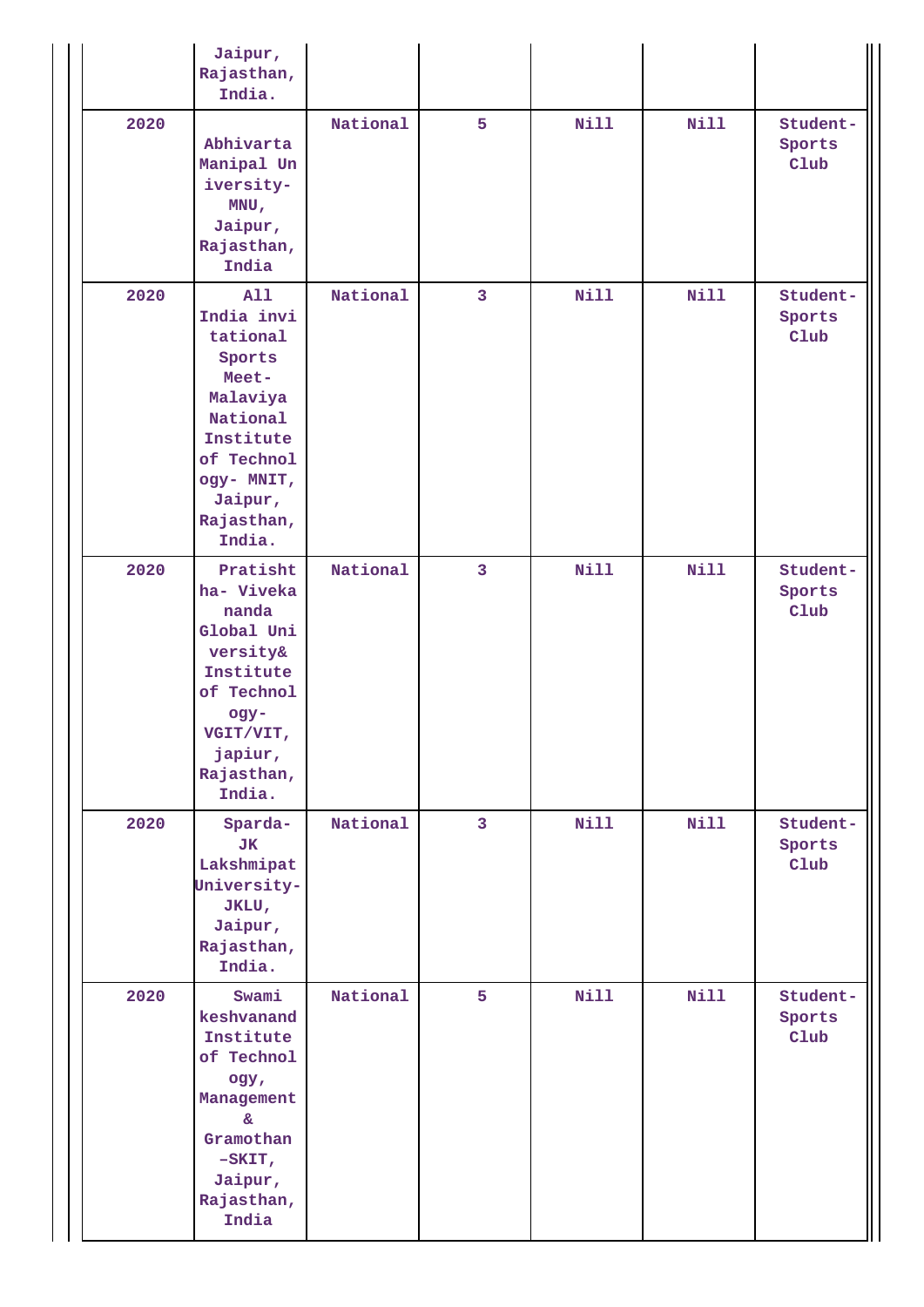| 2020                                                                                                                                                                                                                                                                                                                                                                                                                                                                                                                                                                                                                                                                  | Poornima<br>University<br>, Jaipur,<br>Rajasthan,<br>India                                                                                                | National | 4                 | Nill | <b>Nill</b> | Student-<br>Sports<br>Club |  |
|-----------------------------------------------------------------------------------------------------------------------------------------------------------------------------------------------------------------------------------------------------------------------------------------------------------------------------------------------------------------------------------------------------------------------------------------------------------------------------------------------------------------------------------------------------------------------------------------------------------------------------------------------------------------------|-----------------------------------------------------------------------------------------------------------------------------------------------------------|----------|-------------------|------|-------------|----------------------------|--|
| 2020                                                                                                                                                                                                                                                                                                                                                                                                                                                                                                                                                                                                                                                                  | Shaurya-<br>Manthan<br>Sports<br>Meet 2020.<br>Amity<br>University<br>Rajasthan,<br>Jaipur,<br>India                                                      | National | 5.                | Nill | Nill        | Student-<br>Sports<br>Club |  |
|                                                                                                                                                                                                                                                                                                                                                                                                                                                                                                                                                                                                                                                                       |                                                                                                                                                           |          | No file uploaded. |      |             |                            |  |
|                                                                                                                                                                                                                                                                                                                                                                                                                                                                                                                                                                                                                                                                       | 5.3.2 - Activity of Student Council & representation of students on academic & administrative<br>bodies/committees of the institution (maximum 500 words) |          |                   |      |             |                            |  |
| The University believes in transparent governance among its stakeholders,<br>involves students in academic-research-administration activities by taking<br>their inputs. University UG - PG Ph.D. scholars are members of the below-listed<br>bodies.: . IQAC . BOS - Board of Studies . IAB - Industry Advisory Board .<br>Disciplinary Committee . Mess Committee . Etc The University has created a<br>platform of class representatives (Two from each class) and conducts its<br>monthly meeting to discuss their academic administrative issues. University is<br>in constant touch with alumni also, and taking their feedback in curriculum up-<br>gradation. |                                                                                                                                                           |          |                   |      |             |                            |  |
| 5.4 - Alumni Engagement                                                                                                                                                                                                                                                                                                                                                                                                                                                                                                                                                                                                                                               |                                                                                                                                                           |          |                   |      |             |                            |  |
|                                                                                                                                                                                                                                                                                                                                                                                                                                                                                                                                                                                                                                                                       | 5.4.1 - Whether the institution has registered Alumni Association?                                                                                        |          |                   |      |             |                            |  |
| <b>No</b>                                                                                                                                                                                                                                                                                                                                                                                                                                                                                                                                                                                                                                                             |                                                                                                                                                           |          |                   |      |             |                            |  |
|                                                                                                                                                                                                                                                                                                                                                                                                                                                                                                                                                                                                                                                                       |                                                                                                                                                           |          |                   |      |             |                            |  |
| 5.4.2 - No. of registered Alumni:                                                                                                                                                                                                                                                                                                                                                                                                                                                                                                                                                                                                                                     |                                                                                                                                                           |          |                   |      |             |                            |  |
|                                                                                                                                                                                                                                                                                                                                                                                                                                                                                                                                                                                                                                                                       |                                                                                                                                                           |          | 6798              |      |             |                            |  |
|                                                                                                                                                                                                                                                                                                                                                                                                                                                                                                                                                                                                                                                                       | 5.4.3 - Alumni contribution during the year (in Rupees):                                                                                                  |          |                   |      |             |                            |  |
|                                                                                                                                                                                                                                                                                                                                                                                                                                                                                                                                                                                                                                                                       |                                                                                                                                                           |          | 0                 |      |             |                            |  |
|                                                                                                                                                                                                                                                                                                                                                                                                                                                                                                                                                                                                                                                                       | 5.4.4 - Meetings/activities organized by Alumni Association:                                                                                              |          |                   |      |             |                            |  |
|                                                                                                                                                                                                                                                                                                                                                                                                                                                                                                                                                                                                                                                                       |                                                                                                                                                           |          | 02                |      |             |                            |  |
|                                                                                                                                                                                                                                                                                                                                                                                                                                                                                                                                                                                                                                                                       | <b>CRITERION VI - GOVERNANCE, LEADERSHIP AND MANAGEMENT</b>                                                                                               |          |                   |      |             |                            |  |
|                                                                                                                                                                                                                                                                                                                                                                                                                                                                                                                                                                                                                                                                       | 6.1 - Institutional Vision and Leadership                                                                                                                 |          |                   |      |             |                            |  |
| 6.1.1 – Mention two practices of decentralization and participative management during the last year (maximum 500<br>words)                                                                                                                                                                                                                                                                                                                                                                                                                                                                                                                                            |                                                                                                                                                           |          |                   |      |             |                            |  |
| The University has institutionalised the concept of participative management<br>and developed its organogram which aims to involve all its stakeholders to make<br>the university a center of learning for generations to come. Majorly university<br>has distributed its functioning in two parts, academic administration and<br>general administration. • Academic Administration: -All academic issues are<br>by the regnective heads of the departments and presented for appr                                                                                                                                                                                   |                                                                                                                                                           |          |                   |      |             |                            |  |

**compiled by the respective heads of the departments and presented for approval after due recommendation by Dean Academics/Dean Research which is put up in the**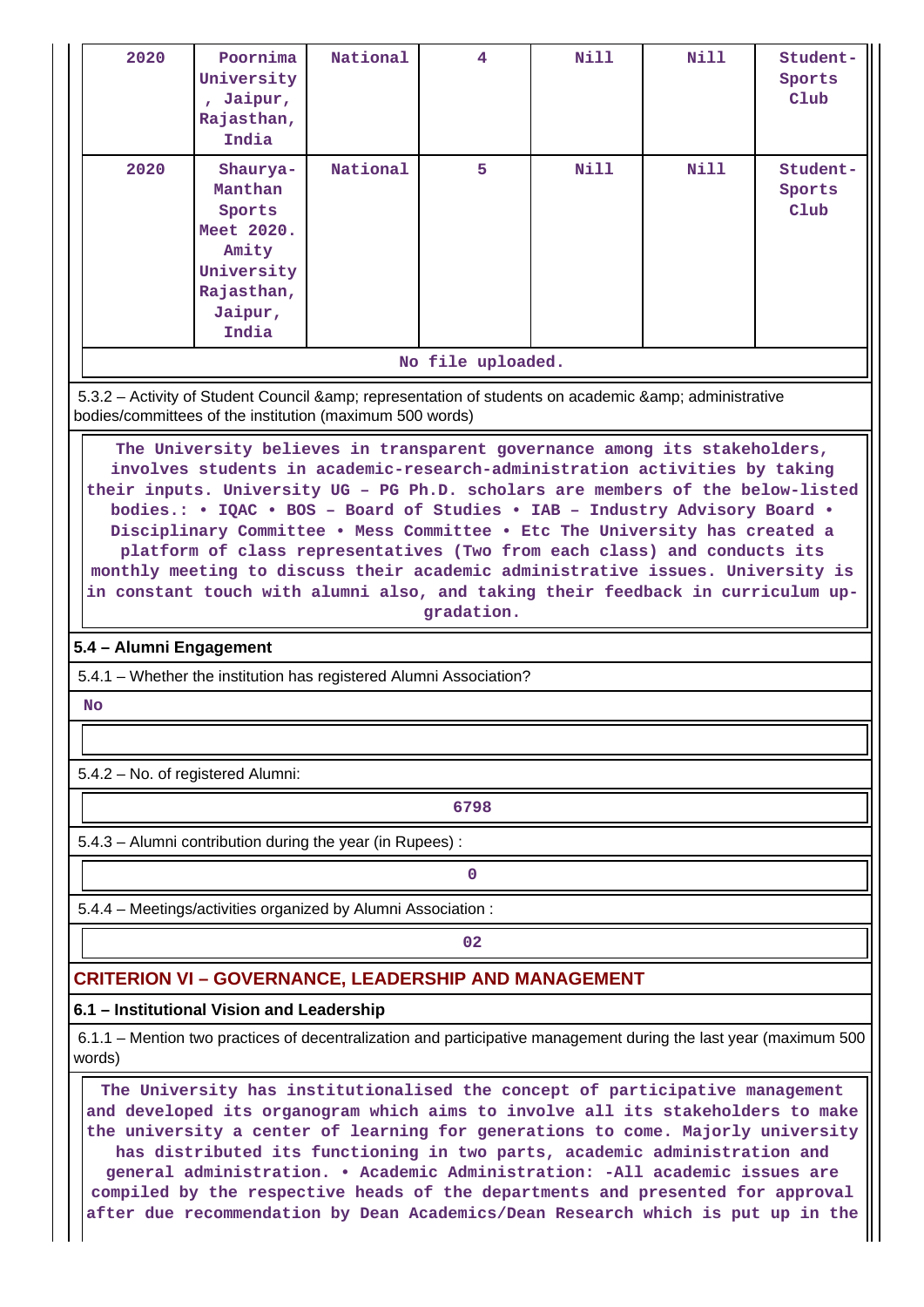**academic council. Dean Academics monitors academic performance and updates competent authority accordingly, whereas Research and Development-related issues are handled by Dean Research. The University has revised its programme structure and assessment design where 50 assessments will be in continuation mode which provides ample academic autonomy to concerned faculty members and freedom to the Head of Department. The Departments are also empowered to adopt relevant best practices to achieve academic research targets given in the strategic plan. • General Administration: - The University infrastructure and domain-specific requirements / up-gradation is discussed in the HoI meeting on a regular interval. Physical infrastructure and its day-to-day need are closely monitored by Director-Administration, Director-Hostel, and Director Security. Their issues are presented to Vice-Chancellor with the due recommendation of the Pro-Vice chancellor. The University is committed to providing state-of-theart infrastructure and gives serious attention to maintain the same. Academic and administrative departments are empowered to initiate best practices related to their domain for improvements in its quality for the overall development of the students.**

6.1.2 – Does the institution have a Management Information System (MIS)?

# *Yes*

## **6.2 – Strategy Development and Deployment**

6.2.1 – Quality improvement strategies adopted by the institution for each of the following (with in 100 words each):

| <b>Strategy Type</b>      | <b>Details</b>                                                                                                                                                                                                                                                                                                                                                                                                                                                                                                                  |
|---------------------------|---------------------------------------------------------------------------------------------------------------------------------------------------------------------------------------------------------------------------------------------------------------------------------------------------------------------------------------------------------------------------------------------------------------------------------------------------------------------------------------------------------------------------------|
| Human Resource Management | 1. The University has implemented work<br>from home mode to its teaching non-<br>teaching staff to ensured continuous<br>teaching learning evaluation in online<br>mode. 2. HR has added domain experts as<br>per the requirement. 3. The University<br>has given financial assistance to its<br>faculty members for national and<br>international visits.                                                                                                                                                                      |
| Research and Development  | 1. The University has given matching<br>grant to Amity institute of Microbial<br>technology and received DST -FIST,<br>where four major equipments to be<br>procured to strengthen R D. 2. The<br>University has further improved its<br>ongoing plagiarism policy to ensure<br>quality research and publication. 3.<br>The University has organized domain<br>relevant workshops/expert talks to<br>improve R D output. 4. The University<br>has created research clusters in<br>frontier areas to boost research<br>outcomes. |
| Teaching and Learning     | 1. The University has strengthened its<br>ongoing good practice to develop course<br>profiles for each every allotted course<br>in the semester. Course profile<br>provides alignment of PLOs and CLOs,<br>curriculum, teaching Pedagogy,<br>assessment scheme, and overall delivery<br>plan. Faculty members have added<br>related rubrics in tabulated form                                                                                                                                                                   |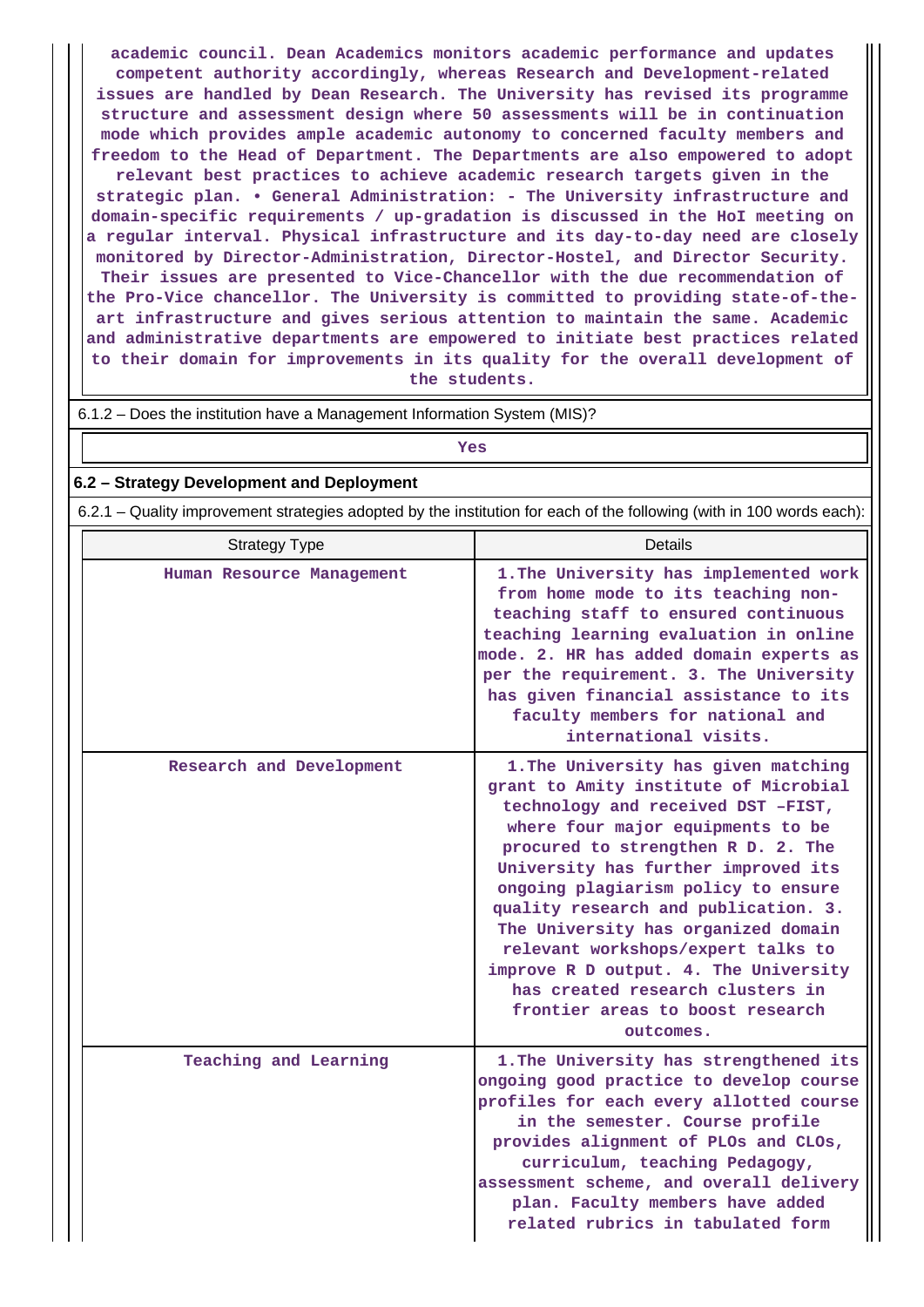|  |                                                               | against each every assessment tool<br>which provide ample information to<br>students besides creating transparency<br>in teaching learning. The same has been<br>implemented for all the programmes on<br>offer. 2. We have incorporated case<br>studies and flip classes in assessment<br>tools.                                                                                                                                                                                                                                                                                                                                                                  |
|--|---------------------------------------------------------------|--------------------------------------------------------------------------------------------------------------------------------------------------------------------------------------------------------------------------------------------------------------------------------------------------------------------------------------------------------------------------------------------------------------------------------------------------------------------------------------------------------------------------------------------------------------------------------------------------------------------------------------------------------------------|
|  | Curriculum Development                                        | 1. The University has revised its<br>existing programme Structures and<br>assessment design where continuation<br>evaluation will be increased from 30 to<br>50 It empowers faculty members to adopt<br>the best assessment tool and create a<br>teaching learning environment 24X7.<br>2. Various boards of Studies have added<br>new domain electives to enhance<br>employability. . 3. The University has<br>also reviewed its existing programmes<br>and revised the programme on offer in<br>consultation with stakeholders'<br>feedback and relevant industries                                                                                              |
|  | Examination and Evaluation                                    | 1. The University is committed to<br>strictly adhere to its academic<br>calendar and organised its academic<br>activities accordingly. 2. Due to<br>COVID-19 Pandemic, University has<br>created the online exam portal well in<br>advance and trained its stakeholders<br>accordingly. In consultation with UGC<br>guidelines, university has taken<br>students consent and conducted online<br>examination for its final year students<br>and adopted CGPA based mechanism for<br>promotion of non-final year students.<br>3. IQAS has created dedicated Quality<br>circle to monitor the new examination<br>system and ensured the satisfaction of<br>students. |
|  | Library, ICT and Physical<br>Infrastructure / Instrumentation | 1.As per the requirement of revised<br>programmes, domain experts have<br>recommended text/reference books where<br>university procured the same. 2. The<br>University ensured unintruppted e-<br>resources for online teaching and<br>learning. 3. ICT has also been upgraded<br>upto its level best. 4. IQAC has<br>suggested minor improvement in<br>infrastructure which university has<br>considered and implemented. For E.g,<br>Curtains, Incubator etc.                                                                                                                                                                                                    |
|  | Industry Interaction / Collaboration                          | 1. The University has strengthened its<br>domain specific industry advisory<br>boards and linked with University<br>corporate resource center to enhance<br>student's progression, linked with                                                                                                                                                                                                                                                                                                                                                                                                                                                                     |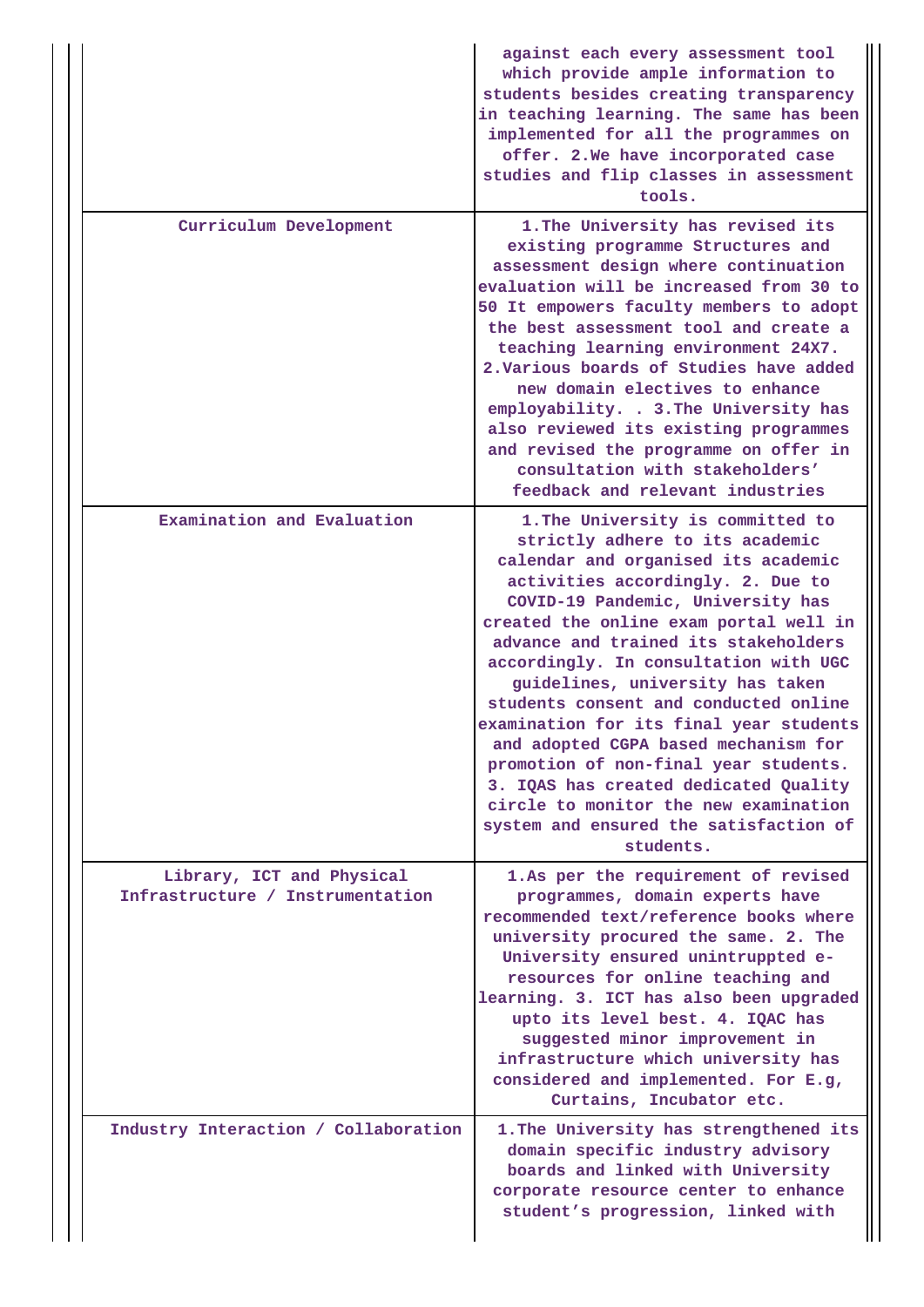|                       | board of studies to get feedback on<br>programmes and linked with research<br>board to explore consultancy and<br>research opportunities. 2. The<br>University has established Innovation<br>Incubator to provide nurturing<br>facilities to young minds and<br>facilitate their ideas in converting to<br>business models.                                                                                                                                                                                                                                                                   |
|-----------------------|-----------------------------------------------------------------------------------------------------------------------------------------------------------------------------------------------------------------------------------------------------------------------------------------------------------------------------------------------------------------------------------------------------------------------------------------------------------------------------------------------------------------------------------------------------------------------------------------------|
| Admission of Students | 1. The University has initiated<br>school/college connect programme and<br>career counselling. It helps<br>students/parents in taking decisions<br>for their right progression. 2. The<br>University domain experts have extended<br>their knowledge to other colleges and<br>schools by conducting webinars/expert<br>talks. 3. The University organized<br>online workshops, webinars, expert<br>talks for its students and scholars and<br>faculty members to enhance their domain<br>knowledge, where we allowed aspirants<br>and outside participants to enrich<br>their knowledge also. |

6.2.2 – Implementation of e-governance in areas of operations:

| E-governace area              | <b>Details</b>                                                                                                                                                                                                                                                                                             |
|-------------------------------|------------------------------------------------------------------------------------------------------------------------------------------------------------------------------------------------------------------------------------------------------------------------------------------------------------|
| Administration                | All requirements are received on<br>online mode only                                                                                                                                                                                                                                                       |
| Planning and Development      | The University discourages the use of<br>paper for regular inter/intra<br>departmental communication and promote<br>ICT for the same. The University has<br>converted all its academic and<br>administrative activities to online<br>mode due to COVID-19 Pandemic.                                        |
| Finance and Accounts          | The University has offered alternate<br>mode for fee submission and refunds to<br>avoid paper movements. It also<br>communicates the same with its vendors<br>to produce e-bills/challans.                                                                                                                 |
| Student Admission and Support | The University has a microsite<br>dedicated to student admission which<br>organises entire process paper free as<br>well as hassle free.                                                                                                                                                                   |
| Examination                   | The University has its web portal<br>(AMIZONE) which deals with examination<br>related functions online besides other<br>students support services. The<br>University has increased functions in<br>AMIZONE to conduct online examinations<br>and organised online examination for<br>final year students. |
|                               |                                                                                                                                                                                                                                                                                                            |

### **6.3 – Faculty Empowerment Strategies**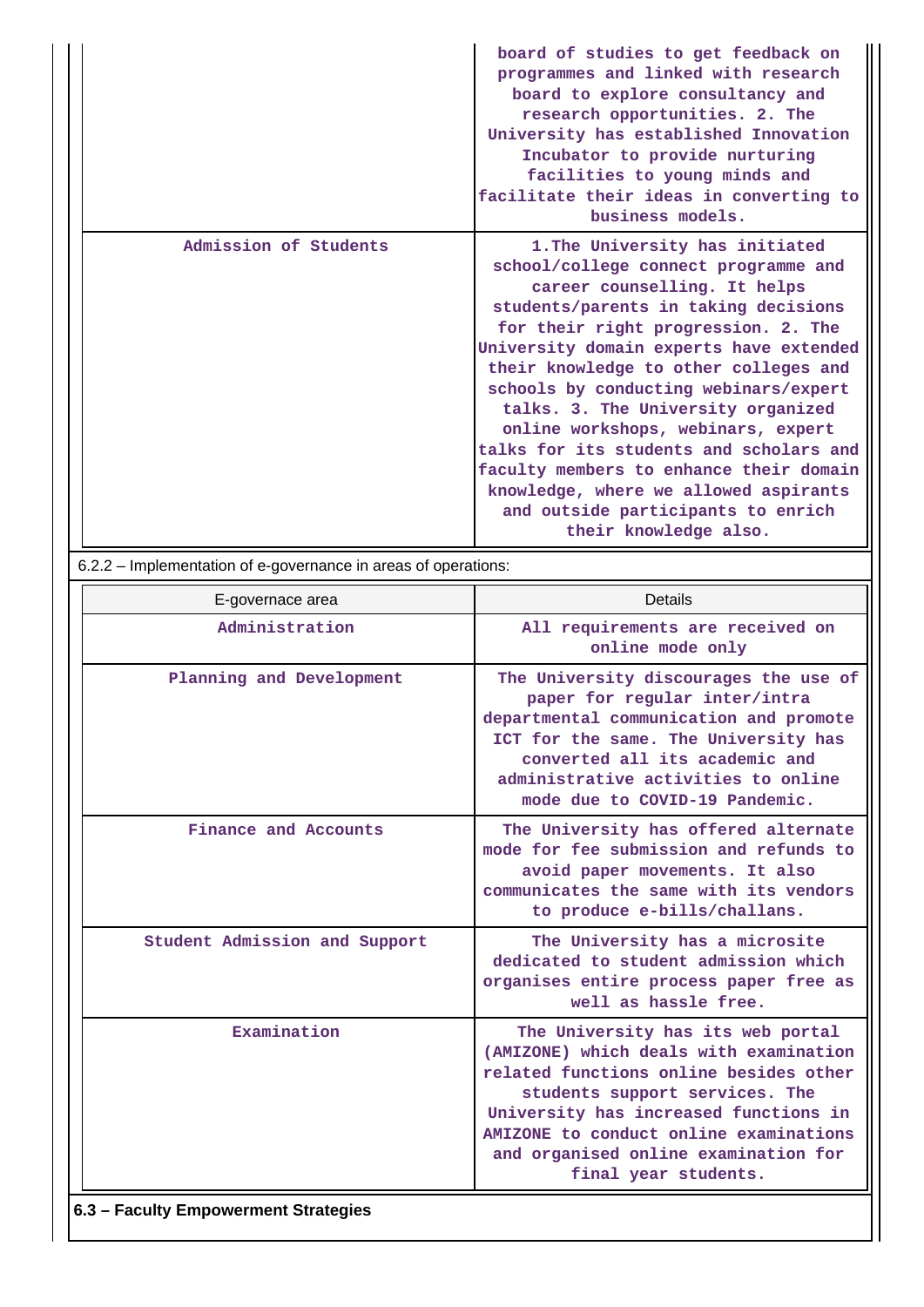| 6.3.1 – Teachers provided with financial support to attend conferences / workshops and towards membership fee<br>of professional bodies during the year |                                                                                            |                                                                                                                                 |                                                                             |       |  |  |
|---------------------------------------------------------------------------------------------------------------------------------------------------------|--------------------------------------------------------------------------------------------|---------------------------------------------------------------------------------------------------------------------------------|-----------------------------------------------------------------------------|-------|--|--|
| Year                                                                                                                                                    | Name of Teacher                                                                            | Name of conference/<br>workshop attended<br>for which financial<br>support provided                                             | Name of the<br>professional body for<br>which membership<br>fee is provided |       |  |  |
| 2019                                                                                                                                                    | Dr. Deepansh<br>Sharma,<br>Assistant<br>Professor, AIMT                                    | International<br>Conference<br>scheduled to be<br>held at<br>Stuttgart,<br>Germany, Italy<br>from 25 to 27<br>Sept 2019         | AUR Jaipur                                                                  | 79334 |  |  |
| 2019                                                                                                                                                    | Mr. Prashant<br>Vijayavargiya<br>and Ms. Ankita<br>Saxena),<br>Assistant<br>Professor-ASAP | Training<br>Programme at<br>MNIT, Jaipur<br>from 31 August<br>to 4 September<br>2019                                            | AUR Jaipur                                                                  | 47200 |  |  |
| 2020                                                                                                                                                    | Dr. Pradyuman<br>Singh, Dy.<br>Director-ASH                                                | International<br>Conference at<br>University of<br>Oxford, UK"                                                                  | AUR Jaipur                                                                  | 74681 |  |  |
| 2019                                                                                                                                                    | Dr. Rajeev<br>Sharma,<br>Assistant<br>Professor-ASET                                       | International<br>Conference<br>"CHEMCON-2019<br>on $16 - 19$<br>December 2019<br>at IIT, Delhi.                                 | AUR Jaipur                                                                  | 5840  |  |  |
| 2020                                                                                                                                                    | Mr. Vinod<br>Kumar Sharma,<br>Assistant<br>Professor -<br><b>ASET</b>                      | ICICV-2020 at<br>Manipal<br>University,<br>Jaipur from 17<br>to 19 January<br>2020.                                             | AUR Jaipur                                                                  | 8075  |  |  |
| 2019                                                                                                                                                    | Ms. Neha<br>Singh and Ms.<br>Smriti Yadav)<br>of AIMT                                      | <b>NBRCom-2019</b><br>at PGIMER,<br>Chandigarh on<br>17 November<br>2019                                                        | AUR Jaipur                                                                  | 2000  |  |  |
| 2019                                                                                                                                                    | Dr. Cheruku<br>Sandesh Kumar,<br>Assistant<br>Professor -<br><b>ASET</b>                   | FEST-2019 at<br>G. L. Bajaj<br>Institute of<br>Technology<br>Management,<br>Greater Noida<br>from $21$ to $22$<br>December 2019 | AUR Jaipur                                                                  | 11900 |  |  |
| 2019                                                                                                                                                    | Dr. Amra<br>Ahsan,<br>Assistant<br>Professor -<br><b>AIBAS</b>                             | Workshop at<br>New Delhi from<br>5 to 6 October<br>2019                                                                         | AUR Jaipur                                                                  | 8500  |  |  |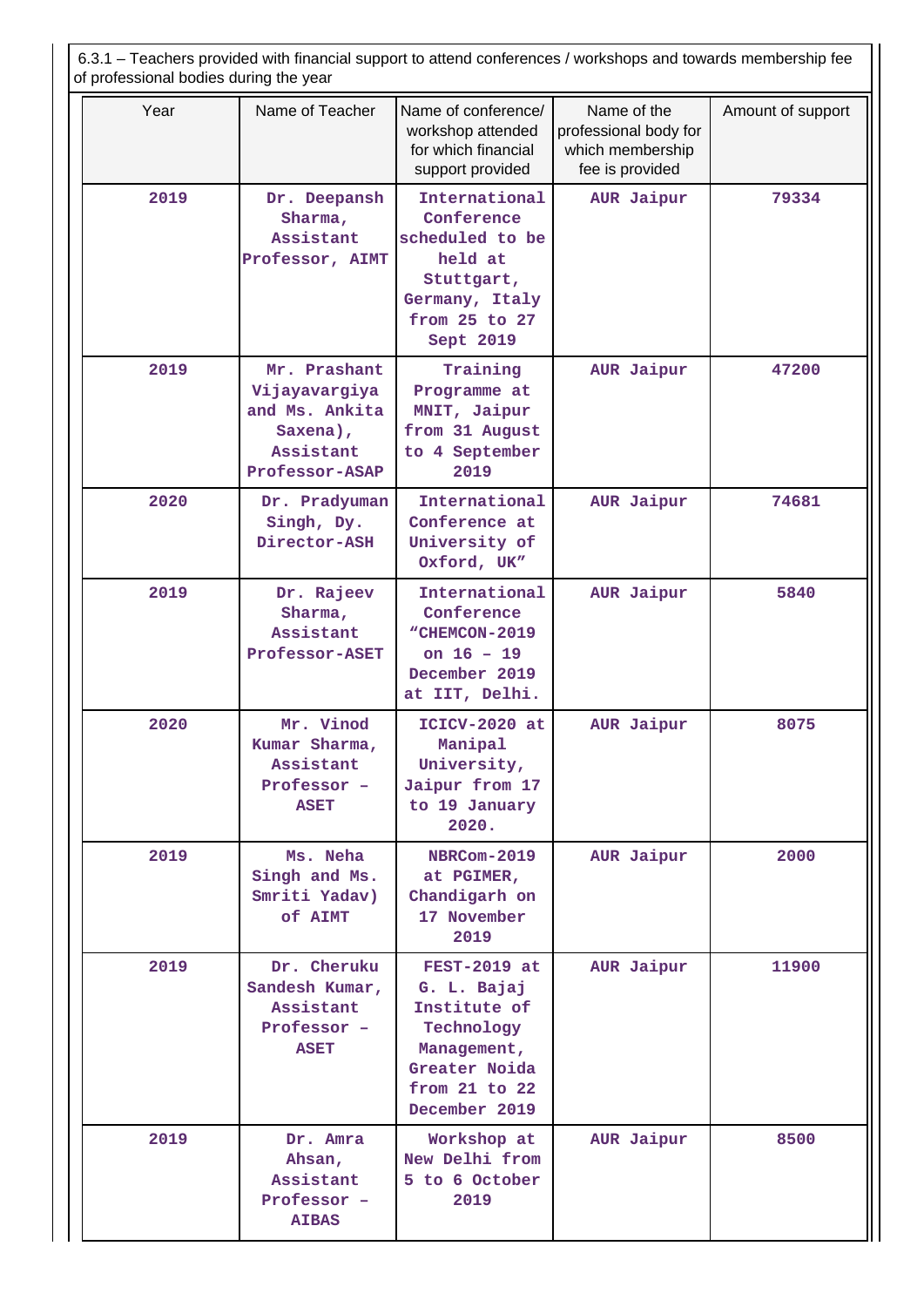| 2019<br>Dr. Vinod<br>Singh Gour,<br>Associate<br>Professor - AIB                                                                      |                                                                                                                                                                                                                            | International<br>Research<br>Project at<br><b>JAPAN</b> from 16<br>to 22 December<br>2019         |                                                                                                                                    | AUR Jaipur |                                                  | 4000  |                                                      |
|---------------------------------------------------------------------------------------------------------------------------------------|----------------------------------------------------------------------------------------------------------------------------------------------------------------------------------------------------------------------------|---------------------------------------------------------------------------------------------------|------------------------------------------------------------------------------------------------------------------------------------|------------|--------------------------------------------------|-------|------------------------------------------------------|
| 2019                                                                                                                                  | Prof. G. K.<br>DST-FIST<br>Aseri, Dr. J.<br>Level 1 grant<br>S. Sohal, and<br>presentation of<br>IISER, Pune. 08<br>Dr. Deepansh<br>August 2019<br>Sharma,<br>Director,<br>Assistant<br><b>Professor-AIMT</b><br>View File |                                                                                                   |                                                                                                                                    | AUR Jaipur |                                                  | 35000 |                                                      |
| teaching and non teaching staff during the year                                                                                       |                                                                                                                                                                                                                            |                                                                                                   | 6.3.2 - Number of professional development / administrative training programmes organized by the University for                    |            |                                                  |       |                                                      |
| Year                                                                                                                                  | Title of the<br>professional<br>development<br>programme<br>organised for<br>teaching staff                                                                                                                                | Title of the<br>administrative<br>training<br>programme<br>organised for<br>non-teaching<br>staff | From date                                                                                                                          | To Date    | Number of<br>participants<br>(Teaching<br>staff) |       | Number of<br>participants<br>(non-teaching<br>staff) |
| 2019                                                                                                                                  | Review<br>Review<br>NAAC Cycle-NAAC Cycle-<br>I<br>I                                                                                                                                                                       |                                                                                                   | 07/11/2019                                                                                                                         | 07/11/2019 | 200                                              |       | 150                                                  |
|                                                                                                                                       |                                                                                                                                                                                                                            |                                                                                                   | No file uploaded.<br>6.3.3 - No. of teachers attending professional development programmes, viz., Orientation Programme, Refresher |            |                                                  |       |                                                      |
| Course, Short Term Course, Faculty Development Programmes during the year<br>Title of the<br>professional<br>development<br>programme |                                                                                                                                                                                                                            | Number of teachers<br>who attended                                                                | From Date                                                                                                                          | To date    |                                                  |       | Duration                                             |
| Refresher<br>Course in<br>Gender Studies<br>(Multi-<br>Disciplinary)                                                                  |                                                                                                                                                                                                                            | 1                                                                                                 | 16/12/2019                                                                                                                         | 28/12/2019 |                                                  | 13    |                                                      |
| $\overline{2}$<br>Short Term<br>Course on<br>Research<br>Methodology                                                                  |                                                                                                                                                                                                                            |                                                                                                   | 13/09/2019                                                                                                                         |            | 20/09/2019                                       |       | 8                                                    |
| 5 Day<br>1<br>International<br>Orientation<br>Training<br>Program at NTPC                                                             |                                                                                                                                                                                                                            |                                                                                                   | 23/07/2019                                                                                                                         |            | 27/07/2019                                       |       | 5                                                    |
| FDP on Use of<br>MATLAB in<br>Technical<br>Education,                                                                                 | 1<br>27/09/2019<br>28/09/2019                                                                                                                                                                                              |                                                                                                   |                                                                                                                                    |            | $\overline{2}$                                   |       |                                                      |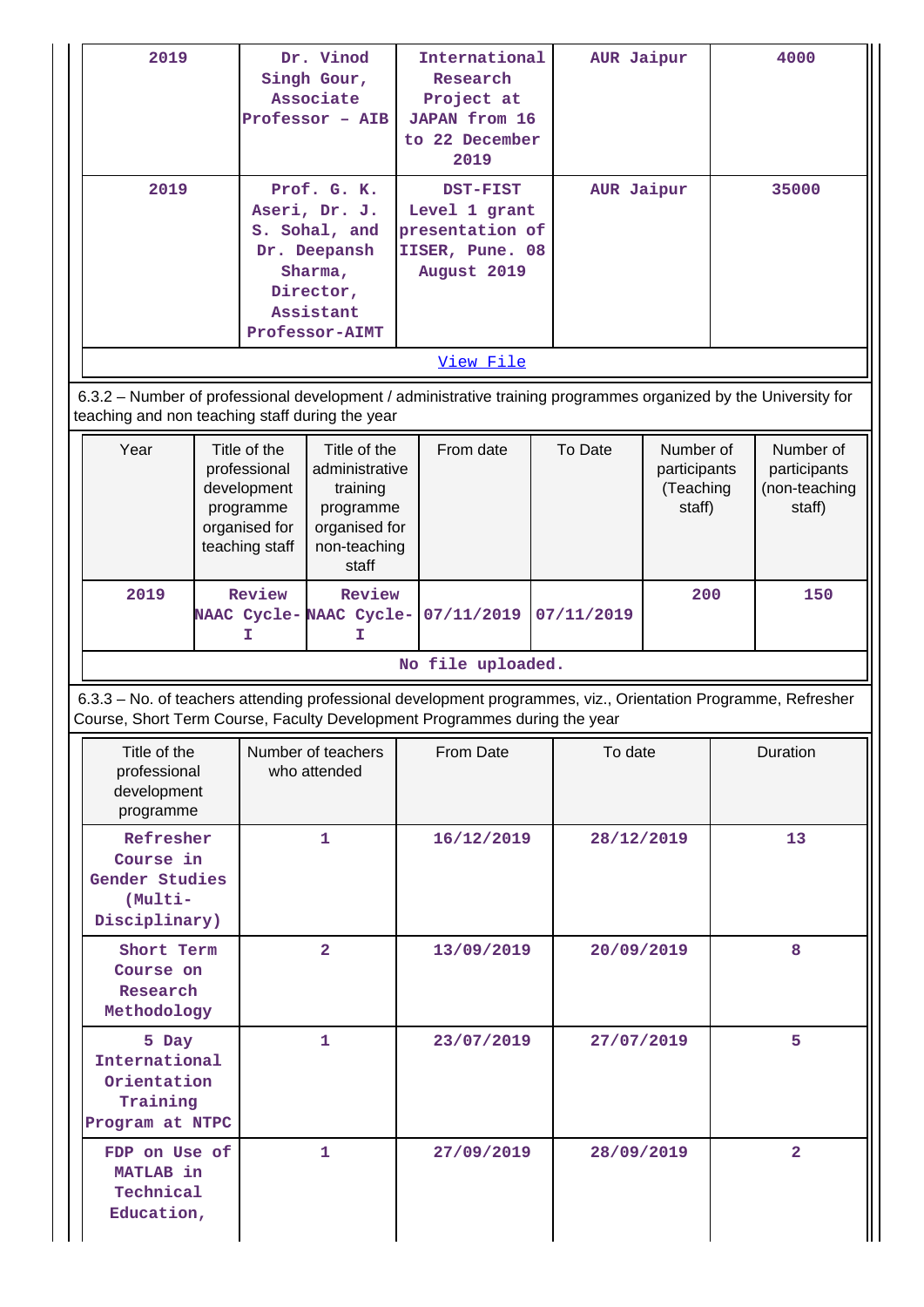| organised by<br>RTU, Kota<br>Regional<br>College for<br>Education<br>Research and<br>Technology,<br>Jaipur                                                |              |            |            |                |
|-----------------------------------------------------------------------------------------------------------------------------------------------------------|--------------|------------|------------|----------------|
| 2nd<br>International<br>Conference on<br>Mathematical<br>Modelling,<br>Applied<br>Analysis and Co<br>mputation-2019,<br>organised by<br>JECRC, Jaipur     | $\mathbf{1}$ | 08/08/2019 | 10/08/2019 | 3              |
| Certificate<br>in creative<br>movement<br>therapy<br>facilitation<br>from CID UNESCO                                                                      | $\mathbf{1}$ | 30/05/2019 | 04/06/2019 | 6              |
| Certificate<br>course on<br>Hypnosis from<br>California<br>hypnosis<br>institute, New<br>Delhi                                                            | $\mathbf{1}$ | 05/10/2019 | 06/10/2019 | $\overline{a}$ |
| 5 days<br>faculty<br>development<br>program on<br>System Dynamics<br>Research<br>Techniques at<br>MNIT Jaipur                                             | 1            | 31/08/2019 | 04/09/2019 | 5              |
| Pedagogical<br>Workshop at<br>CLA, Besançon,<br>University of<br>Franche-Comté,<br>France (on<br>Scholarship by<br>French Govt)                           | $\mathbf{1}$ | 01/12/2019 | 14/12/2019 | 14             |
| Six days<br><b>AICTE</b> sponsored<br>Short Term<br>Training<br>Programme under<br><b>AICTE Quality</b><br>Improvement<br>Scheme (AQIS)<br>on "Ubiquitous | $\mathbf{1}$ | 16/09/2019 | 21/09/2019 | 5              |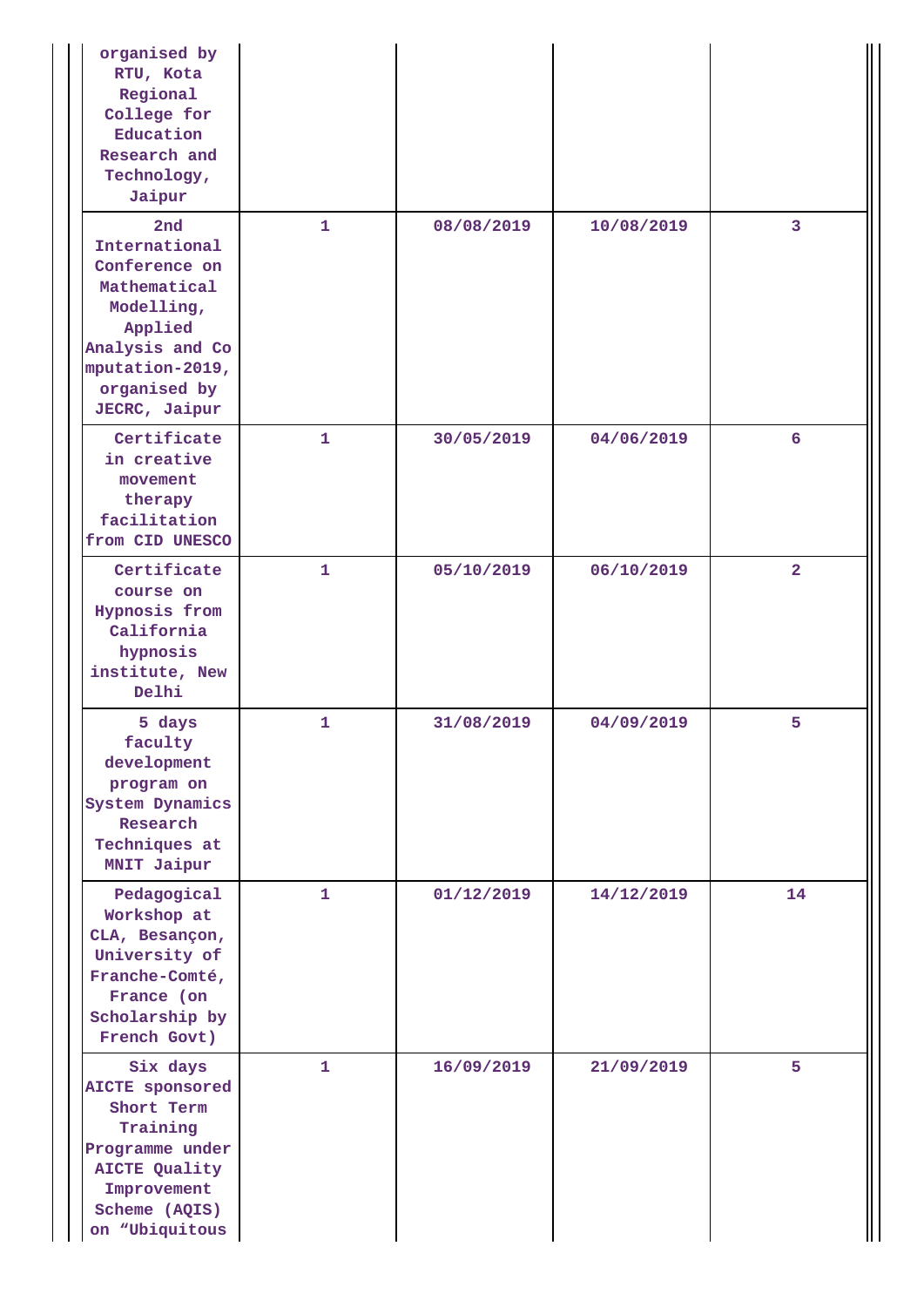| Computing<br>Wireless Sensor<br>Networks"<br>organised by<br>Dept. of<br>Computer Engg.<br>ECE, Poornima<br>College of<br>Engineering,<br>Jaipur |           |  |                  |     |                  |  |
|--------------------------------------------------------------------------------------------------------------------------------------------------|-----------|--|------------------|-----|------------------|--|
|                                                                                                                                                  |           |  | <u>View File</u> |     |                  |  |
| 6.3.4 – Faculty and Staff recruitment (no. for permanent recruitment):                                                                           |           |  |                  |     |                  |  |
| Teaching                                                                                                                                         |           |  | Non-teaching     |     |                  |  |
| Permanent                                                                                                                                        | Full Time |  | Permanent        |     | <b>Full Time</b> |  |
| 199                                                                                                                                              |           |  |                  | 365 |                  |  |

6.3.5 – Welfare schemes for

| Teaching                                         | Non-teaching                                     | <b>Students</b>                             |
|--------------------------------------------------|--------------------------------------------------|---------------------------------------------|
| 1. Well maintained and<br>semi-furnished         | 1. Well maintained and<br>semi-furnished         | 1. Comprehensive<br>Medical insurance cover |
| residential accommodation                        | residential accommodation                        | 2. MI Room with 24 hours                    |
| in campus with subsidized                        | in campus with subsidized                        | medical staff and                           |
| electricity charges 2. 24                        | electricity charges 2. 24                        | Ambulance 3. Scholarships                   |
| hours power backup 3. 24                         | hours power backup 3. 24                         | for merit-cum-means basis                   |
| hours Security by                                | hours Security by                                | 4. Hobby Clubs 5. 24-hour                   |
| Professional Guards 4.                           | Professional Guards 4.                           | power supply 6. Wi-Fi                       |
| Air-Conditioned Crèche                           | Air-Conditioned Crèche                           | Facility 7. Cafeteria                       |
| for children 5. Faculty                          | for children 5. Faculty                          | facilities with varied                      |
| Club for various sports                          | Club for various sports                          | food joints 8.                              |
| and recreational                                 | and recreational                                 | Departmental Store 9.                       |
| activities on campus like                        | activities on campus like                        | Transport 10. ATM                           |
| Weekend Movies, Family                           | Weekend Movies, Family                           | Facility                                    |
| Picnics, Sports                                  | Picnics, Sports                                  |                                             |
| Competitions, and Family                         | Competitions, and Family                         |                                             |
| get together on various                          | get together on various                          |                                             |
| festivals etc. and Club                          | festivals etc. and Club                          |                                             |
| House for the faculties                          | House for the faculties                          |                                             |
| with TV and facilities of                        | with TV and facilities of                        |                                             |
| indoor games like Table                          | indoor games like Table                          |                                             |
| tennis, Chess, Carom etc.                        | tennis, Chess, Carom etc.                        |                                             |
| 6. Medical Insurance for                         | 6. Medical Insurance for                         |                                             |
| all employees 7. Free                            | all employees 7. Free                            |                                             |
| Transport Facility for                           | Transport Facility for                           |                                             |
| non-resident faculty                             | non-resident faculty                             |                                             |
| members and staff 8.                             | members and staff 8.                             |                                             |
| Subsidized transport for                         | Subsidized transport for                         |                                             |
| school-going children of                         | school-going children of                         |                                             |
| resident faculty members                         | resident faculty members                         |                                             |
| and staff 9. Subsidized                          | and staff 9. Subsidized                          |                                             |
| transport facility for                           | transport facility for                           |                                             |
| faculty/staff for going                          | faculty/staff for going                          |                                             |
| to Jaipur as and when<br>required. 10. Maternity | to Jaipur as and when<br>required. 10. Maternity |                                             |
| Benefits to female                               | Benefits to female                               |                                             |
| employees. 11.                                   | employees. 11.                                   |                                             |
|                                                  |                                                  |                                             |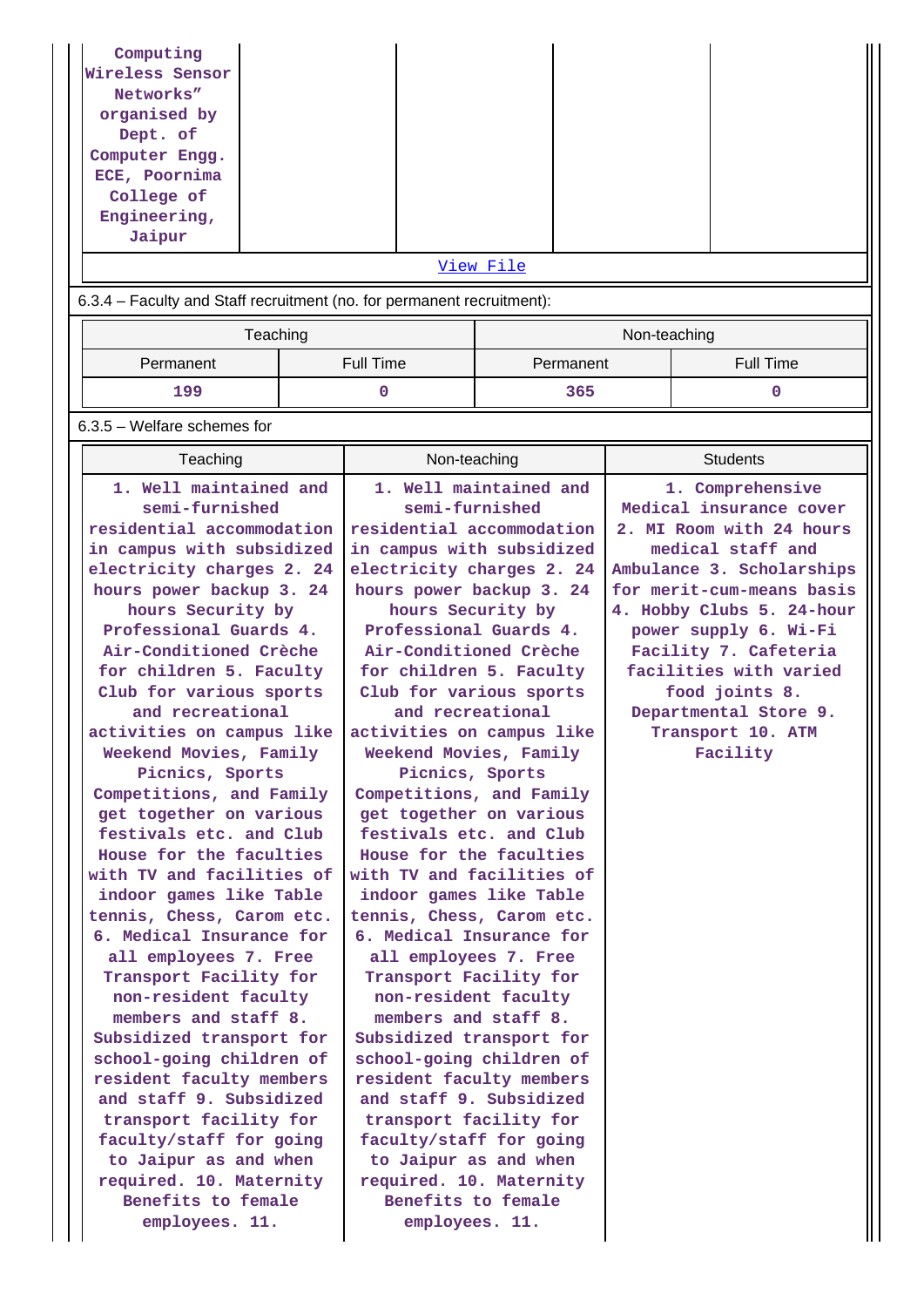| Registration charges in  | Registration charges in  |
|--------------------------|--------------------------|
| full and 50 TA/DA for    | full and 50 TA/DA for    |
| attending Conferences /  | attending Conferences /  |
| Seminars / Workshops /   | Seminars / Workshops /   |
| Training Programme along | Training Programme along |
| with a paid leave in     | with a paid leave in     |
| India and abroad         | India and abroad         |

### **6.4 – Financial Management and Resource Mobilization**

6.4.1 – Institution conducts internal and external financial audits regularly (with in 100 words each)

 **Yes, The University conducts internal financial audits on a periodical basis by professional Charted Accountant. The University follows standard financial practices to make process stakeholders friendly. The University also conducts external financial audits by appointed statutory auditors which covers overall accounting financial transactions as per applicable norms. The audit covers all applicable government laws like EPF, ESI, Income Tax GST, Society Act.**

 6.4.2 – Funds / Grants received from management, non-government bodies, individuals, philanthropies during the year(not covered in Criterion III)

| Name of the non government<br>funding agencies /individuals | Funds/ Grnats received in Rs. | Purpose |  |  |
|-------------------------------------------------------------|-------------------------------|---------|--|--|
| Nill                                                        |                               |         |  |  |
|                                                             |                               |         |  |  |

**No file uploaded.**

6.4.3 – Total corpus fund generated

### **10000000**

### **6.5 – Internal Quality Assurance System**

6.5.1 – Whether Academic and Administrative Audit (AAA) has been done?

| Audit Type     | External  |        | Internal |             |
|----------------|-----------|--------|----------|-------------|
|                | Yes/No    | Agency | Yes/No   | Authority   |
| Academic       | <b>No</b> | Nill   | Yes      | <b>IQAC</b> |
| Administrative | No        | Nill   | Yes      | <b>IQAC</b> |

 6.5.2 – What efforts are made by the University to promote autonomy in the affiliated/constituent colleges? (if applicable)

#### **Not Applicable**

6.5.3 – Activities and support from the Parent – Teacher Association (at least three)

 **1.Parents are connected to Amity through Amizone (intranet), emails, and mobiles. Their feedbacks are obtained periodically. 2.The parents are also informed about their wards' performance frequently through mentors. 3.The University has arranged an Induction/Welcome programme for the first-year students and their parents on the day of commencement of the first-year classes.**

6.5.4 – Development programmes for support staff (at least three)

 **Heads of non teaching / support departments regulary organizes activites to upgrade their staff on various issues which are as follows: • Security Staff Training - Weekly • Hostel Staff Briefing - Monthly • Administration Staff Training before each mega event, Convocation, Conference, etc. • IT Officials: Monthly**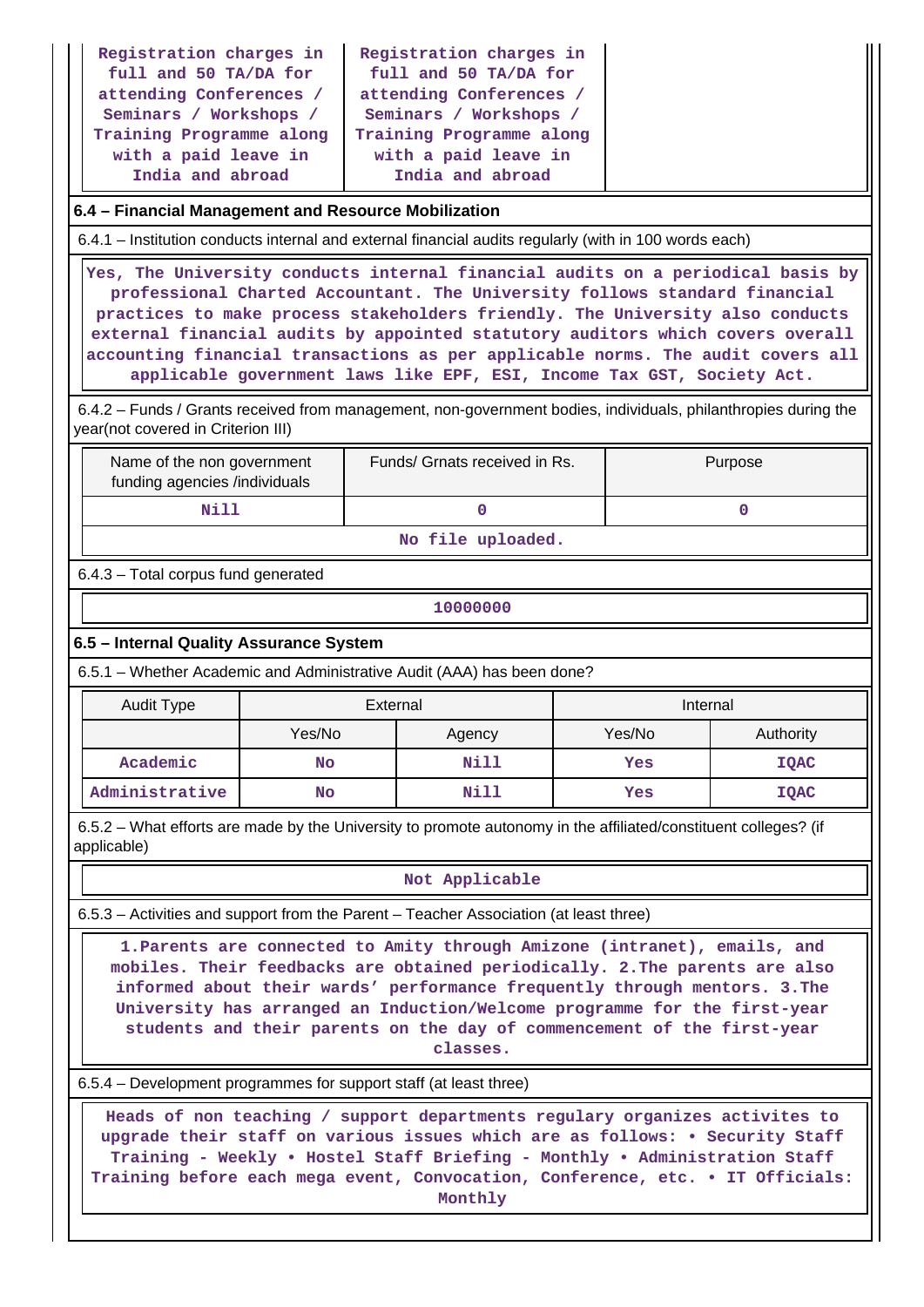6.5.5 – Post Accreditation initiative(s) (mention at least three)

 **The University is open to inculcate best academic/administrative practices to improve its governance, some of them are: • Programme review exercise. • Programme revision Credit Restructuring • Course profiles with assessment rubrics • Increased continuous evaluation weightage from 30 to 50. • Industry Advisory Board, linked with a corporate resource center and board of studies. • Establishment of Amity Innovation Incubator**

6.5.6 – Internal Quality Assurance System Details

| a) Submission of Data for AISHE portal | Yes |
|----------------------------------------|-----|
| b) Participation in NIRF               | Yes |
| c)ISO certification                    | No  |
| d)NBA or any other quality audit       | No  |

6.5.7 – Number of Quality Initiatives undertaken during the year

| Year | Name of quality<br>initiative by IQAC                         | Date of<br>conducting IQAC | <b>Duration From</b> | Duration To | Number of<br>participants |
|------|---------------------------------------------------------------|----------------------------|----------------------|-------------|---------------------------|
| 2019 | Review<br>NAAC Cycle-I                                        | 07/11/2019                 | 07/11/2019           | 07/11/2019  | 350                       |
| 2020 | Innovation<br>and<br>Intellectual<br>Property<br>Rights (IPR) | 30/08/2019                 | 30/08/2019           | 30/08/2019  | 260                       |

**No file uploaded.**

# **CRITERION VII – INSTITUTIONAL VALUES AND BEST PRACTICES**

### **7.1 – Institutional Values and Social Responsibilities**

 7.1.1 – Gender Equity (Number of gender equity promotion programmes organized by the institution during the year)

| Title of the<br>programme                                                                                                                                                                                                             | Period from | Period To  | <b>Number of Participants</b> |      |
|---------------------------------------------------------------------------------------------------------------------------------------------------------------------------------------------------------------------------------------|-------------|------------|-------------------------------|------|
|                                                                                                                                                                                                                                       |             |            | Female                        | Male |
| Celebration<br>0f<br>International<br>Womens Day-I am<br>Generation<br>Equality:<br>Realizing<br>Womens Rights                                                                                                                        | 02/03/2020  | 08/03/2020 | 124                           | 248  |
| Gender<br>Sensitization<br><b>Events</b><br>conducted at<br>various<br>departments                                                                                                                                                    | 02/09/2019  | 06/09/2019 | 180                           | 355  |
| 7.1.2 - Environmental Consciousness and Sustainability/Alternate Energy initiatives such as:                                                                                                                                          |             |            |                               |      |
| $\blacksquare$ . The contract of the contract of the contract of the contract of the state of the contract of the contract of the contract of the contract of the contract of the contract of the contract of the contract of the con |             |            |                               |      |

Percentage of power requirement of the University met by the renewable energy sources

**The University strongly believes in environment-friendly campus concept and has**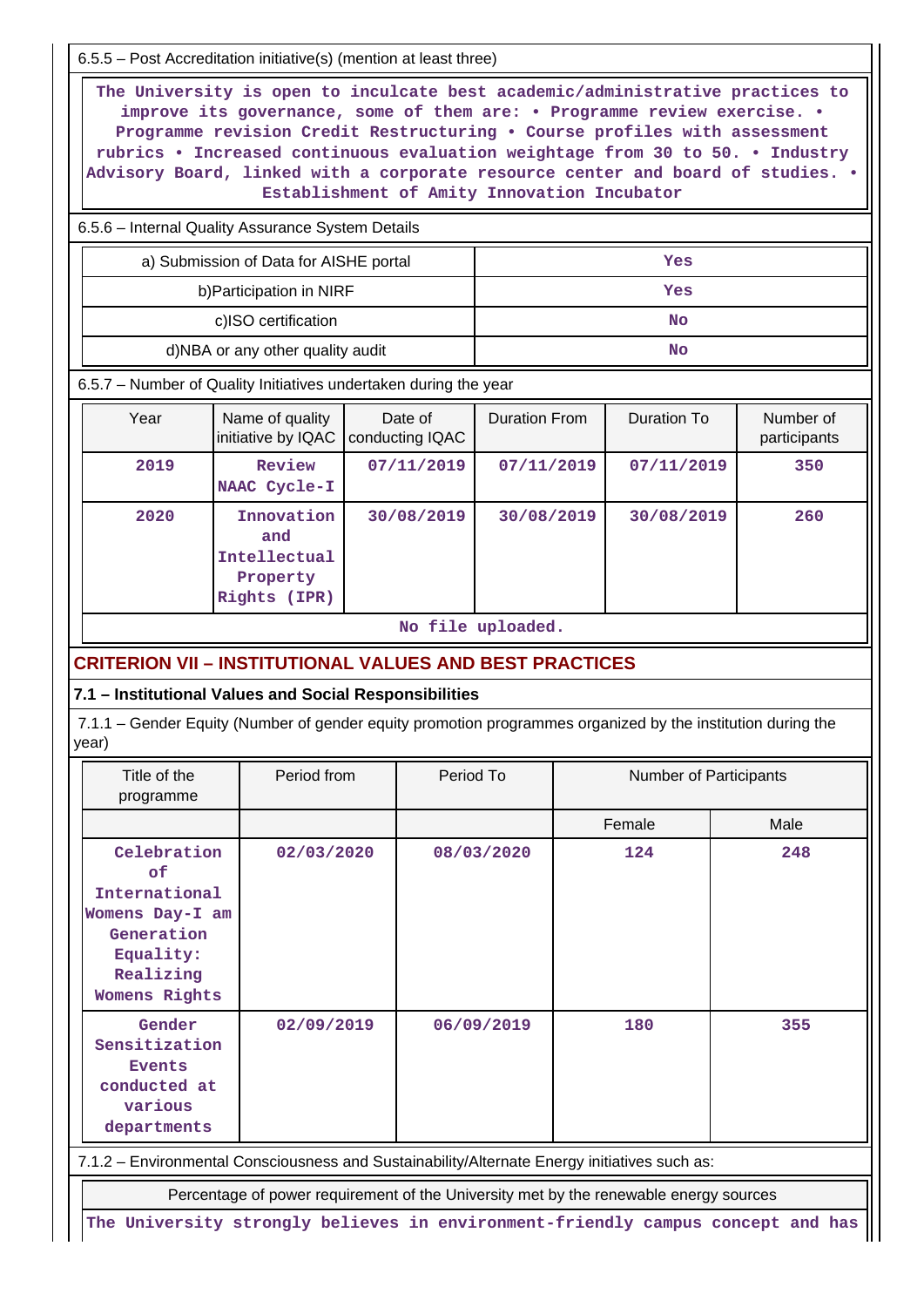**initiated appropriate practices since its inception which are as follows: • Liquid waste management: Established on-campus sewerage treatment plant, discharged water is utilized for irrigating plantation/lawns. • Solid waste management: On-campus compost preparation and part outsourcing for animal feed • E-waste management: Outsourced • Hazardous Lab Chemicals: Implement Standard Practices to Neutralize. • On-Campus Solar Park – Generate 40 of required energy. • Establishment of rooftop solar panels on its entire physical infrastructure. • Switching towards LED lamps to reduce electricity consumption. • Continuously increasing green belt by plantation. • Watershed management or rainwater harvesting to recharge groundwater.**

 7.1.3 – Differently abled (Divyangjan) friendliness Item facilities The Mumber of beneficiaries Note 2016. The Ves/Note 2016 Number of beneficiaries  **Physical facilities Yes 6 Provision for lift | Yes 4 Ramp/Rails Yes 4 Braille Software/facilities No 0 Rest Rooms Yes 4 Scribes for examination Yes 2 Special skill development for differently abled students No 0 Any other similar facility No 0** 7.1.4 – Inclusion and Situatedness Year | Number of initiatives to address locational advantages and disadva ntages Number of initiatives taken to engage with and contribute to local community Date | Duration | Name of initiative **Issues** addressed Number of participating students and staff  **2019 1 1 13/01/2 020 1 Rain water cha nneling to refill /recharge unground water Water C onservati on 72 2019 1 1 19/02/2 020 1 Blood Donation Camp Blood Donation 220 No file uploaded.** 7.1.5 – Human Values and Professional Ethics Code of conduct (handbooks) for various stakeholders Title **Title Date of publication Follow up(max 100 words)** 

 **Nill Nill Nill**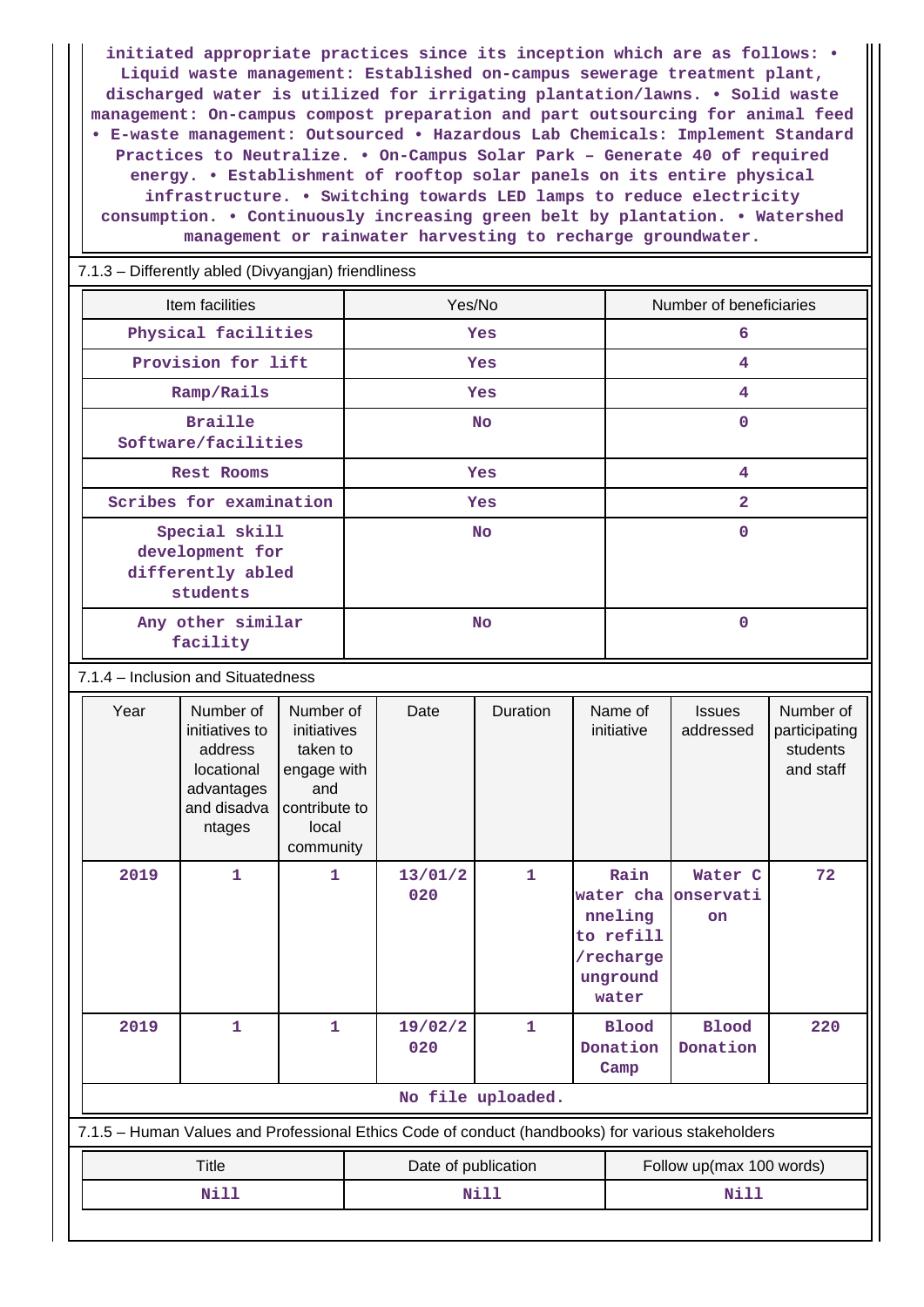| 7.1.6 - Activities conducted for promotion of universal Values and Ethics                  |                      |                    |                        |  |
|--------------------------------------------------------------------------------------------|----------------------|--------------------|------------------------|--|
| Activity                                                                                   | <b>Duration From</b> | <b>Duration To</b> | Number of participants |  |
| Celebration of<br>Birthday of Pandit<br>Jawahar Lal Nehru                                  | 14/11/2019           | 14/11/2019         | 160                    |  |
| Celebration of<br>Birthday of<br>Shubhash Chandra<br><b>Bose</b>                           | 23/01/2020           | 23/01/2020         | 210                    |  |
| Celebration of<br>Birthday of Swami<br>Dayanand Saraswati                                  | 12/02/2020           | 12/02/2020         | 180                    |  |
| Celebration of<br>Shivaji Jayanti                                                          | 19/02/2020           | 19/02/2020         | 150                    |  |
| Road Safety<br>Awareness Program                                                           | 11/01/2020           | 11/01/2020         | 67                     |  |
| <b>Blood Donation</b><br>Camp                                                              | 19/02/2020           | 19/02/2020         | 220                    |  |
| Celebration of<br>Birthday of Chandra<br>Shekhar Aazad                                     | 23/07/2019           | 23/07/2019         | 110                    |  |
| Celebration of<br>Birthday of Dr.<br>Sarvepalli<br>Radhakrishnan as<br><b>Teachers Day</b> | 05/09/2019           | 05/09/2019         | 124                    |  |
| Celebration of<br>Birthday of Shaheed<br>Bhagat Singh                                      | 28/09/2019           | 28/09/2019         | 135                    |  |
| Celebration of<br>World Bread Day<br>Celebration'                                          | 16/10/2019           | 16/10/2019         | 150                    |  |
| View File                                                                                  |                      |                    |                        |  |

7.1.7 – Initiatives taken by the institution to make the campus eco-friendly (at least five)

 **The following initiatives to make the Campus Eco Friendly are as follows: • The University campus has installed solar panels on the roofs of the buildings that help in reducing the electricity bills. The use of renewable energy like solar power helps in conserving the environment. • The speed limit of vehicles is restricted (30 KM/hour) on campus to reduce vehicular and dust pollution. • The University has banned single-use plastic in offices, residential complexes, and hostels. • Liquid Waste Treatment facility – Discharged water used for Irrigation On campus • Solid Waste Treatment Facility – For Compost • Garbage Houses for Waste Segregation and Disposal • Different native trees like Neem, Pilkhan, and Amaltas were planted on the university campus.**

**7.2 – Best Practices**

7.2.1 – Describe at least two institutional best practices

 **Best Practice- I: Industry Integration The University offers professional programmes and prepares a breed of the young generation to contribute to nationbuilding activities. Besides taking views of domain experts and research**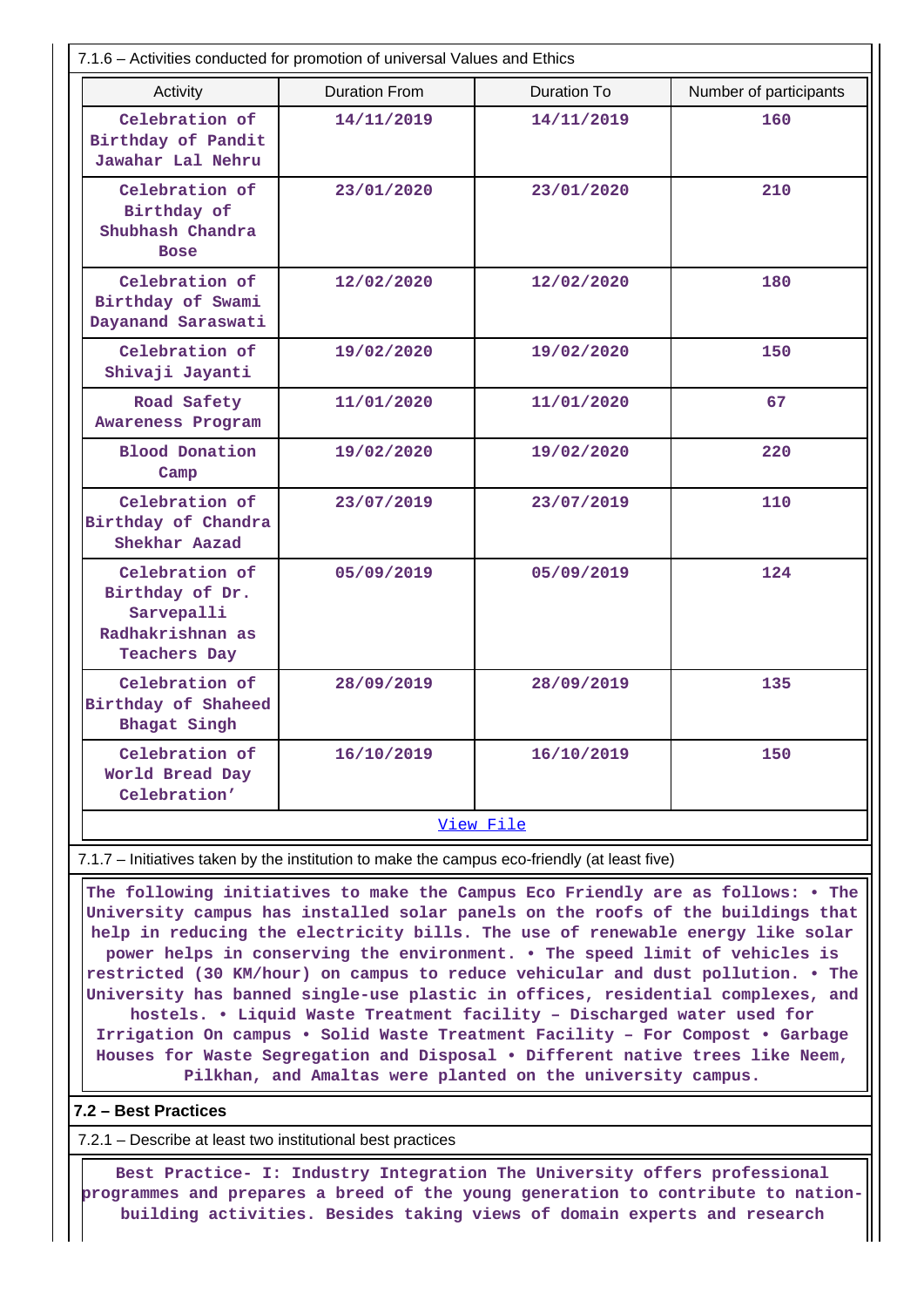**scientists, the University designs and develops the programmes in consultation with industry and corporate, thereby making the various programs industryintegrated. The departments of the University have constituted Industry Advisory Boards (IAB) with representation from domain-relevant industrial experts. The IAB meetings are held periodically to provide guidelines for future improvements. Objectives of the Practice • To design and develop courses in sync with industry requirements. • To initiate need-based research in consultation with the relevant industry. • To seek guidance from experts in nurturing young business ideas at University Incubator. • To prepare industryready future professionals. The Context The University offers professional and industry integrated programs, thus ensuring the future professionals progression into industries and corporate. To ensure the smooth transition of students into the industry and corporate, the University has bridged the gap with domain experts to design and develop the programs. The Practice The University has constituted domain-specific IABs in which relevant industry experts are contributing their experiences and provide guidance for developing and strengthing of the programmes. IABs are linked with the relevant boards of studies and business incubator for incorporating their suggestions in development of curricula and business models, respectively. Evidence of Success The University has upgraded /strengthened its ongoing programmes in consultation with respective IABs and aligned its programmes with specific PLOs and CLOs accordingly. Besides providing progression opportunities, IAB has also contributed to developing research centeres and initiate need-based Research Development at the university. Problem Encountered The University has state-ofart ICT infrastructure and successfully organized IABs either in-person or using online platforms. So the University managed to overcome the problems of in-person attendance beforehand. Best Practice- II: Societal Connect The University is committed to inculcate its vision and mission into its programs and enrich its students with professional and technical knowledge. Holistic development is not possible without a connect with society, so the University has connected the students with society by organizing various activities under the aegis of NSS, NCC, Aanandam, Unnat Bharat Abhiyan, Gender Cell, YSBC, etc. The University is committed to developing future-ready professionals who understand human values and have a positive approach for the upliftment of society. Objectives of the Practice • To make students aware of current challenges in society. • To inculcate human values and contribute positively towards the betterment of society. • To prepare future-ready professionals for nation-building activities. The Context It is observed that the new generation is losing connect with family values and society, and there is a decline in human values, which need to be addressed on an urgent basis. As an academic institution, the University has taken initiative to strengthen the students' connection with society and enrich human values among them. The Practice The University participates in international and national activities connected to societal development and provides a learning platform for its students to inculcate human values. The University organises regular activites under the umbrella of NCC, NSS, Unnat Bharat Abhiyan, and Anandam (a Government of Rajasthan Initiative to develop societal values in students). The University has established Yunus Social Business Center in association with Dr. Yunus (Nobel Laureate). The University has also organized events on Women Empowerment and participated in the self-help activity "Prayas" to expose our students to the current challenges of society. Evidence The University organises society connect activites on regular basis and students are enriching their experience accordingly. Problem Encountered In the initial stage, The University had to motivate students to participate in society connect events. In overcoming this, faculty mentors played a significant role by encouraging students. However, due to Covid-19, the activities redesigned into online mode and the effective connect was not optimally achieved. However, the students were asked to regularly participate in social-connect activities at their hometowns.**